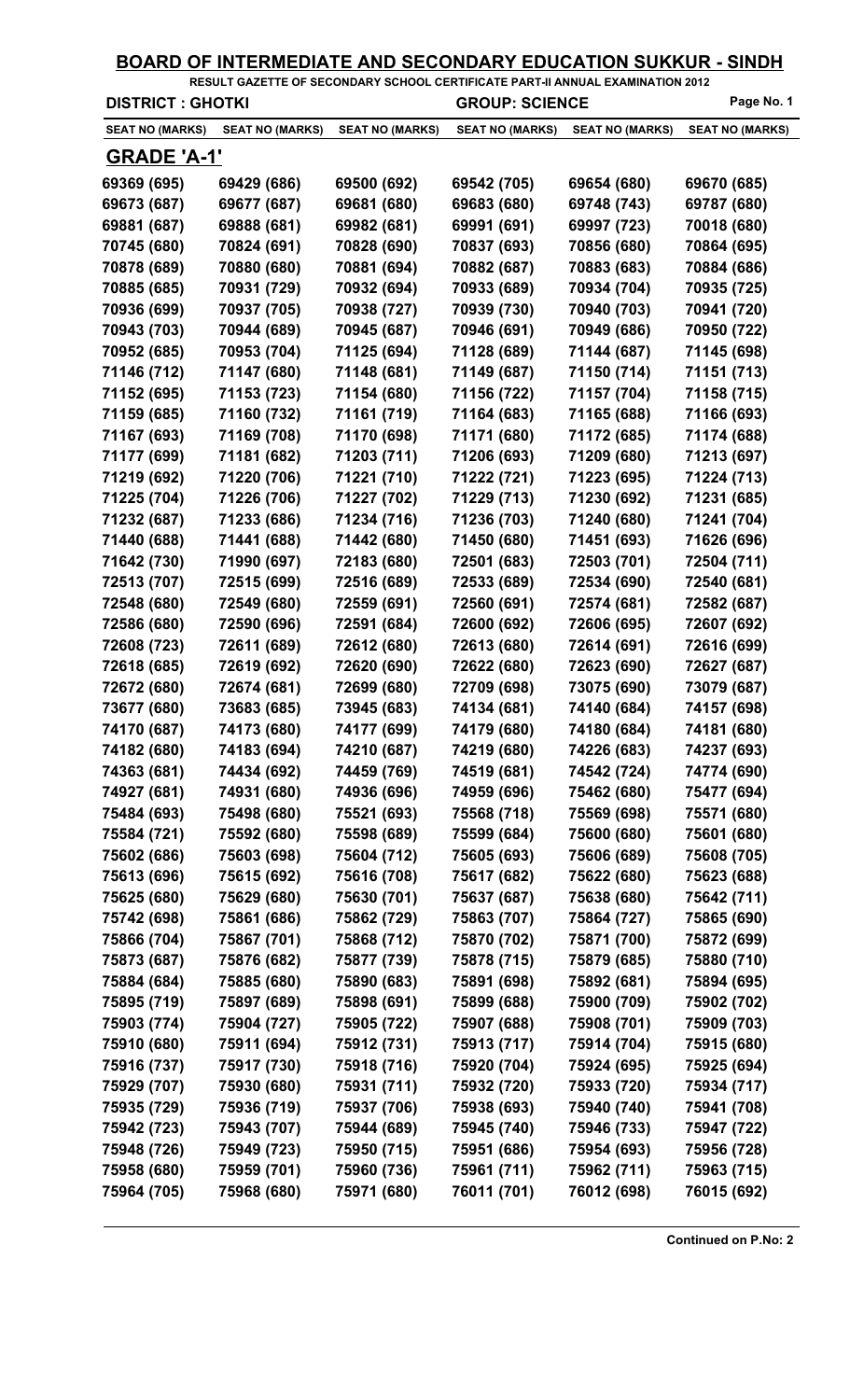| <b>DISTRICT: GHOTKI</b> |                        |                        | <b>GROUP: SCIENCE</b>  | Page No. 2             |                        |
|-------------------------|------------------------|------------------------|------------------------|------------------------|------------------------|
| <b>SEAT NO (MARKS)</b>  | <b>SEAT NO (MARKS)</b> | <b>SEAT NO (MARKS)</b> | <b>SEAT NO (MARKS)</b> | <b>SEAT NO (MARKS)</b> | <b>SEAT NO (MARKS)</b> |
| <b>GRADE 'A-1'</b>      |                        |                        |                        |                        |                        |
| 76017 (680)             | 76018 (694)            | 76023 (698)            | 76024 (704)            | 76025 (698)            | 76039 (680)            |
| 76041 (680)             | 76044 (682)            | 76100 (680)            | 76282 (706)            | 76332 (690)            | 76365 (684)            |
| 76370 (680)             | 76371 (698)            | 76373 (709)            | 76374 (692)            | 76376 (688)            | 76377 (708)            |
| 76389 (681)             | 76401 (688)            | 76403 (685)            | 76409 (710)            | 76431 (680)            | 76436 (680)            |
| 76437 (695)             | 76440 (714)            | 76441 (707)            | 76445 (719)            | 76450 (682)            | 76451 (718)            |
| 76452 (696)             | 76454 (694)            | 76460 (687)            | 76464 (706)            | 76465 (682)            | 76467 (721)            |
| 76481 (690)             | 76486 (689)            | 76492 (707)            | 76526 (680)            | 76529 (680)            | 76539 (680)            |
| 76542 (685)             | 76575 (680)            | 76599 (680)            | 76602 (680)            | 76607 (682)            | 77014 (713)            |
| 77403 (684)             | 77676 (680)            | 77684 (709)            | 77685 (718)            | 77689 (706)            | 77690 (723)            |
| 77691 (700)             | 77692 (725)            | 77693 (716)            | 77694 (688)            | 77903 (680)            | 77993 (695)            |
| 77997 (680)             | 78001 (695)            | 78002 (685)            | 78008 (711)            | 78009 (696)            | 78010 (688)            |
| 78093 (680)             | 78144 (680)            | 78145 (680)            | 78146 (688)            | 78148 (680)            | 78151 (691)            |
| 78152 (680)             | 78153 (763)            | 78157 (692)            | 78158 (712)            | 78163 (680)            | 78164 (695)            |
| 78165 (697)             | 78169 (705)            | 78170 (694)            |                        |                        |                        |
| <b>GRADE 'A'</b>        |                        |                        |                        |                        |                        |
| 69022 (605)             | 69032 (603)            | 69064 (595)            | 69067 (633)            | 69068 (596)            | 69069 (625)            |
| 69081 (595)             | 69085 (599)            | 69087 (597)            | 69098 (630)            | 69105 (595)            | 69112 (617)            |
| 69143 (620)             | 69231 (595)            | 69238 (604)            | 69245 (597)            | 69246 (597)            | 69250 (610)            |
| 69251 (640)             | 69263 (617)            | 69269 (628)            | 69274 (595)            | 69300 (595)            | 69301 (597)            |
| 69302 (603)             | 69310 (669)            | 69314 (664)            | 69330 (625)            | 69335 (600)            | 69336 (616)            |
| 69360 (654)             | 69366 (603)            | 69370 (651)            | 69372 (601)            | 69374 (612)            | 69376 (595)            |
| 69377 (653)             | 69385 (595)            | 69388 (642)            | 69394 (630)            | 69399 (598)            | 69400 (653)            |
| 69405 (613)             | 69406 (595)            | 69408 (596)            | 69410 (624)            | 69416 (636)            | 69418 (598)            |
| 69427 (615)             | 69428 (628)            | 69430 (609)            | 69438 (616)            | 69449 (635)            | 69455 (647)            |
| 69458 (639)             | 69459 (598)            | 69463 (662)            | 69487 (595)            | 69503 (609)            | 69505 (601)            |
| 69511 (631)             | 69519 (647)            | 69526 (654)            | 69527 (595)            | 69530 (595)            | 69536 (608)            |
| 69537 (613)             | 69553 (598)            | 69558 (604)            | 69652 (659)            | 69653 (595)            | 69658 (649)            |
| 69659 (643)             | 69662 (666)            | 69663 (673)            | 69666 (598)            | 69668 (630)            | 69669 (655)            |
| 69672 (623)             | 69674 (664)            | 69675 (636)            | 69678 (616)            | 69680 (634)            | 69682 (622)            |
| 69685 (642)             | 69721 (596)            | 69724 (604)            | 69725 (595)            | 69727 (613)            | 69728 (637)            |
| 69730 (657)             | 69731 (656)            | 69732 (651)            | 69733 (597)            | 69734 (598)            | 69736 (601)            |
| 69737 (595)             | 69738 (616)            | 69739 (619)            | 69740 (621)            | 69742 (631)            | 69743 (653)            |
| 69744 (622)             | 69745 (640)            | 69746 (643)            | 69747 (625)            | 69749 (630)            | 69750 (595)            |
| 69751 (664)             | 69785 (600)            | 69788 (674)            | 69790 (622)            | 69792 (651)            | 69793 (654)            |
| 69794 (601)             | 69795 (606)            | 69796 (614)            | 69797 (595)            | 69799 (608)            | 69802 (605)            |
| 69803 (642)             | 69804 (621)            | 69805 (647)            | 69806 (601)            | 69810 (595)            | 69814 (628)            |
| 69815 (631)             | 69816 (617)            | 69818 (612)            | 69822 (597)            | 69823 (661)            | 69825 (625)            |
| 69826 (635)             | 69830 (628)            | 69833 (616)            | 69834 (613)            | 69836 (595)            | 69837 (595)            |
| 69845 (600)             | 69847 (600)            | 69851 (595)            | 69852 (613)            | 69853 (612)            | 69854 (629)            |
| 69856 (596)             | 69859 (608)            | 69860 (626)            | 69867 (666)            | 69870 (658)            | 69871 (633)            |
| 69874 (642)             | 69876 (634)            | 69877 (650)            | 69879 (641)            | 69882 (612)            | 69886 (631)            |
| 69887 (659)             | 69891 (596)            | 69914 (595)            | 69981 (619)            | 69983 (598)            | 69985 (607)            |
| 69987 (615)             | 69992 (611)            | 69993 (649)            | 69998 (655)            | 69999 (608)            | 70016 (652)            |
| 70017 (622)             | 70020 (641)            | 70021 (635)            | 70023 (664)            | 70024 (638)            | 70025 (641)            |
| 70026 (612)             | 70028 (616)            | 70029 (667)            | 70030 (628)            | 70031 (655)            | 70035 (662)            |
| 70037 (638)             | 70062 (595)            | 70063 (634)            | 70066 (629)            | 70069 (602)            | 70071 (607)            |
| 70074 (611)             | 70075 (652)            | 70077 (642)            | 70079 (595)            | 70080 (595)            | 70085 (631)            |
| 70102 (608)             | 70105 (610)            | 70106 (626)            | 70113 (618)            | 70118 (609)            | 70120 (595)            |
| 70151 (625)             | 70152 (600)            | 70162 (608)            | 70164 (611)            | 70165 (595)            | 70170 (623)            |
| 70179 (616)             | 70180 (597)            | 70184 (617)            | 70186 (621)            | 70291 (595)            | 70313 (635)            |
| 70326 (609)             | 70328 (613)            | 70364 (600)            | 70367 (611)            | 70368 (595)            | 70370 (625)            |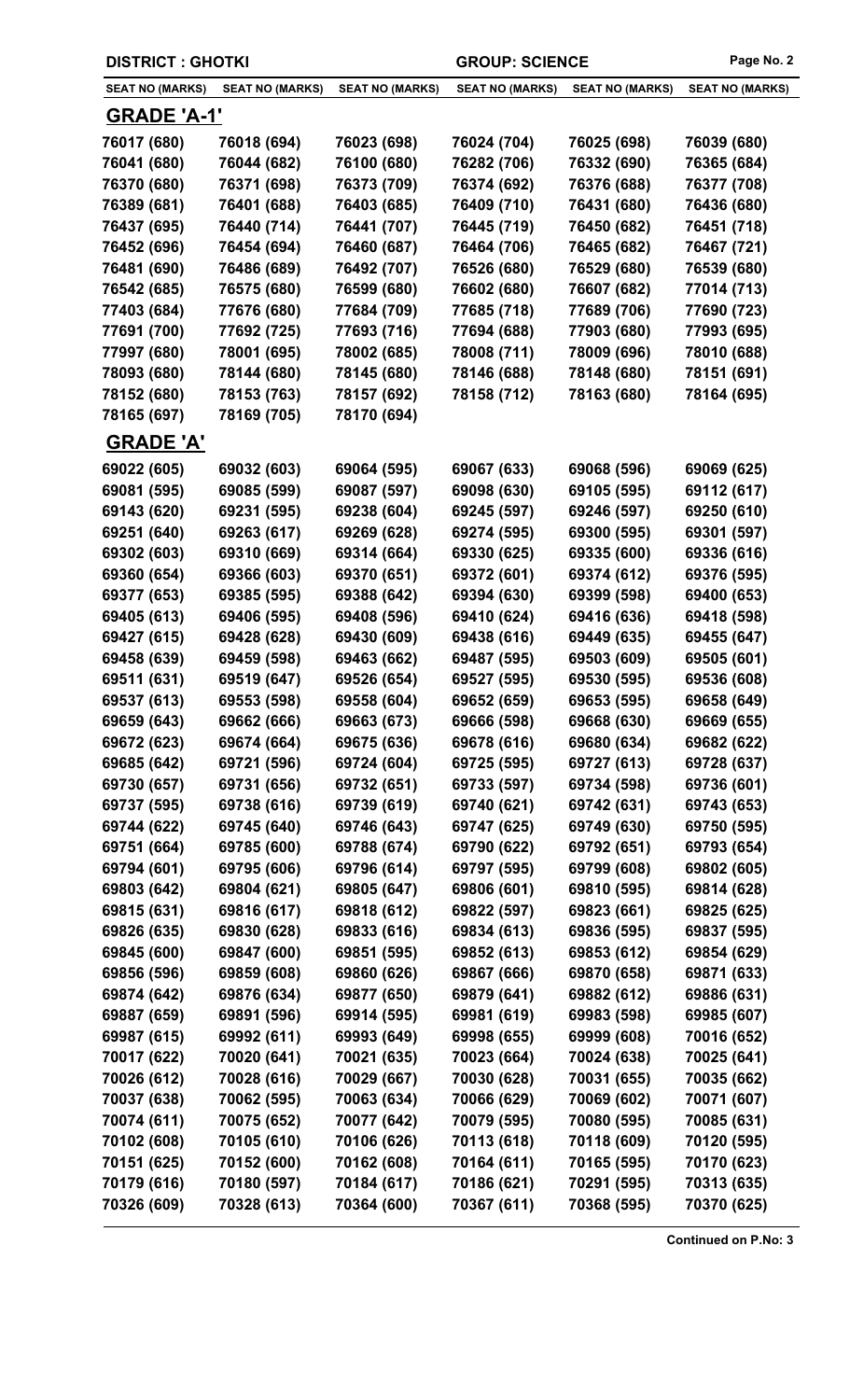| <b>DISTRICT : GHOTKI</b> |                        |                        | <b>GROUP: SCIENCE</b>  | Page No. 3             |                        |
|--------------------------|------------------------|------------------------|------------------------|------------------------|------------------------|
| <b>SEAT NO (MARKS)</b>   | <b>SEAT NO (MARKS)</b> | <b>SEAT NO (MARKS)</b> | <b>SEAT NO (MARKS)</b> | <b>SEAT NO (MARKS)</b> | <b>SEAT NO (MARKS)</b> |
| <b>GRADE 'A'</b>         |                        |                        |                        |                        |                        |
| 70381 (650)              | 70390 (603)            | 70394 (600)            | 70395 (625)            | 70399 (595)            | 70422 (602)            |
| 70423 (595)              | 70424 (633)            | 70430 (610)            | 70435 (600)            | 70447 (595)            | 70481 (644)            |
| 70511 (614)              | 70635 (598)            | 70636 (606)            | 70655 (616)            | 70678 (609)            | 70690 (655)            |
| 70692 (624)              | 70694 (608)            | 70695 (624)            | 70701 (597)            | 70704 (600)            | 70709 (599)            |
| 70718 (616)              | 70723 (595)            | 70724 (597)            | 70725 (614)            | 70726 (628)            | 70733 (605)            |
| 70752 (628)              | 70821 (617)            | 70822 (667)            | 70823 (639)            | 70825 (656)            | 70826 (667)            |
| 70829 (650)              | 70830 (659)            | 70831 (629)            | 70832 (617)            | 70833 (600)            | 70834 (640)            |
| 70835 (646)              | 70838 (665)            | 70839 (630)            | 70840 (607)            | 70841 (618)            | 70842 (608)            |
| 70843 (620)              | 70844 (620)            | 70845 (656)            | 70846 (627)            | 70847 (604)            | 70848 (623)            |
| 70849 (649)              | 70850 (614)            | 70852 (659)            | 70853 (660)            | 70854 (599)            | 70855 (652)            |
| 70857 (618)              | 70858 (667)            | 70859 (636)            | 70860 (643)            | 70861 (632)            | 70862 (633)            |
| 70863 (638)              | 70865 (623)            | 70866 (633)            | 70867 (645)            | 70868 (595)            | 70869 (638)            |
| 70870 (636)              | 70871 (658)            | 70872 (628)            | 70873 (660)            | 70874 (647)            | 70875 (630)            |
| 70876 (638)              | 70877 (652)            | 70879 (628)            | 70901 (599)            | 70902 (639)            | 70903 (632)            |
| 70904 (627)              | 70905 (642)            | 70907 (644)            | 70912 (654)            | 70914 (595)            | 70915 (600)            |
| 70942 (660)              | 70947 (669)            | 70948 (671)            | 70951 (639)            | 70962 (596)            | 70968 (645)            |
| 70969 (650)              | 70970 (618)            | 70972 (611)            | 70991 (655)            | 70994 (642)            | 70995 (660)            |
| 70996 (601)              | 70997 (666)            | 70998 (614)            | 70999 (661)            | 71000 (630)            | 71002 (626)            |
| 71004 (672)              | 71006 (638)            | 71009 (617)            | 71010 (607)            | 71011 (640)            | 71016 (595)            |
| 71025 (624)              | 71030 (614)            | 71032 (602)            | 71033 (622)            | 71034 (595)            | 71035 (664)            |
| 71037 (646)              | 71039 (597)            | 71040 (646)            | 71076 (602)            | 71077 (619)            | 71084 (628)            |
| 71086 (611)              | 71124 (610)            | 71126 (608)            | 71127 (614)            | 71129 (635)            | 71130 (603)            |
| 71131 (647)              | 71136 (625)            | 71137 (610)            | 71138 (608)            | 71139 (609)            | 71140 (641)            |
| 71142 (664)              | 71143 (619)            | 71155 (610)            | 71162 (667)            | 71163 (636)            | 71168 (623)            |
| 71173 (665)              | 71175 (673)            | 71176 (670)            | 71178 (674)            | 71179 (665)            | 71180 (599)            |
| 71204 (673)              | 71205 (595)            | 71207 (660)            | 71208 (673)            | 71210 (647)            | 71211 (653)            |
| 71212 (617)              | 71214 (641)            | 71215 (639)            | 71216 (624)            | 71217 (625)            | 71228 (602)            |
| 71235 (637)              | 71237 (596)            | 71238 (667)            | 71261 (627)            | 71262 (598)            | 71265 (624)            |
| 71267 (650)              | 71268 (600)            | 71271 (600)            | 71272 (597)            | 71274 (609)            | 71276 (611)            |
| 71281 (646)              | 71282 (644)            | 71301 (614)            | 71305 (673)            | 71316 (595)            | 71317 (604)            |
| 71347 (622)              | 71350 (637)            | 71351 (595)            | 71353 (641)            | 71402 (607)            | 71403 (602)            |
| 71404 (632)              | 71405 (605)            | 71406 (633)            | 71410 (595)            | 71415 (597)            | 71416 (616)            |
| 71419 (614)              | 71421 (595)            | 71422 (661)            | 71425 (595)            | 71430 (595)            | 71434 (599)            |
| 71436 (600)              | 71438 (612)            | 71443 (658)            | 71444 (600)            | 71445 (640)            | 71446 (663)            |
| 71447 (603)              | 71449 (600)            | 71452 (620)            | 71459 (622)            | 71460 (641)            | 71484 (596)            |
| 71486 (596)              | 71488 (595)            | 71508 (614)            | 71523 (599)            | 71525 (599)            | 71528 (604)            |
| 71531 (609)              | 71534 (622)            | 71537 (642)            | 71539 (606)            | 71540 (602)            | 71546 (634)            |
| 71548 (625)              | 71550 (605)            | 71553 (596)            | 71554 (634)            | 71555 (625)            | 71556 (648)            |
| 71557 (610)              | 71566 (643)            | 71571 (626)            | 71573 (595)            | 71577 (599)            | 71588 (595)            |
| 71589 (670)              | 71591 (596)            | 71593 (598)            | 71595 (595)            | 71598 (598)            | 71605 (600)            |
| 71613 (595)              | 71615 (595)            | 71617 (605)            | 71621 (630)            | 71622 (637)            | 71623 (624)            |
| 71624 (650)              | 71627 (622)            | 71632 (631)            | 71633 (615)            | 71635 (625)            | 71636 (629)            |
| 71640 (656)              | 71648 (631)            | 71649 (606)            | 71662 (625)            | 71667 (604)            | 71668 (632)            |
| 71676 (595)              | 71771 (626)            | 71775 (595)            | 71791 (613)            | 71795 (618)            | 71800 (621)            |
| 71803 (634)              | 71804 (607)            | 71813 (608)            | 71817 (595)            | 71866 (602)            | 71981 (668)            |
| 71982 (631)              | 71986 (630)            | 71988 (633)            | 72005 (600)            | 72007 (626)            | 72017 (600)            |
| 72068 (601)              | 72075 (632)            | 72133 (609)            | 72137 (595)            | 72148 (595)            | 72151 (595)            |
| 72155 (595)              | 72160 (595)            | 72192 (622)            | 72227 (602)            | 72235 (595)            | 72253 (618)            |
| 72259 (595)              | 72317 (614)            | 72321 (622)            | 72502 (671)            | 72505 (621)            | 72506 (596)            |
| 72507 (647)              | 72508 (651)            | 72509 (647)            | 72510 (666)            | 72511 (630)            | 72512 (599)            |
| 72514 (660)              | 72517 (647)            | 72518 (625)            | 72519 (597)            | 72520 (645)            | 72521 (622)            |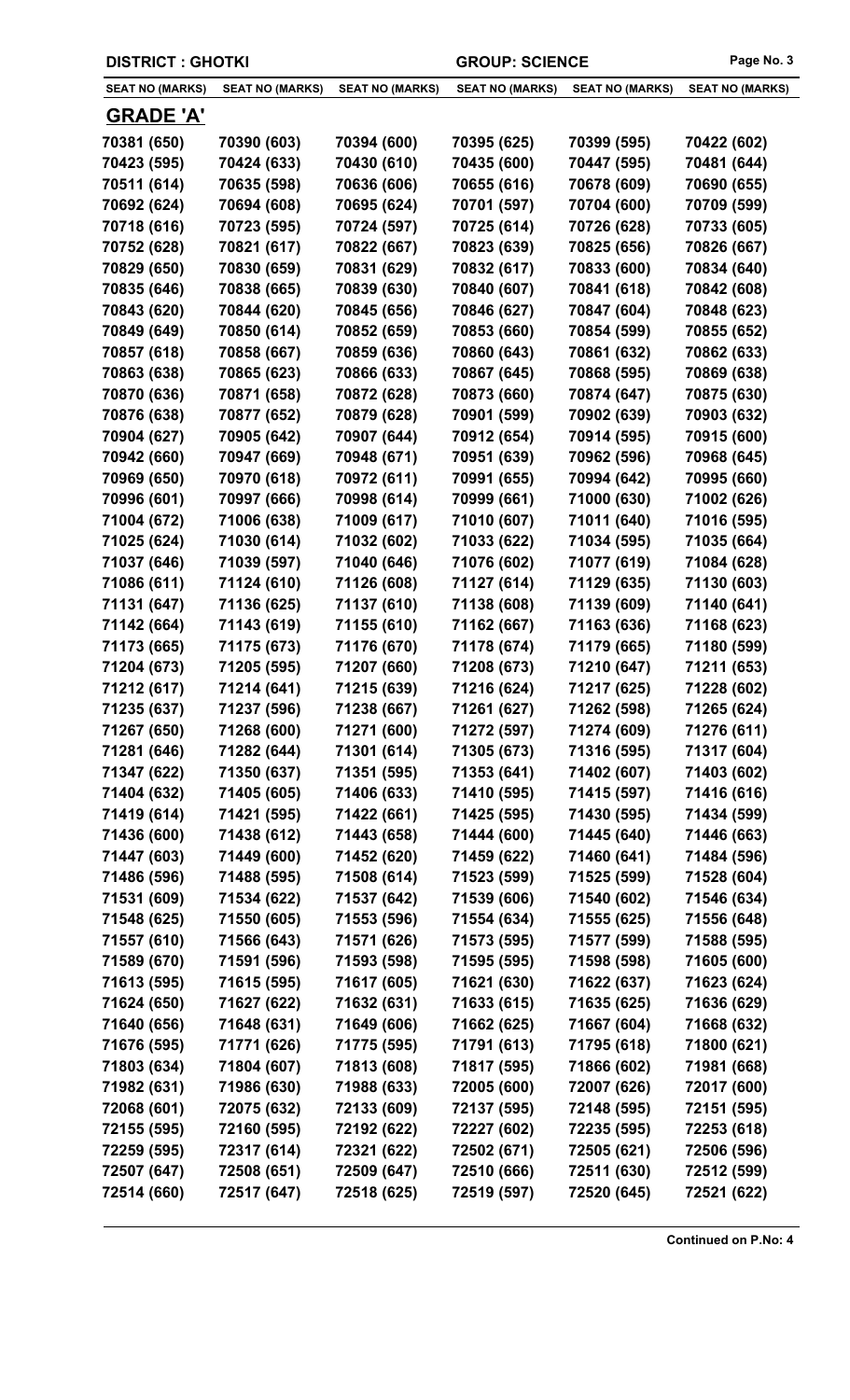| <b>DISTRICT: GHOTKI</b> |                        |                        | <b>GROUP: SCIENCE</b>  |                        | Page No. 4             |
|-------------------------|------------------------|------------------------|------------------------|------------------------|------------------------|
| <b>SEAT NO (MARKS)</b>  | <b>SEAT NO (MARKS)</b> | <b>SEAT NO (MARKS)</b> | <b>SEAT NO (MARKS)</b> | <b>SEAT NO (MARKS)</b> | <b>SEAT NO (MARKS)</b> |
| <u>GRADE 'A'</u>        |                        |                        |                        |                        |                        |
| 72522 (630)             | 72523 (598)            | 72524 (625)            | 72525 (619)            | 72526 (600)            | 72527 (597)            |
| 72528 (614)             | 72529 (643)            | 72530 (621)            | 72531 (663)            | 72532 (595)            | 72535 (595)            |
| 72536 (624)             | 72537 (650)            | 72538 (639)            | 72539 (628)            | 72541 (663)            | 72542 (656)            |
| 72543 (651)             | 72544 (658)            | 72545 (648)            | 72546 (669)            | 72547 (673)            | 72550 (646)            |
| 72552 (640)             | 72553 (651)            | 72554 (656)            | 72555 (670)            | 72556 (608)            | 72557 (652)            |
| 72558 (626)             | 72562 (617)            | 72563 (607)            | 72565 (599)            | 72566 (599)            | 72567 (668)            |
| 72568 (626)             | 72569 (663)            | 72570 (656)            | 72571 (668)            | 72572 (661)            | 72573 (595)            |
| 72575 (658)             | 72576 (670)            | 72577 (669)            | 72578 (613)            | 72579 (621)            | 72580 (673)            |
| 72581 (655)             | 72584 (656)            | 72585 (641)            | 72587 (652)            | 72588 (666)            | 72589 (645)            |
| 72592 (668)             | 72593 (633)            | 72594 (624)            | 72595 (643)            | 72598 (612)            | 72599 (666)            |
| 72601 (672)             | 72602 (644)            | 72603 (664)            | 72604 (632)            | 72605 (655)            | 72609 (624)            |
| 72610 (645)             | 72615 (670)            | 72617 (639)            | 72621 (663)            | 72624 (669)            | 72625 (650)            |
| 72626 (660)             | 72628 (658)            | 72629 (670)            | 72630 (668)            | 72631 (661)            | 72632 (627)            |
| 72633 (621)             | 72635 (616)            | 72637 (622)            | 72638 (611)            | 72640 (630)            | 72642 (596)            |
| 72643 (616)             | 72645 (597)            | 72661 (620)            | 72662 (626)            | 72664 (610)            | 72665 (632)            |
| 72666 (605)             | 72667 (603)            | 72670 (627)            | 72671 (600)            | 72673 (657)            | 72675 (645)            |
| 72676 (610)             | 72677 (596)            | 72678 (637)            | 72679 (609)            | 72681 (606)            | 72682 (596)            |
| 72683 (608)             | 72684 (614)            | 72685 (615)            | 72686 (640)            | 72687 (618)            | 72688 (646)            |
| 72690 (606)             | 72692 (646)            | 72693 (595)            | 72697 (640)            | 72698 (628)            | 72700 (667)            |
| 72701 (627)             | 72702 (598)            | 72703 (650)            | 72704 (662)            | 72705 (596)            | 72706 (667)            |
| 72707 (619)             | 72708 (646)            | 72710 (596)            | 72711 (647)            | 72712 (636)            | 72714 (607)            |
| 72715 (662)             | 72734 (641)            | 72737 (598)            | 72745 (595)            | 72752 (602)            | 72759 (609)            |
| 72764 (604)             | 72765 (610)            | 72772 (605)            | 72775 (630)            | 72811 (610)            | 72815 (595)            |
| 72823 (595)             | 72824 (612)            | 72840 (596)            | 72842 (597)            | 72843 (595)            | 72846 (624)            |
| 72848 (633)             | 72849 (605)            | 72904 (607)            | 72905 (613)            | 72908 (597)            | 72909 (595)            |
| 72911 (611)             | 72912 (632)            | 72914 (609)            | 72916 (639)            | 72918 (618)            | 72919 (628)            |
| 72920 (611)             | 72923 (595)            | 72934 (600)            | 72936 (598)            | 72939 (638)            | 72944 (601)            |
| 72951 (599)             | 72952 (599)            | 72954 (607)            | 72958 (595)            | 72959 (605)            | 72962 (595)            |
| 72963 (628)             | 72964 (640)            | 72965 (607)            | 72966 (640)            | 72968 (638)            | 72972 (596)            |
| 72973 (631)             | 72974 (595)            | 72978 (597)            | 72979 (595)            | 72981 (613)            | 73014 (607)            |
| 73016 (612)             | 73020 (600)            | 73024 (633)            | 73027 (597)            | 73035 (595)            | 73036 (620)            |
| 73039 (605)             | 73041 (606)            | 73044 (609)            | 73045 (618)            | 73047 (609)            | 73065 (608)            |
| 73071 (628)             | 73072 (599)            | 73073 (610)            | 73077 (650)            | 73080 (643)            | 73081 (631)            |
| 73082 (598)             | 73094 (595)            | 73095 (651)            | 73098 (602)            | 73100 (619)            | 73101 (605)            |
| 73103 (605)             | 73107 (595)            | 73108 (595)            | 73110 (627)            | 73113 (631)            | 73117 (625)            |
| 73118 (606)             | 73119 (633)            | 73120 (626)            | 73121 (608)            | 73122 (610)            | 73124 (635)            |
| 73128 (612)             | 73129 (616)            | 73131 (595)            | 73132 (664)            | 73133 (603)            | 73134 (633)            |
| 73136 (614)             | 73138 (651)            | 73140 (602)            | 73142 (636)            | 73145 (600)            | 73147 (641)            |
| 73149 (637)             | 73150 (595)            | 73151 (611)            | 73152 (631)            | 73153 (651)            | 73154 (612)            |
| 73155 (658)             | 73157 (595)            | 73158 (595)            | 73161 (628)            | 73164 (622)            | 73166 (650)            |
| 73170 (605)             | 73172 (607)            | 73174 (635)            | 73175 (628)            | 73176 (595)            | 73177 (611)            |
| 73180 (618)             | 73181 (595)            | 73182 (595)            | 73184 (619)            | 73185 (639)            | 73186 (622)            |
| 73196 (603)             | 73197 (607)            | 73200 (672)            | 73202 (673)            | 73203 (645)            | 73205 (619)            |
| 73206 (630)             | 73253 (666)            | 73263 (660)            | 73269 (648)            | 73276 (616)            | 73277 (602)            |
| 73313 (595)             | 73314 (604)            | 73315 (642)            | 73323 (641)            | 73326 (620)            | 73329 (600)            |
| 73330 (595)             | 73335 (633)            | 73338 (597)            | 73340 (602)            | 73342 (632)            | 73343 (623)            |
| 73348 (631)             | 73356 (635)            | 73358 (601)            | 73362 (632)            | 73363 (595)            | 73370 (617)            |
| 73371 (626)             | 73372 (636)            | 73373 (658)            | 73374 (599)            | 73386 (613)            | 73387 (641)            |
| 73390 (608)             | 73392 (606)            | 73404 (607)            | 73405 (625)            | 73408 (603)            | 73414 (615)            |
| 73415 (610)             | 73420 (614)            | 73427 (596)            | 73432 (626)            | 73433 (627)            | 73437 (605)            |
| 73440 (619)             | 73442 (614)            | 73443 (658)            | 73446 (624)            | 73448 (618)            | 73450 (619)            |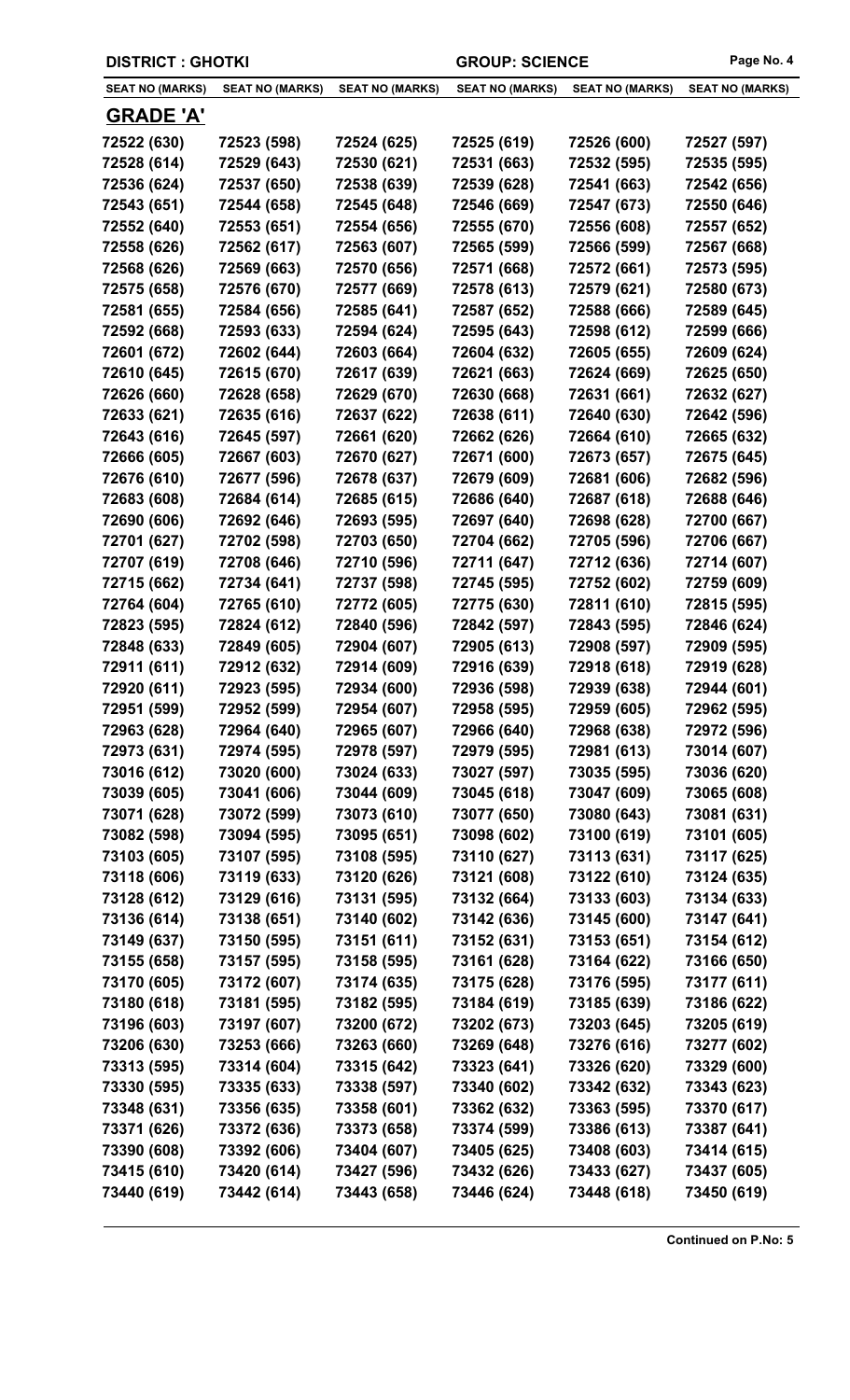| <b>DISTRICT : GHOTKI</b> |                        |                        | <b>GROUP: SCIENCE</b>  |                        | Page No. 5             |
|--------------------------|------------------------|------------------------|------------------------|------------------------|------------------------|
| <b>SEAT NO (MARKS)</b>   | <b>SEAT NO (MARKS)</b> | <b>SEAT NO (MARKS)</b> | <b>SEAT NO (MARKS)</b> | <b>SEAT NO (MARKS)</b> | <b>SEAT NO (MARKS)</b> |
| <u>GRADE 'A'</u>         |                        |                        |                        |                        |                        |
| 73453 (605)              | 73454 (595)            | 73466 (620)            | 73468 (656)            | 73469 (626)            | 73470 (598)            |
| 73472 (595)              | 73476 (611)            | 73496 (669)            | 73499 (649)            | 73516 (608)            | 73517 (604)            |
| 73525 (597)              | 73571 (607)            | 73575 (610)            | 73577 (616)            | 73578 (630)            | 73597 (651)            |
| 73602 (622)              | 73603 (595)            | 73604 (623)            | 73606 (610)            | 73615 (601)            | 73621 (631)            |
| 73623 (603)              | 73626 (614)            | 73629 (630)            | 73661 (650)            | 73662 (664)            | 73663 (625)            |
| 73664 (630)              | 73665 (647)            | 73666 (656)            | 73667 (648)            | 73668 (652)            | 73669 (665)            |
| 73670 (644)              | 73671 (629)            | 73672 (653)            | 73673 (645)            | 73676 (653)            | 73678 (669)            |
| 73679 (637)              | 73680 (642)            | 73681 (666)            | 73682 (670)            | 73684 (652)            | 73685 (664)            |
| 73755 (618)              | 73766 (595)            | 73792 (608)            | 73809 (604)            | 73814 (643)            | 73815 (634)            |
| 73824 (595)              | 73827 (611)            | 73837 (614)            | 73838 (619)            | 73839 (595)            | 73842 (612)            |
| 73843 (635)              | 73844 (620)            | 73845 (626)            | 73846 (610)            | 73847 (618)            | 73850 (610)            |
| 73852 (602)              | 73862 (631)            | 73921 (634)            | 73923 (599)            | 73926 (599)            | 73928 (614)            |
| 73934 (641)              | 73939 (612)            | 73941 (673)            | 73944 (638)            | 73947 (642)            | 73949 (618)            |
| 73951 (613)              | 73953 (648)            | 73954 (637)            | 73955 (612)            | 73957 (605)            | 73958 (672)            |
| 73960 (652)              | 73963 (632)            | 73964 (629)            | 73965 (625)            | 73971 (612)            | 73989 (643)            |
| 73998 (669)              | 74000 (628)            | 74002 (595)            | 74009 (632)            | 74011 (611)            | 74015 (665)            |
| 74017 (620)              | 74018 (612)            | 74019 (606)            | 74020 (642)            | 74023 (626)            | 74025 (595)            |
| 74031 (629)              | 74032 (613)            | 74035 (622)            | 74037 (645)            | 74039 (610)            | 74071 (613)            |
| 74073 (595)              | 74077 (595)            | 74082 (608)            | 74088 (600)            | 74100 (615)            | 74101 (633)            |
| 74104 (632)              | 74107 (611)            | 74108 (632)            | 74121 (600)            | 74124 (612)            | 74125 (647)            |
| 74126 (606)              | 74127 (624)            | 74129 (612)            | 74130 (617)            | 74131 (597)            | 74133 (612)            |
| 74135 (626)              | 74136 (629)            | 74137 (613)            | 74138 (640)            | 74139 (655)            | 74141 (646)            |
| 74151 (667)              | 74152 (669)            | 74153 (626)            | 74154 (665)            | 74155 (667)            | 74156 (658)            |
| 74159 (601)              | 74160 (661)            | 74161 (639)            | 74162 (621)            | 74163 (655)            | 74164 (657)            |
| 74165 (656)              | 74166 (668)            | 74167 (666)            | 74168 (656)            | 74169 (659)            | 74172 (628)            |
| 74174 (595)              | 74175 (642)            | 74176 (621)            | 74178 (673)            | 74184 (651)            | 74185 (632)            |
| 74186 (639)              | 74201 (652)            | 74202 (663)            | 74205 (659)            | 74206 (670)            | 74207 (638)            |
| 74214 (595)              | 74215 (605)            | 74216 (656)            | 74217 (666)            | 74218 (603)            | 74220 (610)            |
| 74222 (655)              | 74227 (621)            | 74229 (596)            | 74230 (634)            | 74232 (669)            | 74233 (674)            |
| 74235 (631)              | 74236 (657)            | 74238 (601)            | 74240 (665)            | 74241 (661)            | 74243 (662)            |
| 74244 (651)              | 74245 (621)            | 74263 (595)            | 74264 (612)            | 74270 (627)            | 74275 (647)            |
| 74277 (606)              | 74279 (618)            | 74281 (652)            | 74282 (645)            | 74306 (631)            | 74309 (605)            |
| 74311 (615)              | 74321 (644)            | 74333 (610)            | 74334 (595)            | 74335 (674)            | 74348 (616)            |
| 74349 (636)              | 74353 (595)            | 74357 (604)            | 74361 (654)            | 74379 (637)            | 74387 (595)            |
| 74389 (630)              | 74395 (596)            | 74397 (595)            | 74401 (595)            | 74408 (640)            | 74409 (664)            |
| 74418 (614)              | 74425 (657)            | 74433 (670)            | 74435 (658)            | 74444 (637)            | 74445 (599)            |
| 74446 (651)              | 74449 (658)            | 74451 (614)            | 74455 (640)            | 74463 (595)            | 74465 (627)            |
| 74481 (665)              | 74490 (595)            | 74494 (655)            | 74495 (630)            | 74497 (615)            | 74498 (622)            |
| 74500 (659)              | 74501 (605)            | 74502 (609)            | 74503 (617)            | 74505 (611)            | 74511 (597)            |
| 74513 (645)              | 74520 (649)            | 74521 (641)            | 74522 (614)            | 74523 (632)            | 74528 (636)            |
| 74529 (595)              | 74530 (595)            | 74533 (637)            | 74534 (622)            | 74536 (595)            | 74538 (652)            |
| 74539 (621)              | 74541 (636)            | 74543 (617)            | 74547 (641)            | 74548 (634)            | 74551 (609)            |
| 74553 (620)              | 74554 (603)            | 74558 (613)            | 74559 (629)            | 74560 (643)            | 74563 (613)            |
| 74570 (600)              | 74573 (655)            | 74702 (595)            | 74705 (595)            | 74710 (616)            | 74727 (640)            |
| 74751 (657)              | 74754 (669)            | 74759 (595)            | 74766 (618)            | 74769 (623)            | 74771 (670)            |
| 74772 (671)              | 74777 (670)            | 74778 (597)            | 74779 (638)            | 74783 (646)            | 74784 (669)            |
| 74785 (628)              | 74786 (635)            | 74788 (595)            | 74795 (622)            | 74796 (599)            | 74803 (655)            |
| 74810 (624)              | 74811 (635)            | 74813 (646)            | 74816 (629)            | 74817 (651)            | 74824 (666)            |
| 74832 (603)              | 74835 (614)            | 74836 (611)            | 74839 (662)            | 74845 (652)            | 74848 (595)            |
| 74902 (613)              | 74903 (606)            | 74906 (604)            | 74908 (603)            | 74910 (637)            | 74924 (595)            |
| 74929 (595)              | 74932 (672)            | 74934 (600)            | 74947 (651)            | 74957 (645)            | 74960 (631)            |
|                          |                        |                        |                        |                        |                        |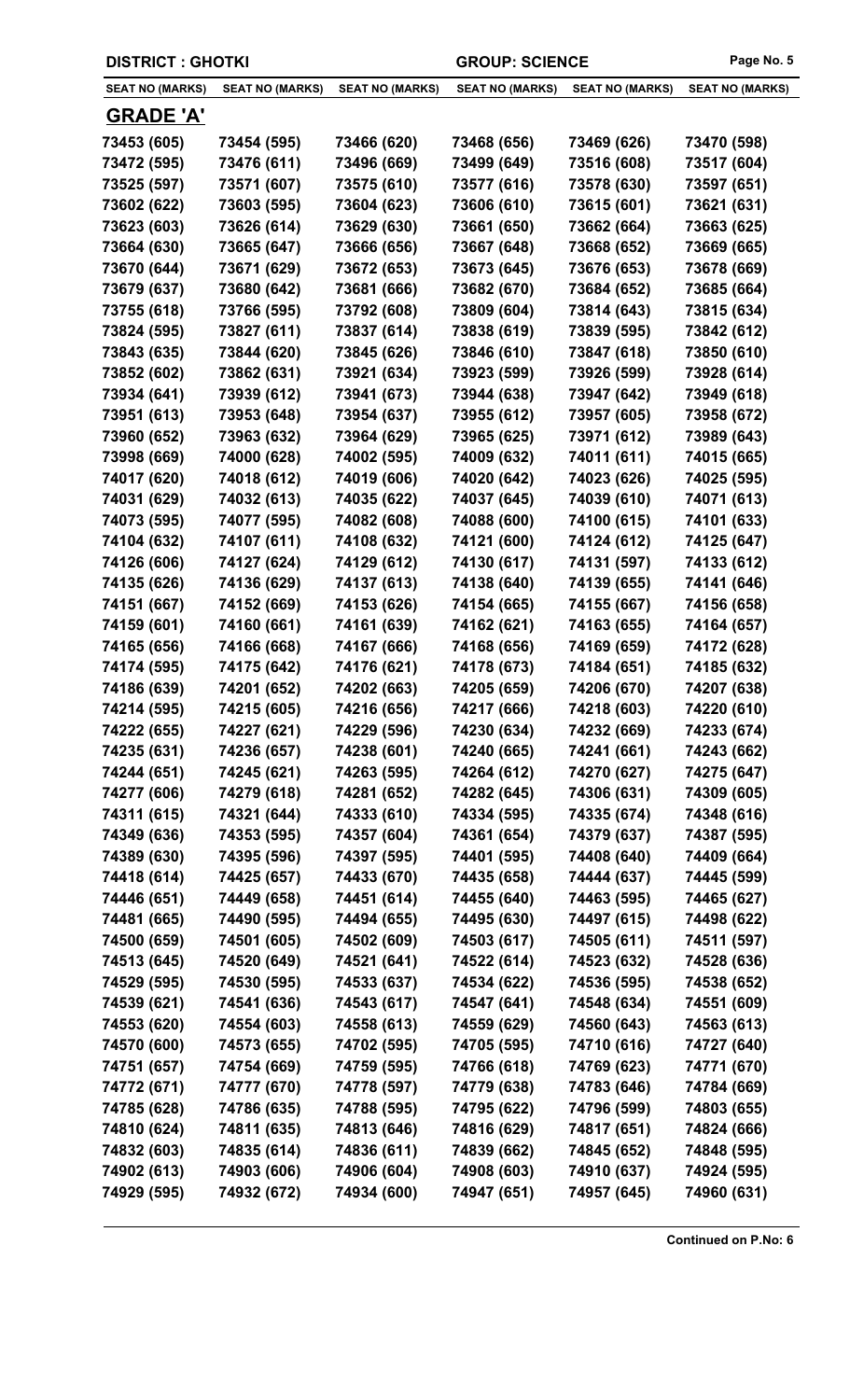| <b>DISTRICT : GHOTKI</b> |                        |                        | <b>GROUP: SCIENCE</b>  |                        | Page No. 6             |
|--------------------------|------------------------|------------------------|------------------------|------------------------|------------------------|
| <b>SEAT NO (MARKS)</b>   | <b>SEAT NO (MARKS)</b> | <b>SEAT NO (MARKS)</b> | <b>SEAT NO (MARKS)</b> | <b>SEAT NO (MARKS)</b> | <b>SEAT NO (MARKS)</b> |
| <u>GRADE 'A'</u>         |                        |                        |                        |                        |                        |
| 74963 (601)              | 74964 (618)            | 74971 (613)            | 74990 (629)            | 74997 (673)            | 74998 (652)            |
| 75006 (606)              | 75037 (603)            | 75044 (600)            | 75045 (609)            | 75054 (611)            | 75087 (603)            |
| 75135 (602)              | 75136 (596)            | 75145 (608)            | 75170 (595)            | 75183 (656)            | 75194 (626)            |
| 75218 (595)              | 75230 (641)            | 75231 (600)            | 75235 (641)            | 75246 (609)            | 75248 (600)            |
| 75254 (619)              | 75265 (613)            | 75266 (659)            | 75352 (653)            | 75374 (635)            | 75439 (629)            |
| 75440 (636)              | 75444 (615)            | 75461 (639)            | 75464 (670)            | 75465 (670)            | 75466 (671)            |
| 75467 (662)              | 75468 (613)            | 75469 (655)            | 75470 (617)            | 75471 (609)            | 75472 (643)            |
| 75474 (638)              | 75475 (613)            | 75476 (626)            | 75478 (628)            | 75479 (643)            | 75480 (660)            |
| 75481 (624)              | 75483 (610)            | 75485 (659)            | 75486 (640)            | 75488 (595)            | 75489 (630)            |
| 75490 (627)              | 75491 (643)            | 75492 (627)            | 75495 (643)            | 75496 (648)            | 75497 (601)            |
| 75499 (631)              | 75500 (605)            | 75502 (606)            | 75503 (616)            | 75504 (611)            | 75505 (595)            |
| 75508 (642)              | 75509 (667)            | 75510 (623)            | 75511 (614)            | 75512 (674)            | 75513 (672)            |
| 75514 (656)              | 75515 (595)            | 75516 (673)            | 75517 (672)            | 75518 (626)            | 75519 (646)            |
| 75520 (658)              | 75523 (622)            | 75525 (596)            | 75526 (652)            | 75527 (662)            | 75528 (674)            |
| 75529 (624)              | 75531 (605)            | 75532 (654)            | 75533 (595)            | 75534 (646)            | 75535 (598)            |
| 75536 (631)              | 75537 (632)            | 75538 (639)            | 75540 (624)            | 75542 (595)            | 75545 (621)            |
| 75546 (628)              | 75547 (614)            | 75548 (628)            | 75549 (648)            | 75550 (642)            | 75551 (641)            |
| 75555 (665)              | 75556 (666)            | 75557 (597)            | 75558 (606)            | 75559 (621)            | 75561 (604)            |
| 75565 (649)              | 75567 (657)            | 75573 (635)            | 75574 (610)            | 75575 (609)            | 75576 (669)            |
| 75577 (672)              | 75578 (629)            | 75579 (661)            | 75580 (645)            | 75581 (655)            | 75582 (648)            |
| 75583 (654)              | 75585 (635)            | 75587 (595)            | 75588 (629)            | 75589 (631)            | 75590 (658)            |
| 75591 (672)              | 75593 (600)            | 75594 (595)            | 75595 (666)            | 75596 (626)            | 75597 (595)            |
| 75607 (638)              | 75609 (638)            | 75610 (615)            | 75611 (610)            | 75612 (630)            | 75614 (645)            |
| 75618 (674)              | 75619 (659)            | 75620 (664)            | 75621 (645)            | 75624 (635)            | 75627 (638)            |
| 75628 (630)              | 75631 (618)            | 75632 (634)            | 75633 (629)            | 75634 (633)            | 75635 (621)            |
| 75636 (646)              | 75639 (628)            | 75640 (633)            | 75641 (637)            | 75643 (632)            | 75644 (602)            |
| 75645 (625)              | 75686 (645)            | 75689 (648)            | 75690 (634)            | 75693 (603)            | 75697 (604)            |
| 75701 (595)              | 75702 (619)            | 75717 (631)            | 75718 (617)            | 75722 (603)            | 75725 (641)            |
| 75732 (609)              | 75739 (647)            | 75743 (652)            | 75746 (595)            | 75747 (605)            | 75751 (643)            |
| 75761 (615)              | 75769 (601)            | 75770 (650)            | 75778 (599)            | 75780 (637)            | 75786 (617)            |
| 75790 (602)              | 75792 (595)            | 75794 (595)            | 75804 (622)            | 75805 (611)            | 75808 (622)            |
| 75818 (595)              | 75869 (640)            | 75874 (669)            | 75875 (639)            | 75882 (645)            | 75883 (654)            |
| 75886 (660)              | 75887 (648)            | 75888 (629)            | 75889 (673)            | 75893 (674)            | 75896 (659)            |
| 75901 (659)              | 75919 (661)            | 75921 (658)            | 75922 (633)            | 75923 (671)            | 75926 (661)            |
| 75927 (667)              | 75928 (657)            | 75939 (668)            | 75952 (601)            | 75953 (652)            | 75955 (656)            |
| 75957 (673)              | 75965 (664)            | 75966 (608)            | 75967 (653)            | 75969 (631)            | 75970 (656)            |
| 76002 (627)              | 76004 (650)            | 76005 (650)            | 76006 (595)            | 76007 (625)            | 76009 (614)            |
| 76010 (674)              | 76013 (636)            | 76016 (670)            | 76019 (641)            | 76020 (636)            | 76026 (674)            |
| 76027 (647)              | 76028 (663)            | 76029 (605)            | 76030 (641)            | 76031 (619)            | 76032 (673)            |
| 76033 (603)              | 76034 (651)            | 76037 (666)            | 76038 (653)            | 76040 (644)            | 76042 (607)            |
| 76043 (595)              | 76045 (670)            | 76047 (628)            | 76048 (626)            | 76054 (653)            | 76055 (653)            |
| 76056 (620)              | 76057 (664)            | 76059 (628)            | 76060 (617)            | 76062 (649)            | 76063 (609)            |
| 76064 (619)              | 76067 (596)            | 76092 (645)            | 76094 (595)            | 76096 (608)            | 76097 (601)            |
| 76098 (617)              | 76101 (636)            | 76102 (655)            | 76103 (609)            | 76104 (616)            | 76105 (625)            |
| 76106 (660)              | 76107 (596)            | 76122 (595)            | 76125 (664)            | 76129 (627)            | 76130 (617)            |
| 76132 (620)              | 76133 (650)            | 76154 (611)            | 76167 (627)            | 76168 (602)            | 76169 (637)            |
| 76170 (595)              | 76172 (637)            | 76173 (595)            | 76175 (646)            | 76176 (600)            | 76180 (602)            |
| 76181 (633)              | 76186 (602)            | 76188 (613)            | 76189 (606)            | 76190 (644)            | 76195 (632)            |
| 76196 (595)              | 76199 (598)            | 76200 (595)            | 76208 (601)            | 76212 (595)            | 76216 (595)            |
| 76218 (596)              | 76223 (636)            | 76225 (609)            | 76227 (623)            | 76233 (630)            | 76242 (606)            |
| 76247 (595)              | 76249 (599)            | 76251 (621)            | 76257 (626)            | 76258 (667)            | 76260 (649)            |
|                          |                        |                        |                        |                        |                        |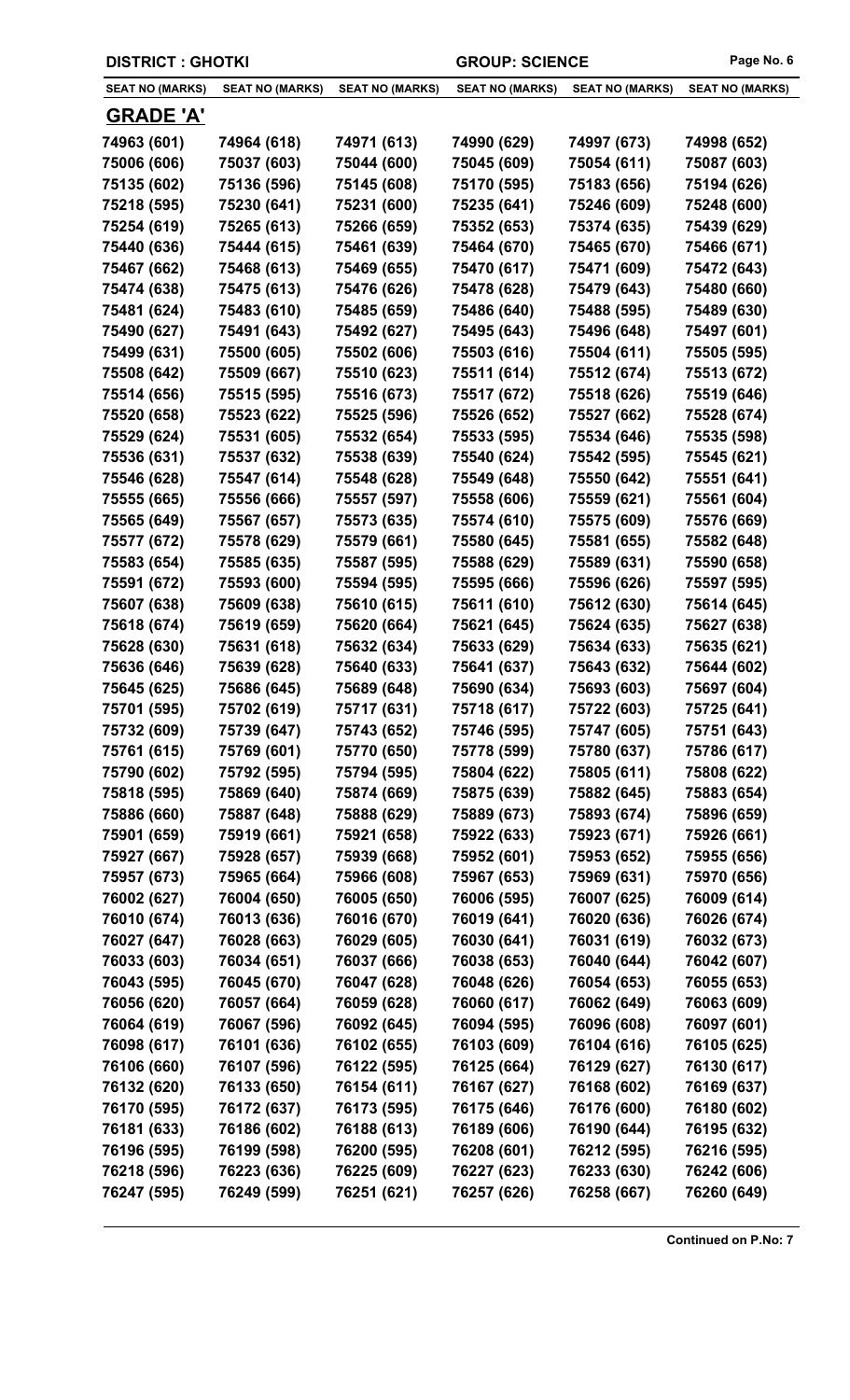| <b>DISTRICT : GHOTKI</b> |                        |                        | <b>GROUP: SCIENCE</b>  |                        | Page No. 7             |
|--------------------------|------------------------|------------------------|------------------------|------------------------|------------------------|
| <b>SEAT NO (MARKS)</b>   | <b>SEAT NO (MARKS)</b> | <b>SEAT NO (MARKS)</b> | <b>SEAT NO (MARKS)</b> | <b>SEAT NO (MARKS)</b> | <b>SEAT NO (MARKS)</b> |
| <b>GRADE 'A'</b>         |                        |                        |                        |                        |                        |
| 76261 (627)              | 76263 (631)            | 76264 (650)            | 76265 (595)            | 76273 (609)            | 76283 (631)            |
| 76285 (595)              | 76295 (632)            | 76331 (610)            | 76333 (654)            | 76334 (646)            | 76335 (608)            |
| 76339 (634)              | 76340 (606)            | 76342 (658)            | 76343 (634)            | 76344 (607)            | 76347 (640)            |
| 76349 (604)              | 76351 (658)            | 76353 (666)            | 76354 (613)            | 76355 (636)            | 76356 (620)            |
| 76357 (647)              | 76358 (631)            | 76360 (648)            | 76361 (659)            | 76362 (629)            | 76363 (608)            |
| 76364 (616)              | 76366 (654)            | 76367 (595)            | 76368 (667)            | 76372 (671)            | 76375 (611)            |
| 76378 (612)              | 76379 (641)            | 76380 (644)            | 76381 (642)            | 76382 (637)            | 76384 (668)            |
| 76385 (624)              | 76386 (659)            | 76387 (638)            | 76388 (658)            | 76393 (597)            | 76394 (662)            |
| 76396 (601)              | 76397 (595)            | 76398 (620)            | 76399 (662)            | 76400 (659)            | 76402 (666)            |
| 76404 (652)              | 76405 (672)            | 76407 (623)            | 76410 (648)            | 76412 (652)            | 76413 (624)            |
| 76416 (643)              | 76433 (611)            | 76434 (624)            | 76435 (650)            | 76438 (618)            | 76439 (641)            |
| 76442 (664)              | 76443 (647)            | 76444 (660)            | 76446 (664)            | 76447 (646)            | 76448 (640)            |
| 76449 (659)              | 76453 (658)            | 76455 (623)            | 76457 (648)            | 76458 (673)            | 76459 (639)            |
| 76461 (621)              | 76462 (633)            | 76463 (652)            | 76466 (643)            | 76469 (659)            | 76470 (654)            |
| 76472 (631)              | 76473 (632)            | 76474 (598)            | 76475 (603)            | 76476 (611)            | 76477 (649)            |
| 76478 (648)              | 76479 (636)            | 76480 (628)            | 76482 (659)            | 76483 (670)            | 76484 (596)            |
| 76487 (595)              | 76488 (600)            | 76489 (673)            | 76491 (614)            | 76494 (660)            | 76495 (636)            |
| 76497 (644)              | 76498 (597)            | 76522 (633)            | 76523 (597)            | 76524 (632)            | 76525 (654)            |
| 76527 (637)              | 76528 (617)            | 76530 (642)            | 76531 (653)            | 76533 (661)            | 76534 (640)            |
| 76535 (658)              | 76536 (599)            | 76537 (636)            | 76540 (643)            | 76543 (672)            | 76544 (596)            |
| 76545 (634)              | 76546 (632)            | 76547 (620)            | 76550 (641)            | 76551 (634)            | 76552 (656)            |
| 76554 (626)              | 76571 (656)            | 76572 (658)            | 76573 (643)            | 76574 (601)            | 76576 (605)            |
| 76577 (608)              | 76578 (595)            | 76579 (628)            | 76580 (627)            | 76581 (625)            | 76582 (650)            |
| 76583 (618)              | 76585 (614)            | 76586 (643)            | 76588 (631)            | 76589 (616)            | 76590 (632)            |
| 76592 (611)              | 76593 (671)            | 76594 (638)            | 76596 (660)            | 76597 (644)            | 76598 (657)            |
| 76603 (668)              | 76604 (655)            | 76605 (634)            | 76608 (644)            | 76609 (649)            | 76641 (595)            |
| 76644 (609)              | 76648 (604)            | 76652 (596)            | 76661 (606)            | 76665 (601)            | 76668 (608)            |
| 76689 (595)              | 76692 (640)            | 76693 (609)            | 76698 (636)            | 76722 (609)            | 76724 (602)            |
| 76731 (617)              | 76732 (595)            | 76742 (604)            | 76780 (619)            | 76837 (665)            | 76838 (605)            |
| 76907 (595)              | 76926 (600)            | 76957 (607)            | 76958 (610)            | 76959 (649)            | 76960 (646)            |
| 76964 (630)              | 76966 (613)            | 76968 (620)            | 76970 (672)            | 76972 (595)            | 76980 (609)            |
| 76981 (631)              | 76984 (626)            | 76987 (631)            | 76992 (606)            | 76994 (612)            | 77003 (667)            |
| 77004 (660)              | 77005 (617)            | 77008 (595)            | 77011 (641)            | 77013 (623)            | 77020 (621)            |
| 77023 (628)              | 77031 (633)            | 77035 (602)            | 77041 (615)            | 77055 (619)            | 77072 (595)            |
| 77076 (595)              | 77080 (616)            | 77096 (618)            | 77097 (606)            | 77099 (636)            | 77101 (626)            |
| 77102 (616)              | 77103 (629)            | 77107 (625)            | 77111 (655)            | 77112 (639)            | 77113 (654)            |
| 77114 (660)              | 77115 (657)            | 77116 (624)            | 77117 (639)            | 77119 (598)            | 77126 (614)            |
| 77130 (653)              | 77131 (595)            | 77176 (623)            | 77177 (645)            | 77178 (630)            | 77196 (595)            |
| 77197 (602)              | 77204 (595)            | 77240 (625)            | 77241 (646)            | 77357 (612)            | 77359 (615)            |
| 77362 (595)              | 77366 (602)            | 77367 (596)            | 77374 (606)            | 77375 (595)            | 77378 (612)            |
| 77379 (595)              | 77381 (602)            | 77383 (611)            | 77389 (604)            | 77391 (625)            | 77393 (638)            |
| 77396 (639)              | 77398 (608)            | 77399 (662)            | 77400 (624)            | 77402 (659)            | 77408 (647)            |
| 77427 (601)              | 77428 (610)            | 77432 (601)            | 77436 (595)            | 77438 (625)            | 77439 (618)            |
| 77441 (644)              | 77442 (601)            | 77443 (648)            | 77444 (621)            | 77445 (628)            | 77446 (640)            |
| 77447 (644)              | 77502 (612)            | 77507 (608)            | 77517 (646)            | 77520 (595)            | 77522 (631)            |
| 77523 (600)              | 77524 (612)            | 77533 (603)            | 77535 (647)            | 77536 (640)            | 77537 (625)            |
| 77546 (595)              | 77549 (656)            | 77556 (627)            | 77557 (608)            | 77560 (609)            | 77561 (603)            |
| 77562 (595)              | 77563 (628)            | 77565 (595)            | 77567 (617)            | 77569 (620)            | 77570 (616)            |
| 77574 (607)              | 77576 (619)            | 77578 (623)            | 77579 (630)            | 77580 (648)            | 77584 (595)            |
| 77589 (615)              | 77596 (618)            | 77597 (655)            | 77598 (597)            | 77602 (621)            | 77603 (611)            |
| 77607 (654)              | 77608 (615)            | 77609 (628)            | 77610 (595)            | 77614 (608)            | 77615 (614)            |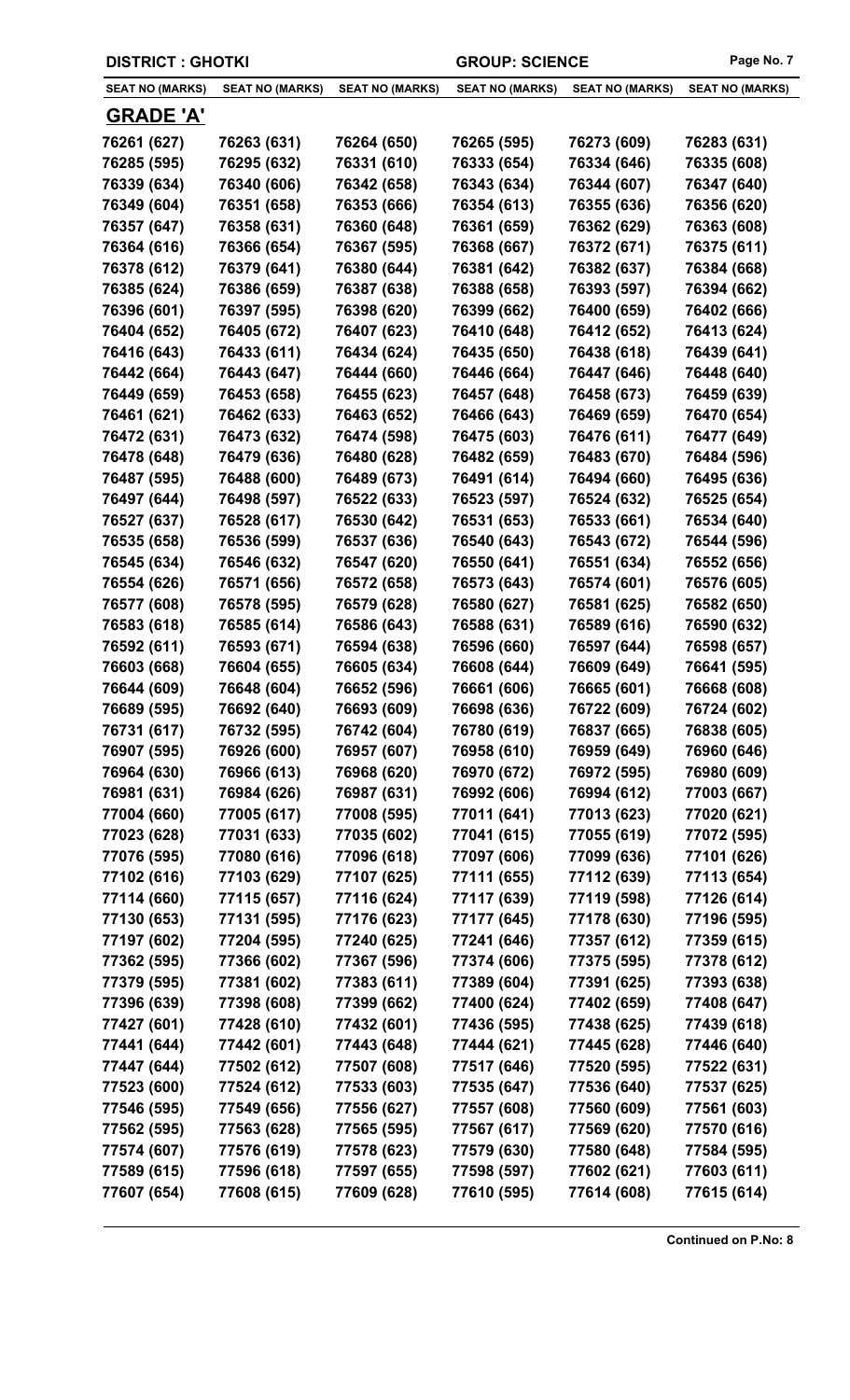| <b>DISTRICT: GHOTKI</b>    |                            |                            | <b>GROUP: SCIENCE</b>      |                            | Page No. 8                 |
|----------------------------|----------------------------|----------------------------|----------------------------|----------------------------|----------------------------|
| <b>SEAT NO (MARKS)</b>     | <b>SEAT NO (MARKS)</b>     | <b>SEAT NO (MARKS)</b>     | <b>SEAT NO (MARKS)</b>     | <b>SEAT NO (MARKS)</b>     | <b>SEAT NO (MARKS)</b>     |
| <u>GRADE 'A'</u>           |                            |                            |                            |                            |                            |
| 77616 (617)                | 77622 (635)                | 77623 (611)                | 77624 (640)                | 77633 (618)                | 77634 (659)                |
| 77635 (595)                | 77636 (628)                | 77638 (608)                | 77651 (615)                | 77652 (628)                | 77654 (595)                |
| 77655 (598)                | 77656 (636)                | 77658 (618)                | 77662 (661)                | 77666 (609)                | 77667 (621)                |
| 77668 (603)                | 77670 (605)                | 77671 (637)                | 77673 (658)                | 77674 (630)                | 77675 (667)                |
| 77680 (595)                | 77682 (617)                | 77688 (672)                | 77695 (656)                | 77699 (596)                | 77700 (625)                |
| 77706 (605)                | 77707 (612)                | 77774 (638)                | 77776 (596)                | 77779 (662)                | 77785 (624)                |
| 77786 (596)                | 77790 (595)                | 77792 (601)                | 77793 (596)                | 77794 (607)                | 77803 (614)                |
| 77804 (629)                | 77807 (648)                | 77810 (611)                | 77816 (603)                | 77817 (614)                | 77819 (615)                |
| 77821 (595)                | 77824 (673)                | 77832 (639)                | 77836 (618)                | 77837 (629)                | 77861 (655)                |
| 77864 (606)                | 77865 (625)                | 77866 (596)                | 77871 (617)                | 77872 (642)                | 77873 (599)                |
| 77887 (595)                | 77888 (610)                | 77914 (620)                | 77915 (661)                | 77918 (650)                | 77932 (597)                |
| 77941 (626)                | 77942 (613)                | 77951 (612)                | 77952 (620)                | 77953 (628)                | 77955 (640)                |
| 77956 (641)                | 77959 (646)                | 77962 (597)                | 77963 (627)                | 77964 (651)                | 77969 (596)                |
| 77972 (623)                | 77973 (662)                | 77974 (667)                | 77975 (632)                | 77977 (653)                | 77978 (643)                |
| 77979 (627)                | 77980 (657)                | 77981 (641)                | 77982 (661)                | 77991 (622)                | 77992 (650)                |
| 77994 (670)                | 77995 (671)                | 77999 (665)                | 78000 (666)                | 78003 (668)                | 78007 (643)                |
| 78011 (672)                | 78012 (669)                | 78013 (668)                | 78014 (647)                | 78015 (626)                | 78032 (608)                |
| 78034 (621)                | 78036 (609)                | 78038 (645)                | 78040 (612)                | 78041 (610)                | 78043 (616)                |
| 78044 (636)                | 78045 (627)                | 78046 (595)                | 78047 (611)                | 78048 (653)                | 78049 (660)                |
| 78050 (595)                | 78070 (595)                | 78073 (595)                | 78083 (609)                | 78094 (662)                | 78095 (612)                |
| 78104 (664)                | 78107 (595)                | 78114 (623)                | 78141 (670)                | 78142 (654)                | 78143 (660)                |
| 78147 (664)                | 78149 (662)                | 78150 (667)                | 78154 (649)                | 78155 (669)                | 78156 (643)                |
| 78159 (647)                | 78160 (631)                | 78161 (654)                | 78162 (638)                | 78166 (629)                | 78167 (669)                |
| 78168 (637)                | 78201 (660)                | 78202 (638)                | 78203 (613)                | 78206 (601)                | 78210 (635)                |
| 78211 (599)                | 78213 (619)                | 78215 (661)                | 78216 (598)                | 78217 (601)                | 78222 (645)                |
| 78226 (602)                | 78227 (595)                | 78228 (642)                | 78229 (628)                | 78230 (653)                | 78231 (669)                |
| 78232 (638)                | 78233 (651)                | 78234 (628)                | 78235 (633)                | 78238 (664)                | 129057 (631)               |
| 129081 (642)               | 129157 (595)               | 129292 (647)               | 129481 (632)               | 129641 (608)               | 129642 (645)               |
| 129965 (595)               |                            |                            |                            |                            |                            |
| <b>GRADE 'B'</b>           |                            |                            |                            |                            |                            |
| 69003 (540)                | 69005 (547)                | 69006 (534)                | 69007 (555)                | 69008 (544)                | 69009 (537)                |
| 69010 (539)                | 69011 (513)                | 69013 (552)                | 69015 (525)                | 69018 (527)                | 69019 (549)                |
| 69023 (521)                | 69024 (550)                | 69025 (532)                | 69026 (521)                | 69029 (516)                | 69030 (534)                |
| 69031 (554)                | 69033 (549)                | 69034 (537)                | 69035 (522)                | 69036 (575)                | 69037 (562)                |
| 69041 (561)                | 69046 (514)                | 69050 (510)                | 69051 (511)                | 69054 (535)                | 69055 (575)                |
| 69058 (524)                | 69061 (565)                | 69065 (572)                | 69070 (546)                | 69071 (559)                | 69073 (555)                |
| 69075 (580)<br>69083 (574) | 69077 (519)<br>69089 (560) | 69078 (521)<br>69090 (589) | 69079 (544)<br>69091 (514) | 69080 (512)<br>69096 (552) | 69082 (558)<br>69099 (554) |
| 69101 (512)                | 69102 (586)                | 69103 (589)                | 69104 (553)                | 69106 (539)                | 69108 (542)                |
| 69109 (572)                | 69110 (531)                | 69111 (554)                | 69113 (564)                | 69114 (533)                | 69115 (526)                |
| 69116 (525)                | 69117 (558)                | 69118 (529)                | 69119 (522)                | 69120 (533)                | 69121 (547)                |
| 69122 (518)                | 69123 (542)                | 69124 (541)                | 69125 (549)                | 69126 (550)                | 69128 (587)                |
| 69129 (520)                | 69130 (528)                | 69131 (510)                | 69132 (518)                | 69136 (555)                | 69137 (550)                |
| 69140 (525)                | 69142 (579)                | 69144 (571)                | 69145 (553)                | 69148 (513)                | 69150 (539)                |
| 69201 (513)                | 69202 (537)                | 69203 (586)                | 69204 (558)                | 69232 (585)                | 69234 (585)                |
| 69239 (532)                | 69240 (535)                | 69241 (570)                | 69242 (543)                | 69243 (533)                | 69247 (545)                |
| 69252 (522)                | 69253 (554)                | 69255 (585)                | 69257 (517)                | 69258 (580)                | 69262 (510)                |
| 69267 (540)                | 69268 (537)                | 69272 (510)                | 69273 (524)                | 69276 (516)                | 69279 (546)                |
| 69280 (514)                | 69282 (569)                | 69285 (510)                | 69291 (526)                | 69292 (523)                | 69294 (517)                |
| 69295 (514)                | 69296 (567)                | 69299 (550)                | 69308 (539)                | 69315 (568)                | 69323 (514)                |
| 69324 (531)                | 69326 (573)                | 69329 (510)                | 69331 (579)                | 69333 (587)                | 69340 (554)                |
|                            |                            |                            |                            |                            |                            |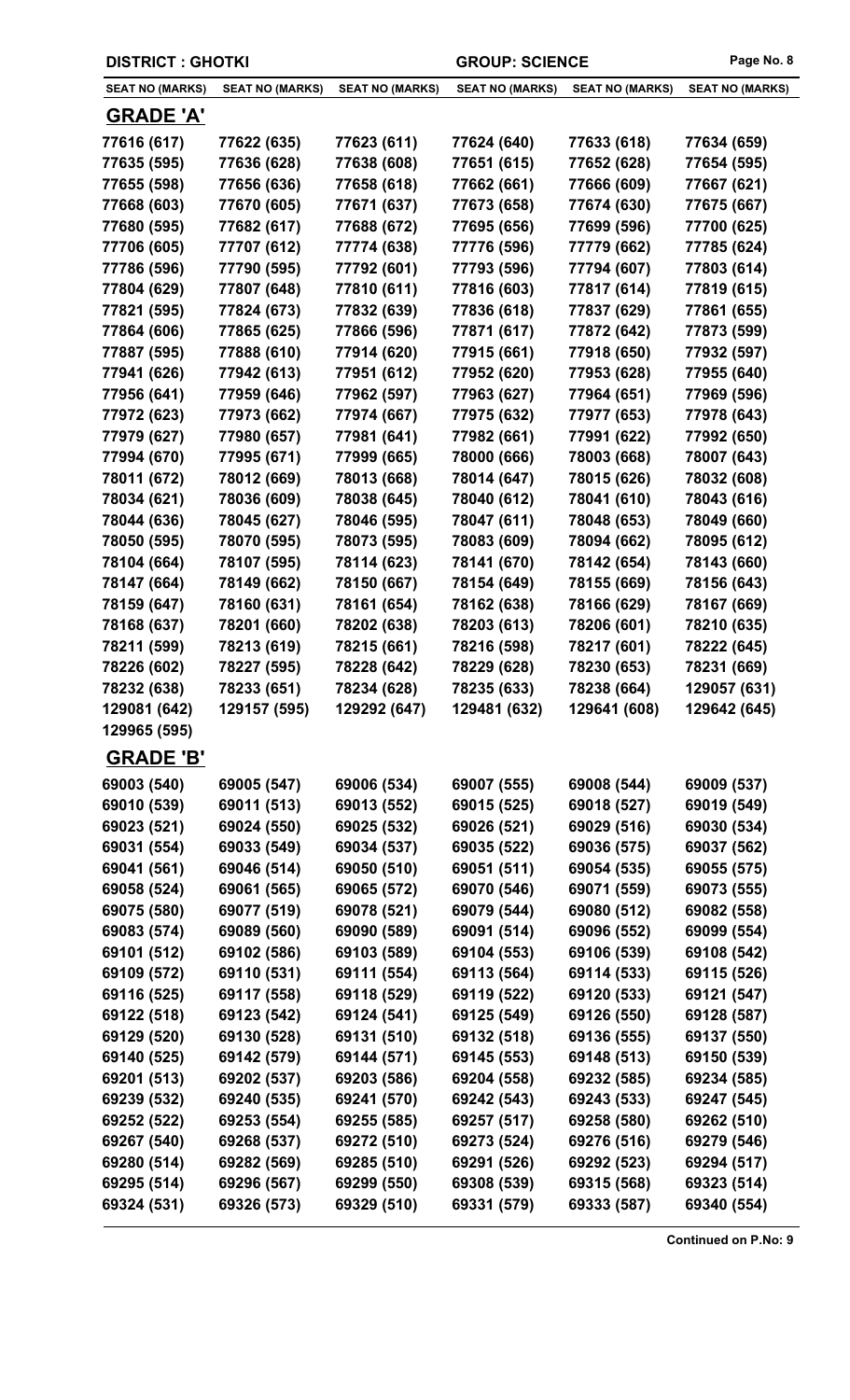| <b>DISTRICT: GHOTKI</b> |                        | <b>GROUP: SCIENCE</b>  |                        |                        | Page No. 9             |
|-------------------------|------------------------|------------------------|------------------------|------------------------|------------------------|
| <b>SEAT NO (MARKS)</b>  | <b>SEAT NO (MARKS)</b> | <b>SEAT NO (MARKS)</b> | <b>SEAT NO (MARKS)</b> | <b>SEAT NO (MARKS)</b> | <b>SEAT NO (MARKS)</b> |
| <b>GRADE 'B'</b>        |                        |                        |                        |                        |                        |
| 69343 (574)             | 69348 (570)            | 69349 (513)            | 69352 (588)            | 69355 (563)            | 69357 (563)            |
| 69363 (535)             | 69364 (564)            | 69365 (569)            | 69371 (520)            | 69373 (534)            | 69375 (566)            |
| 69378 (510)             | 69380 (518)            | 69383 (574)            | 69384 (582)            | 69389 (588)            | 69392 (523)            |
| 69393 (516)             | 69395 (527)            | 69398 (519)            | 69401 (566)            | 69403 (556)            | 69411 (575)            |
| 69412 (544)             | 69413 (527)            | 69414 (552)            | 69421 (543)            | 69422 (571)            | 69424 (581)            |
| 69425 (531)             | 69426 (526)            | 69431 (529)            | 69434 (577)            | 69439 (510)            | 69443 (559)            |
| 69444 (523)             | 69445 (530)            | 69446 (532)            | 69447 (539)            | 69448 (584)            | 69451 (572)            |
| 69452 (547)             | 69453 (581)            | 69454 (533)            | 69457 (518)            | 69460 (510)            | 69461 (521)            |
| 69462 (520)             | 69464 (535)            | 69465 (553)            | 69469 (519)            | 69470 (562)            | 69471 (546)            |
| 69472 (528)             | 69478 (512)            | 69482 (529)            | 69483 (530)            | 69484 (544)            | 69486 (510)            |
| 69488 (520)             | 69489 (524)            | 69493 (579)            | 69495 (550)            | 69499 (518)            | 69501 (588)            |
| 69502 (578)             | 69506 (561)            | 69508 (558)            | 69512 (557)            | 69513 (515)            | 69515 (510)            |
| 69516 (554)             | 69518 (582)            | 69524 (565)            | 69525 (537)            | 69528 (585)            | 69529 (557)            |
| 69533 (587)             | 69539 (543)            | 69543 (580)            | 69544 (585)            | 69546 (519)            | 69551 (544)            |
| 69556 (572)             | 69557 (574)            | 69657 (571)            | 69660 (563)            | 69661 (511)            | 69667 (515)            |
| 69679 (557)             | 69722 (579)            | 69726 (574)            | 69729 (579)            | 69741 (572)            | 69752 (576)            |
| 69781 (522)             | 69786 (532)            | 69789 (582)            | 69800 (550)            | 69807 (564)            | 69809 (560)            |
| 69812 (564)             | 69813 (566)            | 69817 (520)            | 69819 (588)            | 69820 (537)            | 69824 (529)            |
| 69827 (565)             | 69828 (569)            | 69829 (567)            | 69831 (572)            | 69838 (564)            | 69839 (572)            |
| 69840 (585)             | 69841 (523)            | 69843 (540)            | 69846 (583)            | 69848 (541)            | 69849 (510)            |
| 69850 (517)             | 69855 (586)            | 69858 (563)            | 69861 (518)            | 69862 (553)            | 69863 (541)            |
| 69864 (548)             | 69865 (523)            | 69872 (512)            | 69873 (541)            | 69875 (521)            | 69884 (532)            |
| 69889 (542)             | 69892 (567)            | 69898 (510)            | 69899 (525)            | 69904 (534)            | 69905 (533)            |
| 69906 (536)             | 69907 (577)            | 69910 (525)            | 69911 (542)            | 69916 (546)            | 69918 (530)            |
| 69984 (584)             | 69986 (552)            | 69988 (558)            | 69990 (583)            | 69994 (587)            | 69995 (566)            |
| 69996 (571)             | 70012 (577)            | 70013 (530)            | 70014 (560)            | 70019 (552)            | 70022 (586)            |
| 70027 (581)             | 70034 (575)            | 70039 (539)            | 70064 (568)            | 70065 (574)            | 70072 (557)            |
| 70076 (579)             | 70078 (588)            | 70081 (518)            | 70082 (517)            | 70088 (532)            | 70090 (510)            |
| 70094 (520)             | 70095 (571)            | 70097 (558)            | 70098 (545)            | 70101 (565)            | 70103 (524)            |
| 70104 (565)             | 70107 (525)            | 70111 (580)            | 70112 (542)            | 70128 (518)            | 70129 (545)            |
| 70132 (521)             | 70140 (525)            | 70143 (578)            | 70144 (554)            | 70146 (574)            | 70149 (519)            |
| 70150 (580)             | 70153 (539)            | 70154 (525)            | 70155 (539)            | 70156 (537)            | 70157 (524)            |
| 70158 (587)             | 70159 (510)            | 70161 (519)            | 70163 (588)            | 70167 (589)            | 70168 (545)            |
| 70169 (572)             | 70171 (566)            | 70172 (545)            | 70173 (578)            | 70174 (587)            | 70175 (513)            |
| 70178 (578)             | 70182 (557)            | 70183 (570)            | 70185 (521)            | 70188 (547)            | 70189 (560)            |
| 70190 (536)             | 70192 (511)            | 70194 (525)            | 70195 (549)            | 70196 (512)            | 70197 (542)            |
| 70198 (518)             | 70202 (582)            | 70203 (511)            | 70205 (511)            | 70206 (576)            | 70207 (570)            |
| 70208 (582)             | 70209 (547)            | 70210 (540)            | 70211 (556)            | 70217 (543)            | 70219 (532)            |
| 70284 (519)             | 70286 (521)            | 70289 (574)            | 70295 (510)            | 70296 (554)            | 70297 (553)            |
| 70300 (584)             | 70301 (556)            | 70304 (562)            | 70305 (582)            | 70306 (544)            | 70310 (585)            |
| 70312 (588)             | 70314 (547)            | 70315 (575)            | 70316 (543)            | 70320 (553)            | 70324 (512)            |
| 70331 (556)             | 70335 (514)            | 70347 (546)            | 70354 (555)            | 70355 (511)            | 70358 (513)            |
| 70359 (540)             | 70360 (532)            | 70361 (510)            | 70366 (525)            | 70369 (536)            | 70371 (558)            |
| 70373 (555)             | 70380 (539)            | 70382 (532)            | 70384 (510)            | 70388 (570)            | 70389 (585)            |
| 70391 (567)             | 70392 (556)            | 70396 (525)            | 70400 (553)            | 70403 (569)            | 70404 (529)            |
| 70405 (555)             | 70411 (533)            | 70414 (556)            | 70415 (521)            | 70416 (535)            | 70420 (559)            |
| 70421 (562)             | 70427 (546)            | 70428 (580)            | 70431 (511)            | 70432 (522)            | 70433 (543)            |
| 70434 (581)             | 70442 (583)            | 70445 (519)            | 70452 (523)            | 70469 (533)            | 70476 (512)            |
| 70477 (518)             | 70478 (530)            | 70480 (520)            | 70492 (570)            | 70495 (562)            | 70503 (533)            |
| 70506 (568)             | 70509 (551)            | 70512 (556)            | 70514 (584)            | 70516 (586)            | 70519 (548)            |
| 70520 (510)             | 70521 (526)            | 70522 (525)            | 70525 (563)            | 70533 (518)            | 70549 (550)            |
|                         |                        |                        |                        |                        |                        |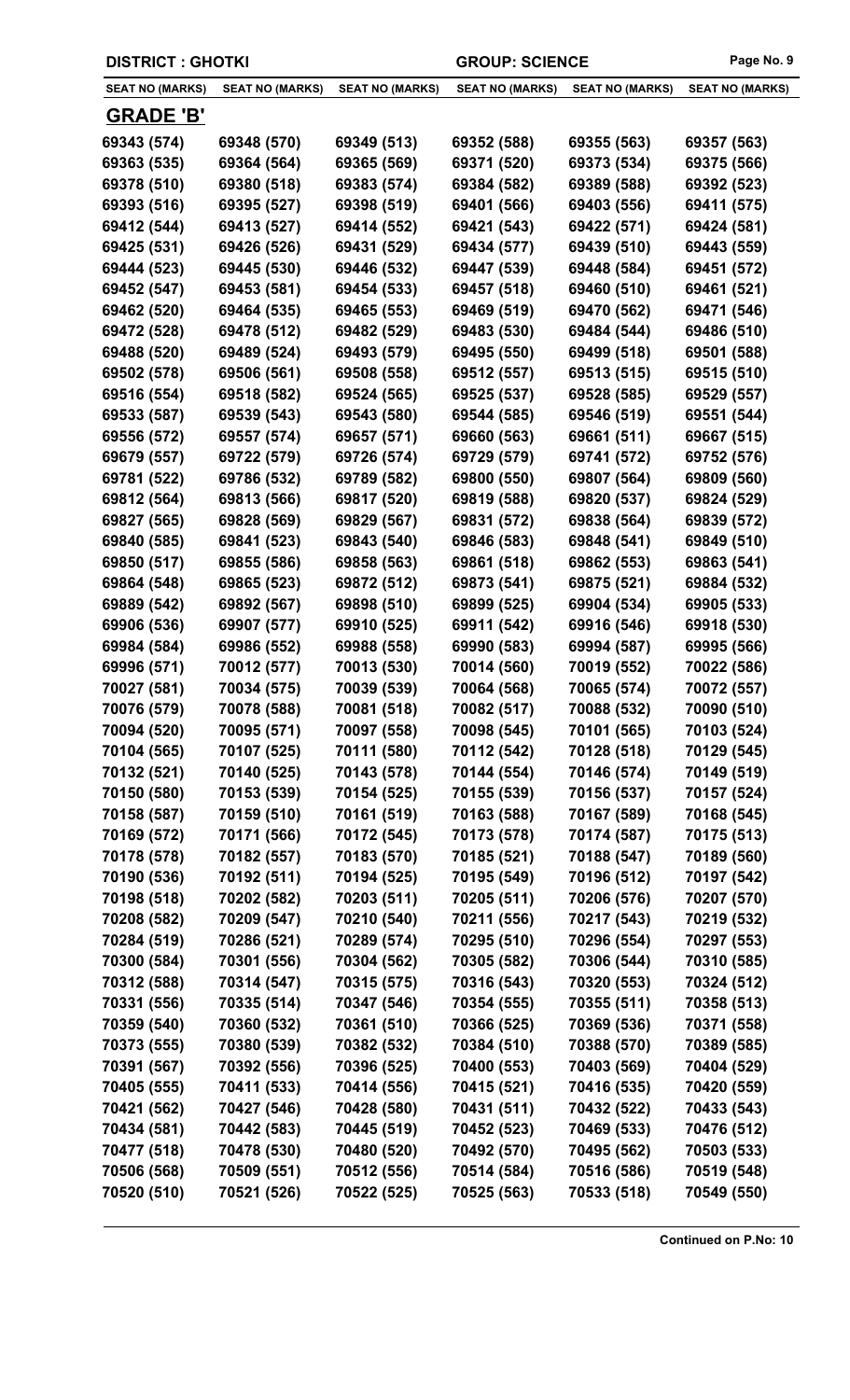| <b>DISTRICT: GHOTKI</b> |                        |                        | <b>GROUP: SCIENCE</b>  | Page No. 10            |                        |
|-------------------------|------------------------|------------------------|------------------------|------------------------|------------------------|
| <b>SEAT NO (MARKS)</b>  | <b>SEAT NO (MARKS)</b> | <b>SEAT NO (MARKS)</b> | <b>SEAT NO (MARKS)</b> | <b>SEAT NO (MARKS)</b> | <b>SEAT NO (MARKS)</b> |
| <b>GRADE 'B'</b>        |                        |                        |                        |                        |                        |
| 70560 (527)             | 70563 (542)            | 70566 (546)            | 70567 (535)            | 70622 (531)            | 70623 (537)            |
| 70627 (560)             | 70630 (520)            | 70631 (531)            | 70632 (559)            | 70637 (564)            | 70640 (519)            |
| 70641 (579)             | 70643 (510)            | 70644 (571)            | 70646 (568)            | 70647 (519)            | 70649 (554)            |
| 70652 (522)             | 70653 (535)            | 70654 (573)            | 70656 (532)            | 70657 (518)            | 70658 (513)            |
| 70661 (545)             | 70662 (539)            | 70664 (510)            | 70669 (577)            | 70670 (555)            | 70671 (557)            |
| 70672 (578)             | 70673 (555)            | 70674 (585)            | 70680 (565)            | 70681 (588)            | 70682 (564)            |
| 70685 (573)             | 70688 (510)            | 70689 (510)            | 70693 (555)            | 70696 (544)            | 70698 (556)            |
| 70700 (550)             | 70702 (578)            | 70708 (552)            | 70711 (554)            | 70712 (510)            | 70713 (551)            |
| 70714 (537)             | 70716 (583)            | 70719 (564)            | 70728 (558)            | 70730 (510)            | 70731 (517)            |
| 70732 (535)             | 70734 (586)            | 70735 (577)            | 70736 (580)            | 70739 (570)            | 70742 (568)            |
| 70743 (545)             | 70746 (554)            | 70748 (559)            | 70750 (561)            | 70753 (559)            | 70757 (514)            |
| 70758 (524)             | 70760 (510)            | 70836 (577)            | 70851 (578)            | 70908 (585)            | 70909 (560)            |
| 70910 (570)             | 70911 (581)            | 70961 (581)            | 70963 (542)            | 70964 (558)            | 70965 (547)            |
| 70966 (559)             | 70967 (560)            | 70971 (524)            | 70973 (555)            | 70993 (571)            | 71001 (583)            |
| 71003 (550)             | 71005 (584)            | 71007 (532)            | 71008 (549)            | 71012 (530)            | 71017 (588)            |
| 71018 (558)             | 71019 (524)            | 71020 (560)            | 71022 (523)            | 71023 (583)            | 71024 (589)            |
| 71028 (510)             | 71062 (521)            | 71064 (529)            | 71070 (525)            | 71073 (585)            | 71074 (566)            |
| 71081 (555)             | 71085 (522)            | 71087 (588)            | 71088 (518)            | 71090 (567)            | 71093 (529)            |
| 71095 (525)             | 71096 (535)            | 71097 (579)            | 71100 (523)            | 71122 (574)            | 71123 (569)            |
| 71132 (514)             | 71133 (555)            | 71134 (570)            | 71135 (578)            | 71218 (565)            | 71263 (587)            |
| 71264 (582)             | 71266 (558)            | 71269 (588)            | 71273 (530)            | 71275 (577)            | 71277 (589)            |
| 71278 (517)             | 71280 (553)            | 71284 (539)            | 71285 (586)            | 71286 (518)            | 71303 (582)            |
| 71308 (547)             | 71309 (514)            | 71310 (547)            | 71311 (587)            | 71314 (547)            | 71319 (536)            |
| 71331 (510)             | 71338 (576)            | 71345 (570)            | 71346 (553)            | 71348 (512)            | 71349 (535)            |
| 71352 (542)             | 71354 (537)            | 71355 (579)            | 71356 (542)            | 71358 (556)            | 71365 (542)            |
| 71367 (555)             | 71370 (532)            | 71371 (510)            | 71372 (538)            | 71401 (564)            | 71407 (533)            |
| 71408 (561)             | 71412 (550)            | 71413 (539)            | 71414 (522)            | 71417 (526)            | 71418 (564)            |
| 71420 (581)             | 71423 (586)            | 71426 (569)            | 71427 (588)            | 71428 (570)            | 71431 (579)            |
| 71432 (548)             | 71433 (580)            | 71435 (585)            | 71437 (589)            | 71439 (533)            | 71448 (581)            |
| 71453 (543)             | 71454 (521)            | 71455 (582)            | 71456 (575)            | 71461 (575)            | 71483 (537)            |
| 71485 (558)             | 71487 (575)            | 71489 (511)            | 71490 (538)            | 71491 (586)            | 71494 (531)            |
| 71500 (524)             | 71502 (576)            | 71511 (524)            | 71518 (544)            | 71519 (567)            | 71520 (579)            |
| 71521 (542)             | 71522 (570)            | 71524 (558)            | 71527 (513)            | 71529 (577)            | 71532 (571)            |
| 71533 (565)             | 71535 (580)            | 71538 (580)            | 71543 (518)            | 71544 (581)            | 71547 (584)            |
| 71549 (542)             | 71551 (584)            | 71552 (531)            | 71559 (532)            | 71562 (521)            | 71564 (523)            |
| 71570 (559)             | 71572 (572)            | 71574 (585)            | 71578 (578)            | 71579 (588)            | 71580 (539)            |
| 71582 (548)             | 71584 (580)            | 71586 (527)            | 71587 (552)            | 71590 (526)            | 71592 (544)            |
| 71596 (510)             | 71597 (578)            | 71599 (556)            | 71600 (563)            | 71601 (543)            | 71606 (534)            |
| 71609 (551)             | 71610 (533)            | 71611 (565)            | 71612 (564)            | 71614 (554)            | 71618 (563)            |
| 71629 (510)             | 71630 (546)            | 71631 (526)            | 71639 (571)            | 71643 (526)            | 71644 (572)            |
| 71645 (555)             | 71646 (543)            | 71647 (549)            | 71650 (585)            | 71651 (559)            | 71653 (578)            |
| 71654 (528)             | 71655 (548)            | 71659 (532)            | 71660 (555)            | 71661 (525)            | 71663 (512)            |
| 71665 (525)             | 71666 (545)            | 71669 (521)            | 71672 (528)            | 71673 (514)            | 71674 (566)            |
| 71675 (561)             | 71677 (523)            | 71678 (543)            | 71682 (556)            | 71684 (510)            | 71685 (522)            |
| 71686 (570)             | 71688 (516)            | 71690 (540)            | 71691 (546)            | 71692 (569)            | 71695 (554)            |
| 71697 (510)             | 71706 (583)            | 71707 (529)            | 71708 (557)            | 71761 (587)            | 71764 (514)            |
| 71765 (512)             | 71772 (561)            | 71773 (539)            | 71774 (548)            | 71776 (553)            | 71777 (555)            |
| 71778 (510)             | 71779 (539)            | 71780 (528)            | 71781 (533)            | 71782 (580)            | 71784 (585)            |
| 71787 (520)             | 71788 (526)            | 71789 (510)            | 71792 (530)            | 71793 (522)            | 71794 (521)            |
| 71801 (527)             | 71802 (581)            | 71810 (578)            | 71812 (558)            | 71814 (566)            | 71815 (524)            |
| 71820 (551)             | 71825 (553)            | 71829 (545)            | 71830 (548)            | 71831 (554)            | 71835 (543)            |
|                         |                        |                        |                        |                        |                        |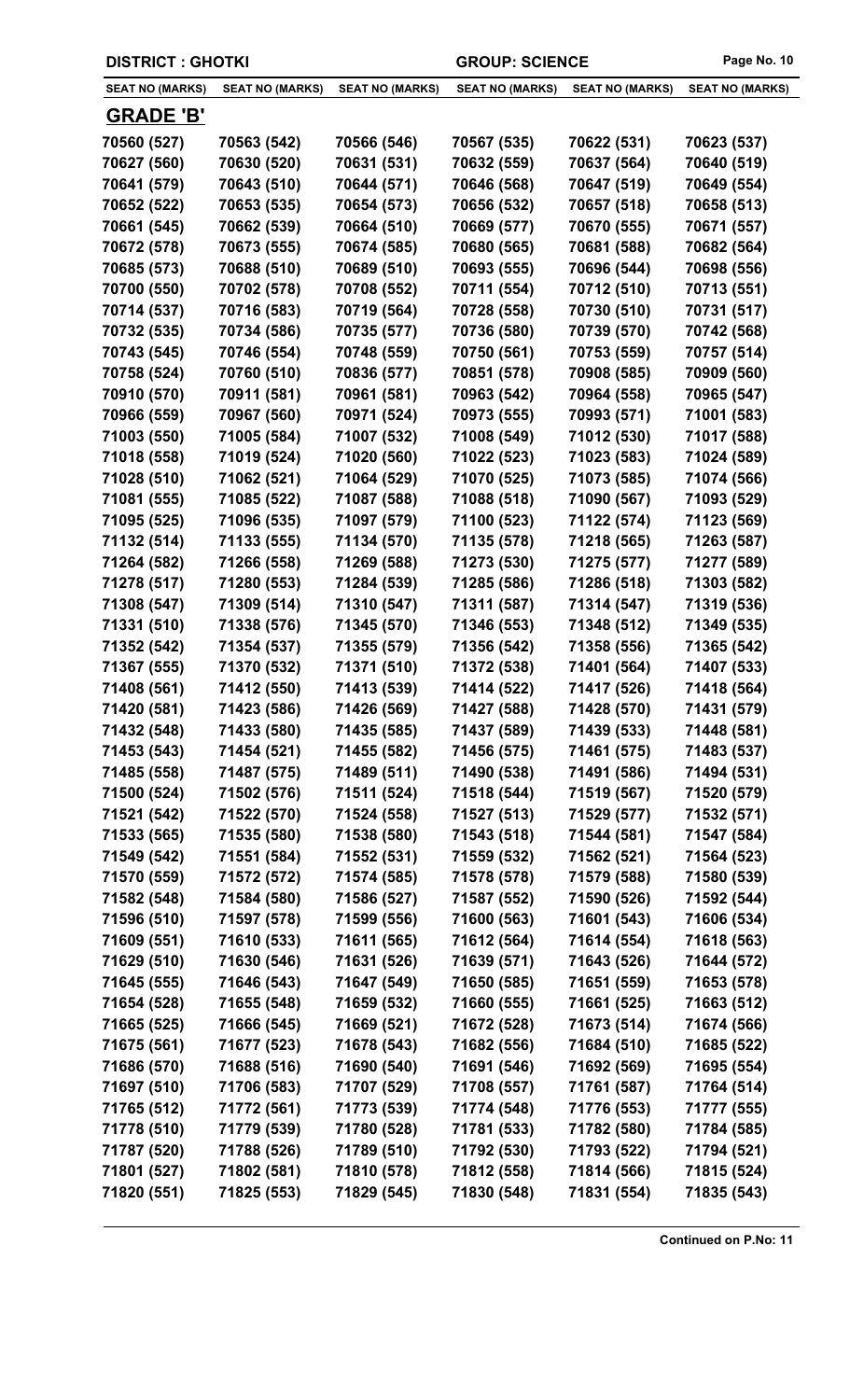| <b>DISTRICT : GHOTKI</b> |                        |                        | <b>GROUP: SCIENCE</b>  |                        | Page No. 11            |
|--------------------------|------------------------|------------------------|------------------------|------------------------|------------------------|
| <b>SEAT NO (MARKS)</b>   | <b>SEAT NO (MARKS)</b> | <b>SEAT NO (MARKS)</b> | <b>SEAT NO (MARKS)</b> | <b>SEAT NO (MARKS)</b> | <b>SEAT NO (MARKS)</b> |
| <b>GRADE 'B'</b>         |                        |                        |                        |                        |                        |
| 71836 (526)              | 71837 (567)            | 71838 (521)            | 71839 (516)            | 71840 (558)            | 71843 (510)            |
| 71852 (531)              | 71854 (515)            | 71857 (517)            | 71863 (511)            | 71867 (550)            | 71868 (562)            |
| 71869 (566)              | 71874 (516)            | 71875 (562)            | 71883 (510)            | 71924 (527)            | 71929 (530)            |
| 71931 (521)              | 71936 (539)            | 71941 (581)            | 71945 (532)            | 71947 (510)            | 71948 (531)            |
| 71949 (563)              | 71951 (510)            | 71955 (528)            | 71956 (512)            | 71959 (510)            | 71991 (538)            |
| 71992 (550)              | 71993 (517)            | 71997 (560)            | 71998 (560)            | 71999 (527)            | 72002 (554)            |
| 72003 (535)              | 72004 (573)            | 72006 (534)            | 72010 (544)            | 72012 (522)            | 72014 (558)            |
| 72016 (529)              | 72022 (554)            | 72025 (541)            | 72026 (575)            | 72027 (570)            | 72028 (575)            |
| 72030 (555)              | 72035 (547)            | 72036 (523)            | 72037 (510)            | 72038 (576)            | 72044 (510)            |
| 72050 (526)              | 72052 (520)            | 72053 (517)            | 72054 (570)            | 72059 (516)            | 72061 (552)            |
| 72062 (513)              | 72063 (555)            | 72064 (510)            | 72067 (576)            | 72070 (514)            | 72073 (577)            |
| 72074 (519)              | 72077 (553)            | 72079 (520)            | 72081 (558)            | 72083 (560)            | 72084 (510)            |
| 72085 (510)              | 72090 (530)            | 72092 (548)            | 72093 (573)            | 72096 (527)            | 72101 (510)            |
| 72107 (588)              | 72108 (546)            | 72113 (510)            | 72114 (510)            | 72116 (524)            | 72117 (515)            |
| 72118 (530)              | 72120 (510)            | 72121 (578)            | 72124 (510)            | 72126 (510)            | 72127 (544)            |
| 72135 (535)              | 72144 (525)            | 72146 (510)            | 72149 (510)            | 72158 (527)            | 72159 (573)            |
| 72162 (519)              | 72163 (538)            | 72167 (515)            | 72173 (542)            | 72176 (536)            | 72177 (518)            |
| 72181 (587)              | 72184 (524)            | 72185 (542)            | 72186 (553)            | 72188 (570)            | 72189 (532)            |
| 72190 (529)              | 72191 (580)            | 72195 (511)            | 72196 (550)            | 72200 (510)            | 72202 (511)            |
| 72203 (548)              | 72208 (521)            | 72210 (538)            | 72212 (526)            | 72219 (527)            | 72220 (566)            |
| 72226 (547)              | 72228 (537)            | 72230 (561)            | 72232 (538)            | 72236 (543)            | 72238 (510)            |
| 72240 (577)              | 72242 (562)            | 72243 (570)            | 72245 (539)            | 72246 (527)            | 72247 (547)            |
| 72249 (584)              | 72251 (514)            | 72252 (533)            | 72255 (542)            | 72258 (580)            | 72260 (560)            |
| 72263 (549)              | 72264 (560)            | 72265 (510)            | 72266 (535)            | 72267 (510)            | 72276 (510)            |
| 72277 (547)              | 72279 (519)            | 72280 (518)            | 72281 (548)            | 72282 (513)            | 72285 (535)            |
| 72286 (518)              | 72290 (525)            | 72291 (515)            | 72292 (525)            | 72294 (510)            | 72299 (539)            |
| 72300 (513)              | 72302 (559)            | 72306 (534)            | 72318 (542)            | 72319 (550)            | 72320 (544)            |
| 72323 (525)              | 72325 (558)            | 72326 (540)            | 72336 (518)            | 72337 (530)            | 72339 (533)            |
| 72433 (539)              | 72434 (529)            | 72436 (535)            | 72439 (513)            | 72441 (549)            | 72444 (510)            |
| 72450 (564)              | 72551 (588)            | 72561 (560)            | 72564 (583)            | 72583 (560)            | 72596 (579)            |
| 72634 (565)              | 72636 (551)            | 72639 (559)            | 72644 (580)            | 72663 (588)            | 72668 (581)            |
| 72669 (587)              | 72680 (567)            | 72689 (570)            | 72691 (553)            | 72694 (560)            | 72695 (567)            |
| 72696 (568)              | 72713 (588)            | 72716 (569)            | 72717 (581)            | 72731 (533)            | 72732 (543)            |
| 72735 (558)              | 72740 (537)            | 72741 (568)            | 72742 (525)            | 72743 (573)            | 72744 (575)            |
| 72746 (553)              | 72747 (566)            | 72748 (548)            | 72750 (577)            | 72753 (520)            | 72755 (543)            |
| 72756 (580)              | 72757 (553)            | 72758 (549)            | 72760 (572)            | 72761 (553)            | 72763 (586)            |
| 72766 (569)              | 72768 (538)            | 72769 (520)            | 72771 (524)            | 72773 (523)            | 72776 (574)            |
| 72777 (531)              | 72778 (534)            | 72780 (543)            | 72781 (546)            | 72784 (524)            | 72786 (563)            |
| 72787 (585)              | 72788 (510)            | 72789 (538)            | 72790 (549)            | 72792 (543)            | 72793 (523)            |
| 72794 (532)              | 72796 (514)            | 72797 (537)            | 72798 (532)            | 72799 (536)            | 72801 (588)            |
| 72802 (528)              | 72804 (586)            | 72809 (515)            | 72810 (567)            | 72812 (552)            | 72813 (527)            |
| 72814 (586)              | 72816 (570)            | 72817 (561)            | 72818 (564)            | 72819 (520)            | 72820 (564)            |
| 72822 (568)              | 72829 (555)            | 72844 (581)            | 72845 (521)            | 72847 (533)            | 72850 (550)            |
| 72851 (562)              | 72901 (560)            | 72903 (587)            | 72906 (559)            | 72907 (572)            | 72910 (588)            |
| 72913 (540)              | 72915 (523)            | 72917 (527)            | 72922 (542)            | 72924 (560)            | 72925 (587)            |
| 72926 (584)              | 72927 (559)            | 72928 (588)            | 72929 (572)            | 72930 (558)            | 72931 (589)            |
| 72932 (540)              | 72933 (532)            | 72935 (557)            | 72937 (568)            | 72938 (524)            | 72940 (577)            |
| 72941 (528)              | 72942 (560)            | 72945 (573)            | 72946 (564)            | 72947 (588)            | 72948 (533)            |
| 72949 (537)              | 72950 (553)            | 72953 (562)            | 72955 (561)            | 72956 (512)            | 72957 (557)            |
| 72960 (527)              | 72961 (570)            | 72967 (574)            | 72969 (579)            | 72970 (566)            | 72971 (571)            |
| 72975 (532)              | 72976 (584)            | 72977 (531)            | 72980 (562)            | 73011 (583)            | 73013 (546)            |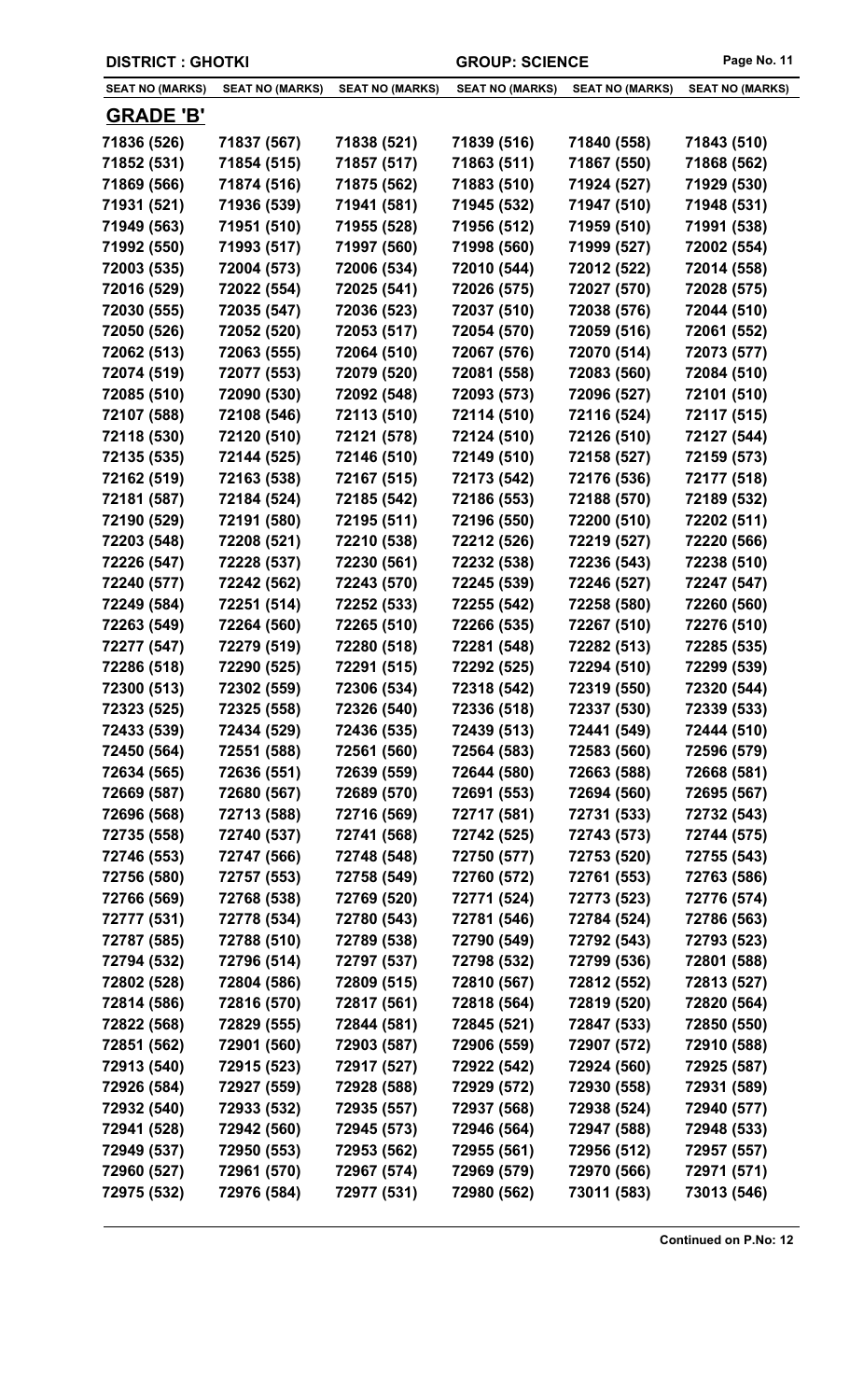| <b>DISTRICT : GHOTKI</b> |                        |                        | <b>GROUP: SCIENCE</b>  |                        | Page No. 12            |
|--------------------------|------------------------|------------------------|------------------------|------------------------|------------------------|
| <b>SEAT NO (MARKS)</b>   | <b>SEAT NO (MARKS)</b> | <b>SEAT NO (MARKS)</b> | <b>SEAT NO (MARKS)</b> | <b>SEAT NO (MARKS)</b> | <b>SEAT NO (MARKS)</b> |
| <b>GRADE 'B'</b>         |                        |                        |                        |                        |                        |
| 73015 (562)              | 73019 (562)            | 73021 (581)            | 73022 (527)            | 73023 (543)            | 73026 (554)            |
| 73028 (575)              | 73029 (552)            | 73030 (527)            | 73031 (561)            | 73032 (550)            | 73037 (524)            |
| 73040 (536)              | 73042 (587)            | 73043 (580)            | 73046 (524)            | 73048 (580)            | 73063 (523)            |
| 73064 (532)              | 73067 (548)            | 73070 (562)            | 73074 (562)            | 73076 (525)            | 73078 (522)            |
| 73085 (581)              | 73086 (586)            | 73087 (530)            | 73091 (520)            | 73092 (510)            | 73093 (534)            |
| 73096 (510)              | 73097 (577)            | 73099 (575)            | 73102 (554)            | 73104 (512)            | 73105 (553)            |
| 73106 (582)              | 73109 (584)            | 73111 (560)            | 73112 (550)            | 73114 (549)            | 73115 (568)            |
| 73116 (537)              | 73125 (577)            | 73126 (529)            | 73127 (571)            | 73135 (518)            | 73137 (550)            |
| 73139 (584)              | 73141 (560)            | 73143 (535)            | 73144 (585)            | 73146 (585)            | 73148 (589)            |
| 73156 (572)              | 73159 (516)            | 73160 (531)            | 73162 (577)            | 73163 (589)            | 73165 (531)            |
| 73167 (584)              | 73168 (588)            | 73173 (519)            | 73178 (547)            | 73179 (573)            | 73183 (587)            |
| 73188 (524)              | 73189 (555)            | 73190 (541)            | 73191 (575)            | 73192 (555)            | 73193 (577)            |
| 73194 (511)              | 73195 (530)            | 73198 (518)            | 73199 (584)            | 73201 (550)            | 73204 (526)            |
| 73207 (526)              | 73208 (560)            | 73254 (542)            | 73255 (569)            | 73256 (514)            | 73257 (526)            |
| 73258 (556)              | 73259 (553)            | 73260 (587)            | 73261 (523)            | 73264 (555)            | 73266 (563)            |
| 73271 (510)              | 73272 (546)            | 73273 (522)            | 73275 (580)            | 73278 (562)            | 73280 (510)            |
| 73282 (563)              | 73284 (510)            | 73286 (536)            | 73287 (510)            | 73294 (510)            | 73295 (548)            |
| 73296 (572)              | 73311 (583)            | 73318 (570)            | 73319 (521)            | 73320 (587)            | 73321 (547)            |
| 73322 (579)              | 73324 (560)            | 73325 (548)            | 73327 (526)            | 73328 (549)            | 73332 (530)            |
| 73333 (562)              | 73334 (534)            | 73336 (547)            | 73337 (532)            | 73341 (550)            | 73345 (515)            |
| 73347 (589)              | 73349 (510)            | 73350 (572)            | 73351 (560)            | 73353 (547)            | 73355 (527)            |
| 73360 (542)              | 73361 (550)            | 73366 (573)            | 73380 (574)            | 73381 (577)            | 73382 (533)            |
| 73383 (514)              | 73384 (569)            | 73388 (548)            | 73389 (527)            | 73391 (569)            | 73394 (588)            |
| 73395 (587)              | 73396 (529)            | 73399 (563)            | 73400 (539)            | 73403 (579)            | 73407 (566)            |
| 73409 (520)              | 73410 (587)            | 73413 (535)            | 73416 (563)            | 73418 (513)            | 73419 (531)            |
| 73421 (521)              | 73425 (583)            | 73430 (516)            | 73431 (572)            | 73434 (568)            | 73435 (552)            |
| 73439 (583)              | 73441 (589)            | 73444 (564)            | 73447 (559)            | 73449 (565)            | 73451 (542)            |
| 73452 (546)              | 73456 (577)            | 73457 (545)            | 73458 (522)            | 73460 (510)            | 73462 (589)            |
| 73463 (521)              | 73465 (545)            | 73467 (566)            | 73471 (561)            | 73473 (573)            | 73474 (536)            |
| 73475 (562)              | 73479 (510)            | 73480 (576)            | 73482 (538)            | 73483 (531)            | 73484 (522)            |
| 73488 (556)              | 73490 (521)            | 73491 (557)            | 73492 (525)            | 73493 (571)            | 73494 (536)            |
| 73495 (558)              | 73497 (556)            | 73498 (536)            | 73501 (528)            | 73503 (570)            | 73506 (540)            |
| 73511 (585)              | 73515 (559)            | 73518 (569)            | 73520 (510)            | 73522 (515)            | 73527 (526)            |
| 73572 (523)              | 73573 (548)            | 73576 (580)            | 73579 (566)            | 73580 (519)            | 73581 (518)            |
| 73582 (510)              | 73583 (569)            | 73585 (551)            | 73586 (544)            | 73587 (513)            | 73589 (562)            |
| 73591 (578)              | 73593 (513)            | 73594 (514)            | 73596 (545)            | 73599 (525)            | 73600 (538)            |
| 73601 (530)              | 73605 (560)            | 73607 (543)            | 73609 (586)            | 73610 (560)            | 73612 (589)            |
| 73614 (558)              | 73616 (517)            | 73617 (546)            | 73618 (584)            | 73619 (585)            | 73620 (579)            |
| 73622 (583)              | 73624 (538)            | 73627 (510)            | 73628 (531)            | 73635 (580)            | 73636 (532)            |
| 73674 (581)              | 73675 (572)            | 73705 (575)            | 73709 (510)            | 73715 (527)            | 73718 (510)            |
| 73723 (548)              | 73725 (557)            | 73727 (586)            | 73730 (510)            | 73732 (545)            | 73736 (560)            |
| 73738 (574)              | 73739 (543)            | 73740 (557)            | 73750 (568)            | 73753 (521)            | 73754 (561)            |
| 73756 (528)              | 73758 (579)            | 73760 (584)            | 73762 (510)            | 73765 (583)            | 73768 (532)            |
| 73771 (512)              | 73773 (537)            | 73774 (571)            | 73775 (584)            | 73776 (551)            | 73778 (570)            |
| 73779 (556)              | 73783 (552)            | 73784 (549)            | 73786 (510)            | 73789 (510)            | 73794 (534)            |
| 73795 (539)              | 73797 (516)            | 73798 (549)            | 73800 (570)            | 73802 (583)            | 73806 (566)            |
| 73808 (563)              | 73810 (553)            | 73811 (537)            | 73816 (562)            | 73817 (575)            | 73818 (564)            |
| 73819 (552)              | 73821 (524)            | 73822 (583)            | 73823 (582)            | 73826 (545)            | 73828 (587)            |
| 73829 (559)              | 73830 (539)            | 73831 (579)            | 73835 (569)            | 73836 (517)            | 73840 (518)            |
| 73841 (584)              | 73848 (534)            | 73853 (586)            | 73854 (544)            | 73856 (585)            | 73857 (525)            |
| 73922 (569)              | 73924 (553)            | 73925 (569)            | 73927 (545)            | 73930 (516)            | 73931 (531)            |
|                          |                        |                        |                        |                        |                        |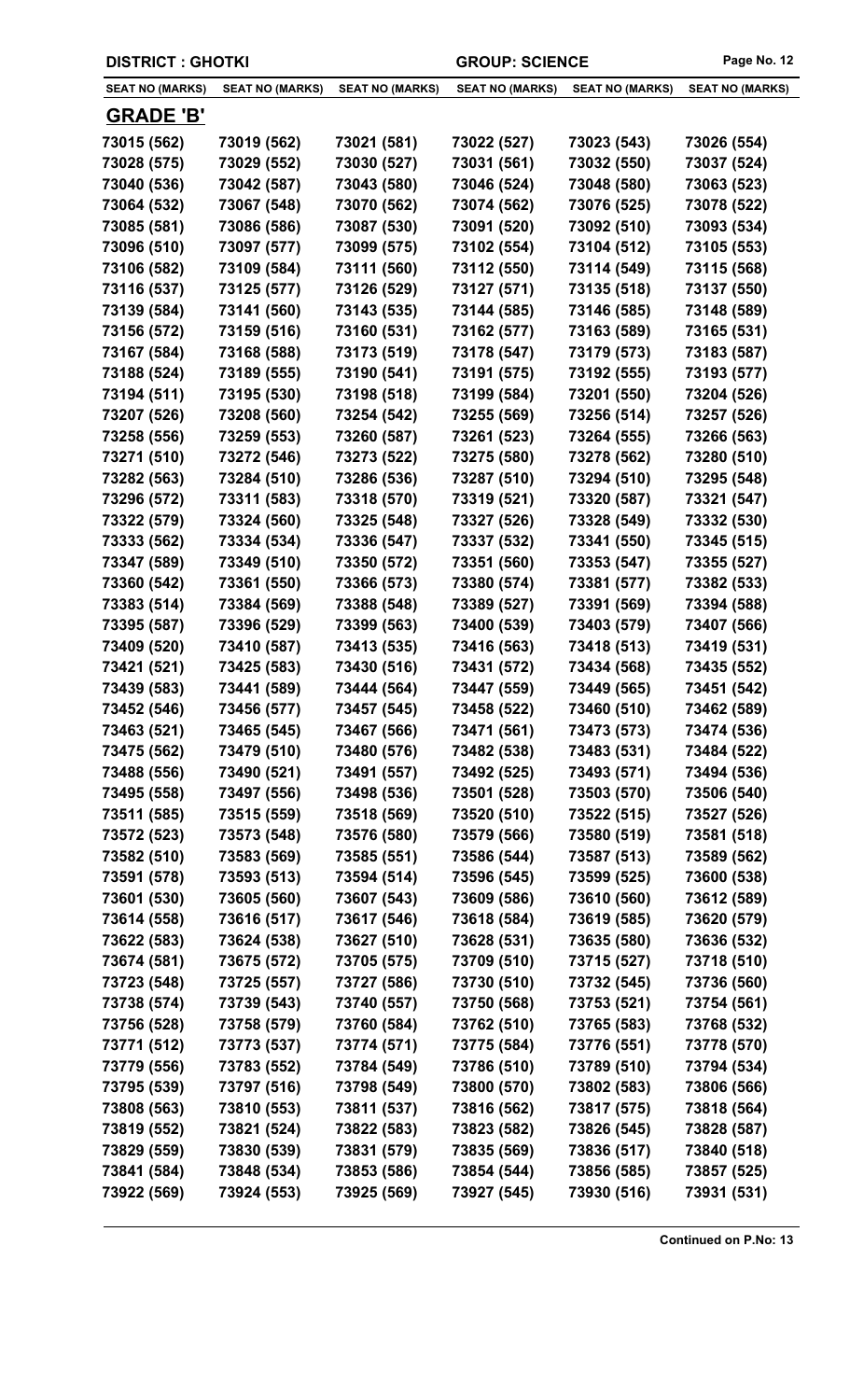| <b>DISTRICT : GHOTKI</b> | <b>GROUP: SCIENCE</b>  |                        | Page No. 13            |                        |                        |
|--------------------------|------------------------|------------------------|------------------------|------------------------|------------------------|
| <b>SEAT NO (MARKS)</b>   | <b>SEAT NO (MARKS)</b> | <b>SEAT NO (MARKS)</b> | <b>SEAT NO (MARKS)</b> | <b>SEAT NO (MARKS)</b> | <b>SEAT NO (MARKS)</b> |
| <b>GRADE 'B'</b>         |                        |                        |                        |                        |                        |
| 73933 (575)              | 73935 (589)            | 73936 (526)            | 73938 (530)            | 73940 (514)            | 73943 (579)            |
| 73946 (539)              | 73948 (553)            | 73956 (568)            | 73959 (556)            | 73961 (546)            | 73962 (563)            |
| 73969 (523)              | 73973 (527)            | 73974 (521)            | 73975 (514)            | 73976 (534)            | 73977 (516)            |
| 73978 (534)              | 73980 (556)            | 73981 (582)            | 73983 (579)            | 73984 (542)            | 73985 (510)            |
| 73986 (544)              | 73987 (524)            | 73988 (510)            | 73991 (533)            | 73992 (563)            | 73993 (535)            |
| 73994 (538)              | 73997 (547)            | 73999 (564)            | 74001 (523)            | 74003 (538)            | 74004 (586)            |
| 74005 (562)              | 74006 (586)            | 74008 (541)            | 74012 (521)            | 74013 (534)            | 74014 (552)            |
| 74016 (545)              | 74021 (581)            | 74026 (511)            | 74029 (585)            | 74030 (522)            | 74034 (574)            |
| 74036 (525)              | 74040 (510)            | 74041 (575)            | 74042 (585)            | 74043 (537)            | 74046 (571)            |
| 74074 (588)              | 74075 (535)            | 74078 (543)            | 74080 (513)            | 74083 (563)            | 74085 (546)            |
| 74091 (510)              | 74092 (574)            | 74095 (550)            | 74096 (549)            | 74097 (558)            | 74098 (573)            |
| 74099 (589)              | 74102 (523)            | 74103 (549)            | 74106 (549)            | 74122 (588)            | 74123 (582)            |
| 74128 (589)              | 74171 (587)            | 74203 (587)            | 74204 (554)            | 74208 (532)            | 74209 (523)            |
| 74212 (559)              | 74213 (552)            | 74221 (514)            | 74223 (572)            | 74225 (573)            | 74228 (564)            |
| 74231 (565)              | 74234 (549)            | 74239 (563)            | 74242 (589)            | 74261 (516)            | 74262 (518)            |
| 74265 (572)              | 74268 (561)            | 74269 (554)            | 74271 (574)            | 74272 (553)            | 74273 (536)            |
| 74274 (572)              | 74276 (560)            | 74278 (545)            | 74283 (568)            | 74285 (581)            | 74304 (520)            |
| 74307 (526)              | 74312 (546)            | 74320 (511)            | 74322 (572)            | 74325 (588)            | 74328 (552)            |
| 74329 (537)              | 74330 (511)            | 74331 (530)            | 74337 (577)            | 74339 (516)            | 74343 (525)            |
| 74345 (553)              | 74346 (582)            | 74352 (561)            | 74362 (510)            | 74365 (575)            | 74366 (518)            |
| 74371 (513)              | 74373 (536)            | 74375 (580)            | 74380 (544)            | 74383 (537)            | 74384 (579)            |
| 74388 (517)              | 74391 (529)            | 74393 (531)            | 74398 (537)            | 74399 (520)            | 74403 (557)            |
| 74405 (537)              | 74406 (575)            | 74411 (542)            | 74412 (513)            | 74416 (511)            | 74417 (531)            |
| 74420 (532)              | 74421 (536)            | 74423 (555)            | 74424 (562)            | 74427 (572)            | 74429 (578)            |
| 74432 (527)              | 74436 (537)            | 74437 (512)            | 74438 (567)            | 74441 (510)            | 74442 (562)            |
| 74448 (524)              | 74450 (513)            | 74453 (589)            | 74454 (566)            | 74457 (538)            | 74460 (588)            |
| 74462 (532)              | 74464 (524)            | 74467 (522)            | 74468 (556)            | 74471 (530)            | 74472 (510)            |
| 74473 (510)              | 74475 (543)            | 74477 (589)            | 74479 (578)            | 74482 (568)            | 74484 (515)            |
| 74489 (563)              | 74491 (553)            | 74493 (578)            | 74496 (555)            | 74499 (518)            | 74504 (556)            |
| 74506 (529)              | 74508 (521)            | 74510 (553)            | 74512 (533)            | 74514 (567)            | 74515 (510)            |
| 74516 (517)              | 74517 (577)            | 74518 (519)            | 74524 (577)            | 74525 (584)            | 74531 (586)            |
| 74532 (547)              | 74535 (546)            | 74537 (532)            | 74540 (511)            | 74544 (530)            | 74546 (572)            |
| 74549 (518)              | 74555 (572)            | 74556 (527)            | 74557 (537)            | 74562 (541)            | 74569 (534)            |
| 74571 (554)              | 74572 (533)            | 74575 (551)            | 74577 (510)            | 74701 (584)            | 74707 (532)            |
| 74711 (554)              | 74714 (514)            | 74715 (563)            | 74716 (565)            | 74717 (544)            | 74721 (510)            |
| 74726 (541)              | 74728 (562)            | 74732 (510)            | 74733 (547)            | 74752 (569)            | 74756 (527)            |
| 74757 (585)              | 74762 (559)            | 74763 (555)            | 74764 (540)            | 74768 (549)            | 74773 (517)            |
| 74776 (571)              | 74782 (561)            | 74790 (567)            | 74791 (510)            | 74792 (543)            | 74800 (535)            |
| 74801 (586)              | 74802 (546)            | 74806 (576)            | 74807 (536)            | 74821 (582)            | 74822 (586)            |
| 74823 (578)              | 74827 (576)            | 74829 (524)            | 74833 (545)            | 74838 (581)            | 74840 (552)            |
| 74842 (546)              | 74843 (582)            | 74846 (558)            | 74847 (578)            | 74850 (574)            | 74851 (578)            |
| 74855 (515)              | 74856 (534)            | 74901 (557)            | 74904 (557)            | 74905 (585)            | 74911 (541)            |
| 74912 (586)              | 74914 (576)            | 74918 (538)            | 74919 (511)            | 74920 (570)            | 74921 (518)            |
| 74922 (510)              | 74925 (560)            | 74928 (564)            | 74930 (579)            | 74933 (510)            | 74935 (517)            |
| 74946 (540)              | 74951 (573)            | 74961 (556)            | 74962 (570)            | 74965 (579)            | 74966 (567)            |
| 74970 (510)              | 74972 (547)            | 74974 (533)            | 74975 (528)            | 74980 (566)            | 74981 (541)            |
| 74984 (562)              | 74985 (554)            | 74986 (553)            | 74987 (568)            | 74988 (566)            | 74989 (568)            |
| 74991 (536)              | 75001 (542)            | 75002 (528)            | 75031 (531)            | 75032 (580)            | 75033 (528)            |
| 75034 (580)              | 75035 (517)            | 75036 (567)            | 75038 (580)            | 75040 (527)            | 75041 (555)            |
| 75042 (552)              | 75043 (550)            | 75046 (512)            | 75047 (557)            | 75050 (515)            | 75051 (510)            |
| 75052 (543)              | 75053 (549)            | 75055 (548)            | 75078 (543)            | 75081 (554)            | 75083 (536)            |
|                          |                        |                        |                        |                        |                        |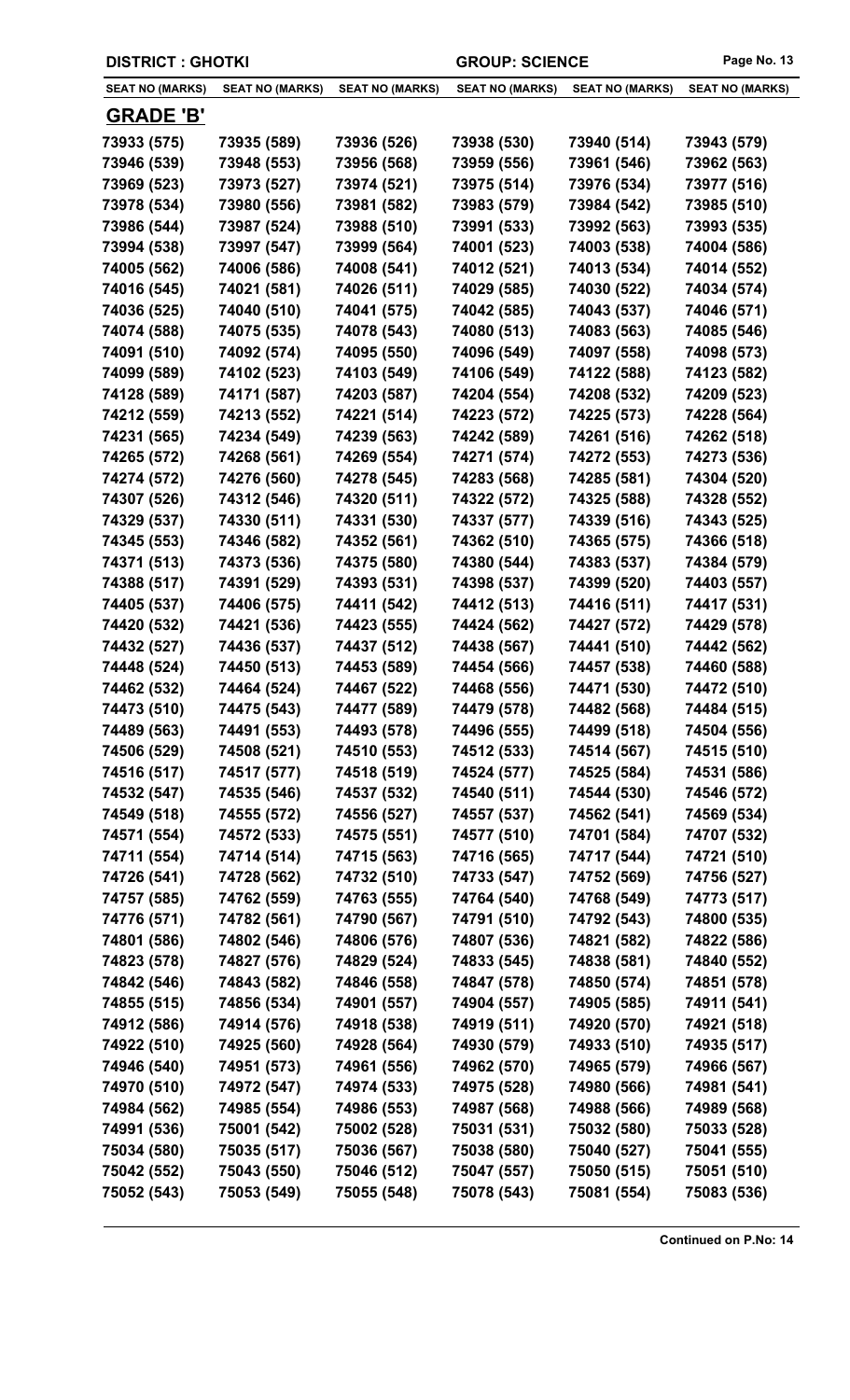| <b>DISTRICT: GHOTKI</b> |                        |                        | <b>GROUP: SCIENCE</b>  |                        | Page No. 14            |
|-------------------------|------------------------|------------------------|------------------------|------------------------|------------------------|
| <b>SEAT NO (MARKS)</b>  | <b>SEAT NO (MARKS)</b> | <b>SEAT NO (MARKS)</b> | <b>SEAT NO (MARKS)</b> | <b>SEAT NO (MARKS)</b> | <b>SEAT NO (MARKS)</b> |
| <b>GRADE 'B'</b>        |                        |                        |                        |                        |                        |
| 75085 (519)             | 75089 (514)            | 75090 (556)            | 75097 (575)            | 75098 (571)            | 75099 (513)            |
| 75100 (515)             | 75103 (525)            | 75107 (540)            | 75113 (510)            | 75114 (569)            | 75116 (528)            |
| 75117 (520)             | 75119 (510)            | 75120 (534)            | 75122 (546)            | 75128 (575)            | 75131 (519)            |
| 75138 (538)             | 75139 (553)            | 75140 (510)            | 75141 (531)            | 75143 (538)            | 75144 (573)            |
| 75155 (558)             | 75158 (547)            | 75160 (510)            | 75164 (559)            | 75166 (549)            | 75167 (587)            |
| 75172 (579)             | 75179 (513)            | 75180 (520)            | 75181 (560)            | 75182 (557)            | 75184 (513)            |
| 75187 (572)             | 75188 (516)            | 75189 (572)            | 75197 (533)            | 75202 (545)            | 75204 (537)            |
| 75212 (588)             | 75214 (514)            | 75215 (516)            | 75219 (584)            | 75220 (545)            | 75221 (539)            |
| 75232 (534)             | 75241 (581)            | 75247 (510)            | 75253 (563)            | 75255 (580)            | 75256 (583)            |
| 75257 (526)             | 75259 (521)            | 75261 (549)            | 75262 (513)            | 75264 (546)            | 75268 (513)            |
| 75270 (526)             | 75277 (569)            | 75278 (526)            | 75279 (530)            | 75281 (556)            | 75282 (541)            |
| 75284 (534)             | 75285 (521)            | 75286 (561)            | 75287 (547)            | 75288 (546)            | 75293 (540)            |
| 75294 (513)             | 75302 (535)            | 75306 (520)            | 75307 (561)            | 75308 (548)            | 75309 (520)            |
| 75310 (540)             | 75311 (533)            | 75313 (585)            | 75316 (510)            | 75318 (530)            | 75322 (513)            |
| 75327 (552)             | 75329 (510)            | 75330 (538)            | 75351 (567)            | 75358 (517)            | 75366 (571)            |
| 75367 (537)             | 75370 (510)            | 75371 (526)            | 75372 (528)            | 75377 (548)            | 75378 (568)            |
| 75380 (510)             | 75384 (559)            | 75388 (543)            | 75397 (568)            | 75398 (566)            | 75431 (526)            |
| 75432 (577)             | 75435 (570)            | 75436 (530)            | 75441 (560)            | 75442 (521)            | 75443 (536)            |
| 75463 (537)             | 75473 (547)            | 75482 (578)            | 75487 (577)            | 75494 (574)            | 75501 (566)            |
| 75506 (583)             | 75507 (548)            | 75530 (517)            | 75539 (568)            | 75541 (576)            | 75543 (563)            |
| 75544 (588)             | 75553 (585)            | 75554 (566)            | 75560 (586)            | 75562 (544)            | 75563 (554)            |
| 75564 (542)             | 75570 (555)            | 75572 (589)            | 75586 (563)            | 75646 (510)            | 75647 (580)            |
| 75648 (546)             | 75649 (582)            | 75650 (535)            | 75651 (525)            | 75681 (520)            | 75683 (546)            |
| 75684 (568)             | 75685 (555)            | 75688 (541)            | 75691 (521)            | 75692 (547)            | 75695 (524)            |
| 75696 (549)             | 75698 (555)            | 75699 (539)            | 75700 (557)            | 75703 (531)            | 75704 (558)            |
| 75705 (530)             | 75707 (552)            | 75708 (551)            | 75709 (529)            | 75711 (526)            | 75712 (512)            |
| 75715 (510)             | 75720 (515)            | 75721 (563)            | 75723 (514)            | 75724 (538)            | 75726 (541)            |
| 75727 (569)             | 75728 (567)            | 75730 (564)            | 75731 (535)            | 75734 (583)            | 75735 (547)            |
| 75736 (558)             | 75740 (570)            | 75741 (510)            | 75745 (546)            | 75748 (524)            | 75750 (585)            |
| 75752 (575)             | 75754 (514)            | 75755 (573)            | 75758 (584)            | 75759 (518)            | 75760 (566)            |
| 75762 (546)             | 75764 (514)            | 75766 (537)            | 75776 (559)            | 75777 (579)            | 75779 (510)            |
| 75781 (532)             | 75783 (558)            | 75785 (527)            | 75789 (547)            | 75791 (570)            | 75793 (577)            |
| 75796 (544)             | 75801 (535)            | 75806 (568)            | 75807 (556)            | 75809 (520)            | 75812 (515)            |
| 75815 (537)             | 75816 (588)            | 75817 (544)            | 75821 (554)            | 75823 (589)            | 76003 (525)            |
| 76008 (579)             | 76014 (510)            | 76021 (547)            | 76022 (581)            | 76036 (571)            | 76046 (572)            |
| 76058 (582)             | 76061 (568)            | 76091 (557)            | 76093 (543)            | 76095 (587)            | 76099 (564)            |
| 76121 (538)             | 76126 (546)            | 76127 (529)            | 76128 (512)            | 76131 (584)            | 76135 (556)            |
| 76137 (571)             | 76138 (544)            | 76140 (553)            | 76142 (538)            | 76143 (582)            | 76144 (550)            |
| 76145 (588)             | 76146 (562)            | 76148 (552)            | 76150 (579)            | 76152 (573)            | 76155 (552)            |
| 76157 (564)             | 76161 (575)            | 76163 (569)            | 76164 (532)            | 76165 (579)            | 76166 (550)            |
| 76171 (526)             | 76174 (558)            | 76178 (514)            | 76179 (540)            | 76184 (552)            | 76185 (524)            |
| 76187 (542)             | 76191 (546)            | 76192 (510)            | 76193 (578)            | 76197 (563)            | 76198 (543)            |
| 76201 (538)             | 76204 (527)            | 76206 (511)            | 76207 (579)            | 76209 (520)            | 76210 (548)            |
| 76211 (528)             | 76213 (510)            | 76214 (510)            | 76215 (587)            | 76217 (530)            | 76220 (545)            |
| 76221 (555)             | 76228 (585)            | 76230 (550)            | 76231 (584)            | 76232 (531)            | 76234 (575)            |
| 76235 (535)             | 76237 (541)            | 76238 (555)            | 76240 (510)            | 76241 (562)            | 76244 (524)            |
| 76246 (510)             | 76248 (537)            | 76250 (584)            | 76252 (586)            | 76254 (571)            | 76259 (530)            |
| 76266 (555)             | 76271 (520)            | 76272 (515)            | 76277 (563)            | 76280 (513)            | 76286 (562)            |
| 76288 (522)             | 76289 (562)            | 76292 (568)            | 76298 (573)            | 76299 (558)            | 76336 (587)            |
| 76341 (542)             | 76345 (543)            | 76348 (581)            | 76350 (565)            | 76369 (583)            | 76383 (580)            |
| 76391 (572)             | 76392 (559)            | 76395 (576)            | 76406 (583)            | 76408 (572)            | 76456 (579)            |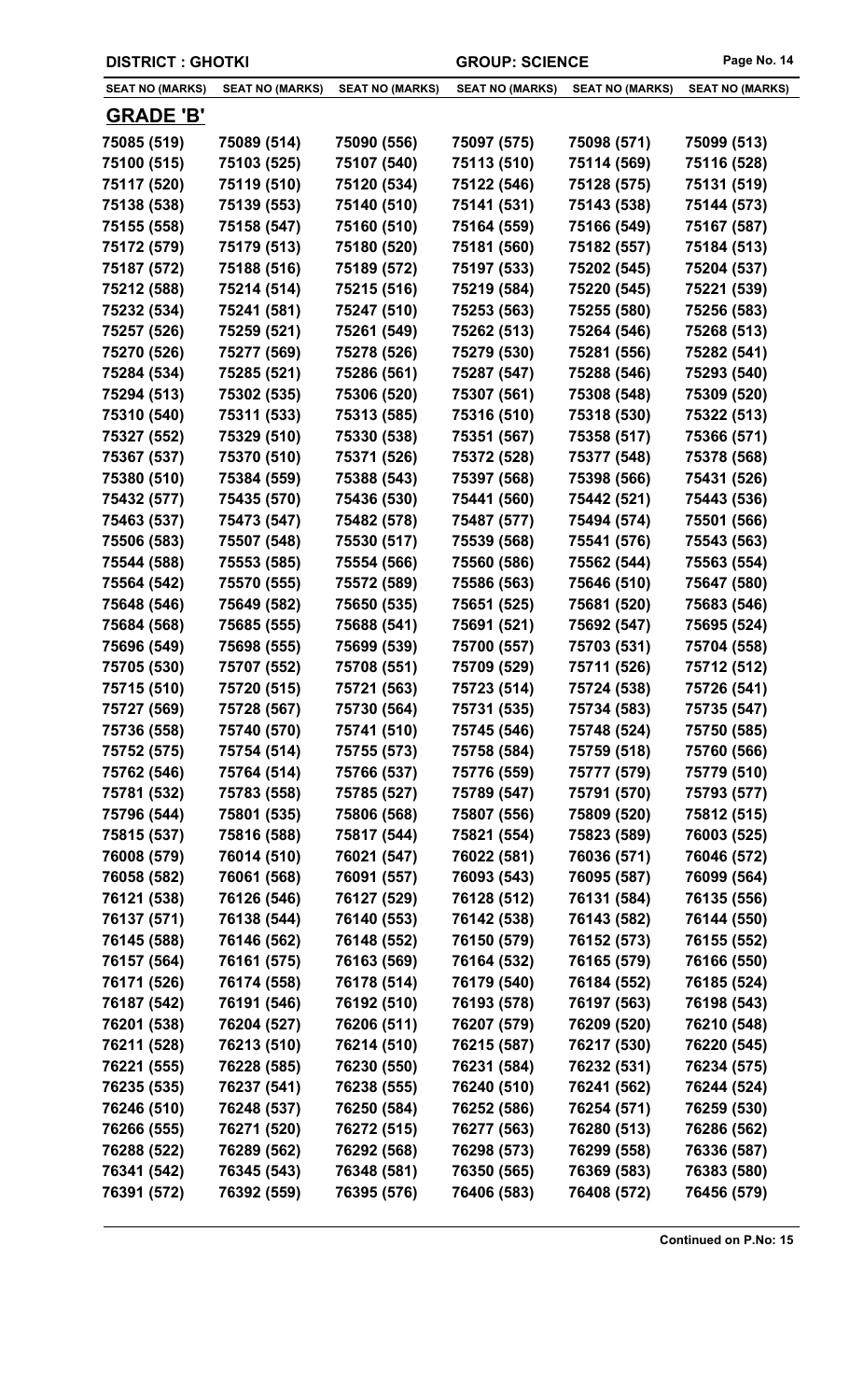| <b>DISTRICT : GHOTKI</b>   |                            |                            | <b>GROUP: SCIENCE</b>      |                            | Page No. 15                |
|----------------------------|----------------------------|----------------------------|----------------------------|----------------------------|----------------------------|
| <b>SEAT NO (MARKS)</b>     | <b>SEAT NO (MARKS)</b>     | <b>SEAT NO (MARKS)</b>     | <b>SEAT NO (MARKS)</b>     | <b>SEAT NO (MARKS)</b>     | <b>SEAT NO (MARKS)</b>     |
| <b>GRADE 'B'</b>           |                            |                            |                            |                            |                            |
| 76468 (586)                | 76485 (562)                | 76490 (584)                | 76493 (580)                | 76496 (525)                | 76521 (587)                |
| 76532 (549)                | 76538 (585)                | 76541 (560)                | 76548 (556)                | 76553 (544)                | 76555 (568)                |
| 76584 (588)                | 76587 (589)                | 76591 (580)                | 76595 (586)                | 76600 (563)                | 76601 (576)                |
| 76633 (543)                | 76634 (550)                | 76636 (522)                | 76637 (571)                | 76640 (543)                | 76643 (584)                |
| 76646 (559)                | 76649 (510)                | 76654 (537)                | 76657 (524)                | 76660 (513)                | 76664 (584)                |
| 76666 (534)                | 76669 (552)                | 76671 (535)                | 76672 (571)                | 76677 (562)                | 76679 (539)                |
| 76682 (556)                | 76683 (536)                | 76684 (516)                | 76686 (550)                | 76687 (527)                | 76688 (528)                |
| 76691 (524)                | 76696 (510)                | 76699 (515)                | 76701 (522)                | 76702 (586)                | 76703 (549)                |
| 76706 (557)                | 76710 (510)                | 76711 (562)                | 76713 (548)                | 76715 (544)                | 76717 (527)                |
| 76719 (536)                | 76720 (519)                | 76721 (548)                | 76726 (555)                | 76727 (568)                | 76728 (565)                |
| 76729 (536)                | 76730 (580)                | 76733 (582)                | 76734 (580)                | 76735 (559)                | 76739 (510)                |
| 76743 (564)                | 76747 (559)                | 76748 (510)                | 76749 (540)                | 76751 (511)                | 76752 (589)                |
| 76753 (579)                | 76754 (559)                | 76758 (510)                | 76759 (562)                | 76760 (572)                | 76761 (548)                |
| 76762 (569)                | 76763 (539)                | 76765 (582)                | 76766 (573)                | 76768 (536)                | 76769 (516)                |
| 76776 (517)                | 76778 (537)                | 76781 (580)                | 76782 (589)                | 76783 (579)                | 76784 (537)                |
| 76835 (582)                | 76836 (575)                | 76839 (581)                | 76843 (519)                | 76845 (530)                | 76848 (542)                |
| 76849 (554)                | 76850 (557)                | 76855 (570)                | 76901 (516)                | 76904 (523)                | 76906 (558)                |
| 76909 (550)                | 76910 (568)                | 76915 (561)                | 76917 (587)                | 76919 (550)                | 76920 (580)                |
| 76921 (574)                | 76923 (524)                | 76924 (518)                | 76927 (563)                | 76928 (521)                | 76929 (583)                |
| 76931 (544)                | 76933 (567)                | 76934 (587)                | 76937 (575)                | 76938 (547)                | 76943 (588)                |
| 76944 (547)                | 76945 (519)                | 76946 (546)                | 76947 (510)                | 76951 (513)                | 76955 (522)                |
| 76961 (538)                | 76962 (534)                | 76963 (524)                | 76967 (542)                | 76971 (581)                | 76973 (558)                |
| 76974 (561)                | 76978 (510)                | 76979 (578)                | 76983 (556)                | 76985 (572)                | 76986 (563)                |
| 76990 (523)                | 76991 (545)                | 76995 (547)                | 76996 (513)                | 76998 (574)                | 76999 (532)                |
| 77001 (574)                | 77002 (560)                | 77006 (581)                | 77007 (532)                | 77010 (556)                | 77012 (582)                |
| 77015 (575)                | 77017 (555)                | 77018 (544)                | 77019 (548)                | 77022 (587)                | 77025 (570)                |
| 77026 (569)                | 77027 (538)                | 77028 (546)                | 77029 (586)                | 77030 (548)                | 77032 (569)                |
| 77033 (552)                | 77036 (567)                | 77040 (510)                | 77042 (569)                | 77044 (540)                | 77046 (570)                |
| 77050 (543)                | 77053 (516)                | 77056 (526)                | 77058 (538)                | 77061 (516)                | 77063 (571)                |
| 77066 (527)                | 77067 (527)                | 77068 (571)                | 77069 (511)                | 77070 (532)                | 77073 (536)                |
| 77075 (529)                | 77077 (514)                | 77078 (529)                | 77082 (566)                | 77085 (542)                | 77086 (533)                |
| 77088 (531)                | 77090 (513)                | 77091 (533)                | 77094 (570)                | 77095 (543)                | 77098 (582)                |
| 77100 (586)                | 77104 (556)                | 77109 (585)                | 77110 (588)                | 77121 (580)                | 77124 (573)                |
| 77125 (572)                | 77129 (578)                | 77132 (588)                | 77173 (534)                | 77174 (529)                | 77175 (582)                |
| 77181 (538)                | 77182 (519)                | 77183 (555)                | 77184 (585)                | 77187 (555)                | 77188 (573)                |
| 77189 (569)                | 77190 (533)                | 77191 (528)                | 77192 (536)                | 77194 (532)                | 77195 (541)                |
| 77199 (543)                | 77200 (581)                | 77202 (512)                | 77203 (561)                | 77205 (567)                | 77206 (530)                |
| 77209 (535)                | 77213 (566)                | 77214 (548)                | 77215 (543)                | 77216 (531)                | 77217 (575)                |
| 77221 (510)                | 77231 (578)                | 77232 (559)                | 77235 (572)                | 77236 (563)                | 77239 (578)                |
| 77243 (585)                | 77244 (580)                | 77245 (576)                | 77246 (583)                | 77251 (530)                | 77253 (520)                |
| 77256 (510)                | 77257 (577)                | 77262 (516)                | 77265 (563)                | 77267 (510)                | 77268 (569)                |
| 77269 (541)<br>77276 (534) | 77270 (523)<br>77277 (548) | 77271 (525)<br>77278 (565) | 77272 (525)<br>77279 (531) | 77273 (552)<br>77282 (568) | 77274 (516)<br>77284 (510) |
| 77287 (529)                | 77289 (510)                | 77294 (529)                | 77297 (521)                | 77301 (510)                |                            |
| 77310 (528)                | 77312 (545)                | 77318 (566)                | 77319 (513)                | 77320 (529)                | 77307 (543)<br>77322 (556) |
| 77323 (524)                | 77324 (582)                | 77325 (541)                | 77352 (525)                | 77354 (566)                | 77355 (514)                |
| 77356 (561)                | 77365 (537)                | 77368 (541)                | 77369 (539)                | 77376 (546)                | 77382 (520)                |
| 77384 (539)                | 77392 (554)                | 77394 (517)                | 77397 (510)                | 77404 (549)                | 77406 (511)                |
| 77407 (585)                | 77411 (543)                | 77412 (571)                | 77421 (521)                | 77423 (569)                | 77424 (552)                |
| 77425 (525)                | 77426 (551)                | 77429 (510)                | 77431 (583)                | 77433 (510)                | 77434 (514)                |
| 77435 (552)                | 77440 (537)                | 77448 (589)                | 77449 (510)                | 77450 (570)                | 77462 (526)                |
|                            |                            |                            |                            |                            |                            |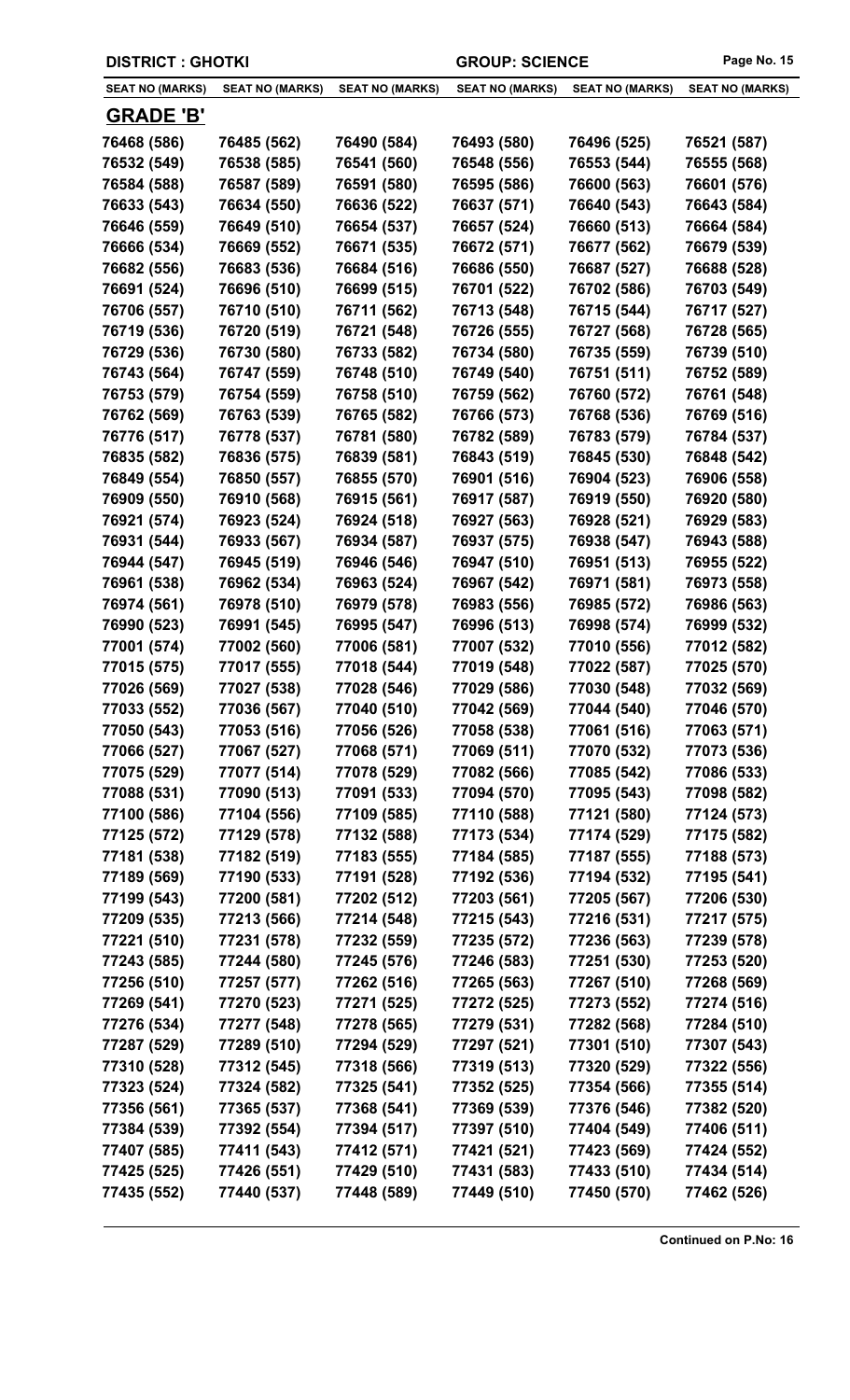| <b>DISTRICT : GHOTKI</b> |                        |                        | <b>GROUP: SCIENCE</b>  |                        | Page No. 16            |
|--------------------------|------------------------|------------------------|------------------------|------------------------|------------------------|
| <b>SEAT NO (MARKS)</b>   | <b>SEAT NO (MARKS)</b> | <b>SEAT NO (MARKS)</b> | <b>SEAT NO (MARKS)</b> | <b>SEAT NO (MARKS)</b> | <b>SEAT NO (MARKS)</b> |
| <b>GRADE 'B'</b>         |                        |                        |                        |                        |                        |
| 77465 (551)              | 77467 (562)            | 77503 (540)            | 77505 (552)            | 77506 (557)            | 77509 (533)            |
| 77510 (531)              | 77511 (553)            | 77514 (510)            | 77518 (525)            | 77519 (574)            | 77521 (539)            |
| 77527 (515)              | 77529 (524)            | 77531 (564)            | 77532 (558)            | 77534 (588)            | 77538 (554)            |
| 77540 (525)              | 77542 (532)            | 77544 (515)            | 77545 (552)            | 77547 (516)            | 77548 (512)            |
| 77555 (578)              | 77558 (538)            | 77568 (545)            | 77572 (563)            | 77575 (577)            | 77577 (567)            |
| 77581 (586)              | 77582 (562)            | 77585 (578)            | 77586 (576)            | 77587 (543)            | 77590 (528)            |
| 77591 (583)              | 77592 (561)            | 77595 (557)            | 77604 (510)            | 77606 (556)            | 77611 (589)            |
| 77612 (581)              | 77617 (514)            | 77618 (553)            | 77626 (555)            | 77627 (532)            | 77628 (581)            |
| 77629 (565)              | 77630 (576)            | 77631 (533)            | 77632 (556)            | 77640 (578)            | 77641 (551)            |
| 77642 (555)              | 77643 (513)            | 77644 (547)            | 77645 (524)            | 77646 (556)            | 77647 (577)            |
| 77648 (519)              | 77649 (585)            | 77653 (586)            | 77657 (582)            | 77659 (533)            | 77660 (560)            |
| 77661 (583)              | 77663 (568)            | 77664 (588)            | 77665 (526)            | 77669 (520)            | 77677 (541)            |
| 77679 (571)              | 77702 (567)            | 77703 (514)            | 77708 (510)            | 77712 (522)            | 77713 (574)            |
| 77761 (582)              | 77763 (552)            | 77767 (532)            | 77768 (522)            | 77769 (555)            | 77770 (579)            |
| 77771 (585)              | 77772 (537)            | 77773 (559)            | 77775 (552)            | 77777 (582)            | 77778 (510)            |
| 77782 (576)              | 77787 (546)            | 77788 (554)            | 77791 (583)            | 77796 (529)            | 77797 (510)            |
| 77805 (565)              | 77806 (581)            | 77808 (580)            | 77809 (564)            | 77811 (522)            | 77812 (551)            |
| 77814 (528)              | 77818 (554)            | 77820 (556)            | 77822 (523)            | 77823 (511)            | 77826 (570)            |
| 77827 (522)              | 77830 (533)            | 77831 (573)            | 77833 (588)            | 77834 (569)            | 77835 (541)            |
| 77852 (516)              | 77855 (545)            | 77856 (543)            | 77860 (514)            | 77863 (510)            | 77867 (550)            |
| 77874 (559)              | 77875 (516)            | 77877 (553)            | 77878 (528)            | 77879 (513)            | 77881 (561)            |
| 77883 (544)              | 77885 (538)            | 77886 (579)            | 77889 (551)            | 77890 (515)            | 77893 (533)            |
| 77894 (524)              | 77897 (535)            | 77900 (510)            | 77901 (528)            | 77902 (557)            | 77908 (538)            |
| 77909 (533)              | 77916 (538)            | 77920 (564)            | 77922 (519)            | 77924 (528)            | 77925 (588)            |
| 77926 (553)              | 77928 (511)            | 77930 (528)            | 77931 (555)            | 77935 (510)            | 77936 (581)            |
| 77940 (522)              | 77943 (519)            | 77954 (551)            | 77957 (525)            | 77960 (571)            | 77965 (585)            |
| 77966 (574)              | 77967 (550)            | 77968 (514)            | 77970 (571)            | 77971 (525)            | 77983 (558)            |
| 77996 (585)              | 77998 (556)            | 78004 (578)            | 78005 (565)            | 78006 (583)            | 78031 (572)            |
| 78033 (567)              | 78035 (576)            | 78037 (568)            | 78039 (569)            | 78061 (556)            | 78062 (550)            |
| 78067 (548)              | 78069 (528)            | 78071 (575)            | 78072 (586)            | 78074 (510)            | 78075 (538)            |
| 78076 (546)              | 78078 (510)            | 78082 (548)            | 78089 (554)            | 78092 (533)            | 78097 (513)            |
| 78098 (547)              | 78099 (582)            | 78101 (531)            | 78103 (559)            | 78106 (516)            | 78109 (510)            |
| 78111 (550)              | 78112 (525)            | 78113 (577)            | 78115 (545)            | 78116 (581)            | 78117 (573)            |
| 78119 (579)              | 78171 (554)            | 78204 (579)            | 78207 (533)            | 78208 (570)            | 78209 (556)            |
| 78212 (534)              | 78214 (510)            | 78219 (576)            | 78220 (523)            | 78221 (573)            | 78236 (558)            |
| 78237 (580)              | 129005 (542)           | 129007 (524)           | 129009 (514)           | 129010 (554)           | 129011 (539)           |
| 129042 (547)             | 129043 (517)           | 129060 (515)           | 129061 (510)           | 129158 (521)           | 129162 (577)           |
| 129163 (548)             | 129164 (523)           | 129166 (532)           | 129169 (551)           | 129170 (514)           | 129174 (577)           |
| 129182 (564)             | 129187 (535)           | 129201 (543)           | 129241 (562)           | 129293 (583)           | 129302 (589)           |
| 129303 (550)             | 129315 (510)           | 129335 (530)           | 129483 (528)           | 129485 (565)           | 129486 (588)           |
| 129542 (542)             | 129563 (510)           | 129571 (516)           | 129573 (562)           | 129574 (530)           | 129591 (581)           |
| 129693 (579)             | 129712 (548)           | 129733 (579)           | 129734 (575)           | 129742 (542)           | 129745 (515)           |
| 129751 (519)             | 129773 (515)           | 129774 (518)           | 129812 (531)           | 129833 (514)           | 129962 (528)           |
| 130032 (559)             | 130037 (510)           | 130082 (510)           | 130126 (549)           | 130151 (517)           | 130171 (521)           |
| <b>GRADE 'C'</b>         |                        |                        |                        |                        |                        |
| 69001 (425)              | 69002 (431)            | 69004 (490)            | 69012 (503)            | 69014 (477)            | 69016 (465)            |
| 69017 (425)              | 69021 (500)            | 69027 (477)            | 69028 (446)            | 69038 (501)            | 69039 (499)            |
| 69040 (468)              | 69042 (473)            | 69043 (453)            | 69044 (468)            | 69045 (449)            | 69048 (442)            |
| 69049 (453)              | 69052 (445)            | 69053 (495)            | 69056 (473)            | 69059 (478)            | 69060 (465)            |
| 69062 (463)              | 69063 (459)            | 69066 (502)            | 69072 (481)            | 69074 (492)            | 69076 (490)            |
| 69084 (495)              | 69086 (473)            | 69088 (444)            | 69092 (459)            | 69093 (428)            | 69094 (491)            |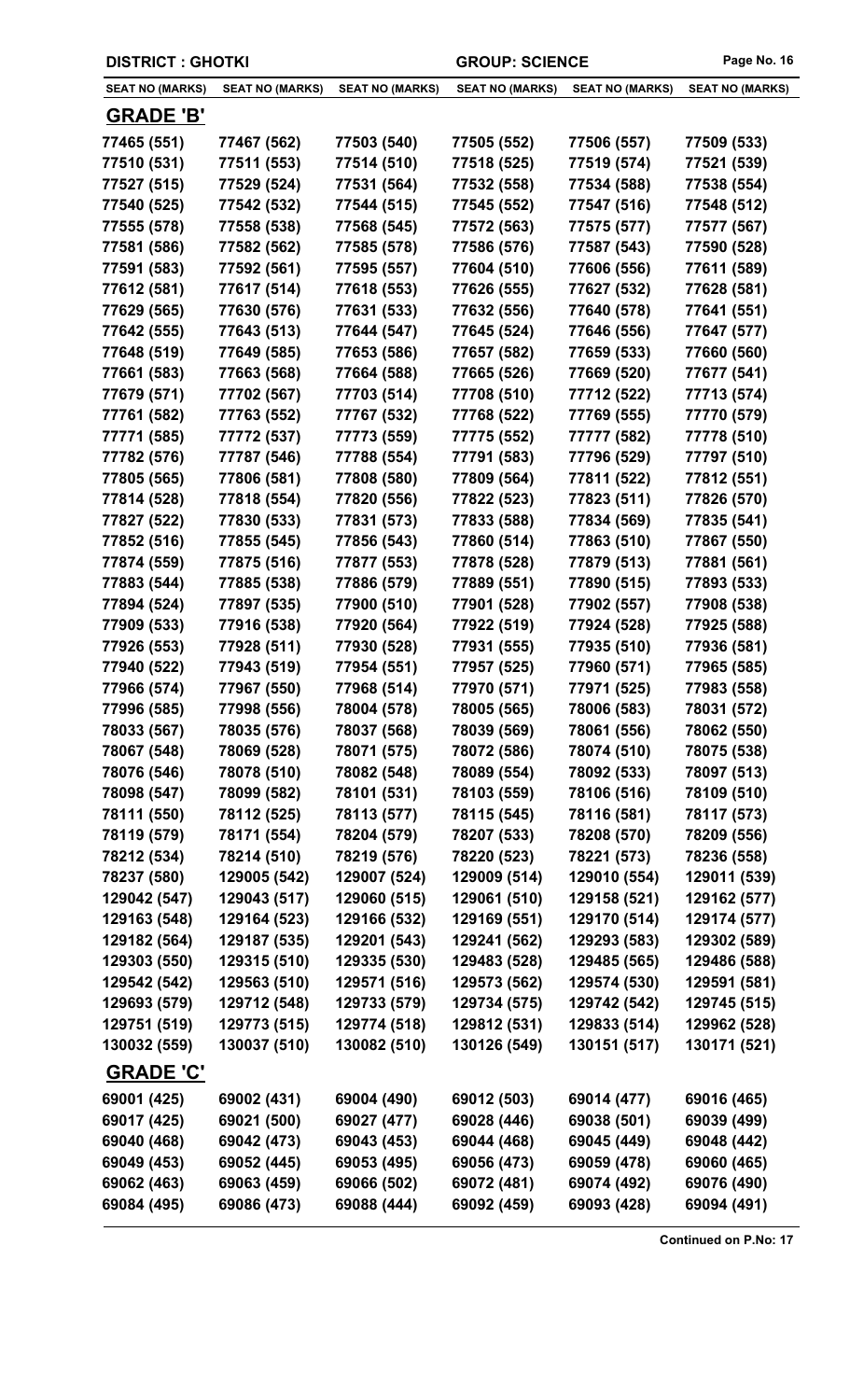| <b>DISTRICT : GHOTKI</b> |                        |                        | <b>GROUP: SCIENCE</b>  |                        | Page No. 17            |
|--------------------------|------------------------|------------------------|------------------------|------------------------|------------------------|
| <b>SEAT NO (MARKS)</b>   | <b>SEAT NO (MARKS)</b> | <b>SEAT NO (MARKS)</b> | <b>SEAT NO (MARKS)</b> | <b>SEAT NO (MARKS)</b> | <b>SEAT NO (MARKS)</b> |
| <u>GRADE 'C'</u>         |                        |                        |                        |                        |                        |
| 69100 (482)              | 69107 (487)            | 69127 (474)            | 69133 (503)            | 69134 (488)            | 69135 (495)            |
| 69141 (480)              | 69147 (478)            | 69149 (469)            | 69205 (444)            | 69233 (467)            | 69244 (467)            |
| 69249 (503)              | 69254 (480)            | 69256 (446)            | 69260 (498)            | 69261 (476)            | 69264 (488)            |
| 69265 (494)              | 69266 (458)            | 69277 (484)            | 69278 (487)            | 69281 (490)            | 69284 (484)            |
| 69286 (466)              | 69288 (452)            | 69289 (494)            | 69290 (425)            | 69293 (474)            | 69297 (437)            |
| 69304 (476)              | 69305 (467)            | 69306 (429)            | 69307 (444)            | 69309 (474)            | 69311 (462)            |
| 69312 (486)              | 69313 (472)            | 69316 (489)            | 69317 (437)            | 69318 (443)            | 69319 (448)            |
| 69320 (468)              | 69321 (429)            | 69327 (445)            | 69337 (470)            | 69338 (474)            | 69342 (480)            |
| 69344 (457)              | 69346 (432)            | 69347 (504)            | 69350 (433)            | 69353 (487)            | 69354 (493)            |
| 69356 (502)              | 69358 (477)            | 69359 (462)            | 69361 (490)            | 69367 (475)            | 69381 (475)            |
| 69386 (468)              | 69387 (482)            | 69396 (485)            | 69402 (482)            | 69409 (464)            | 69415 (500)            |
| 69417 (435)              | 69420 (490)            | 69432 (462)            | 69433 (436)            | 69436 (483)            | 69440 (475)            |
| 69442 (440)              | 69467 (498)            | 69473 (484)            | 69474 (494)            | 69476 (471)            | 69477 (487)            |
| 69480 (436)              | 69481 (470)            | 69485 (447)            | 69492 (490)            | 69494 (432)            | 69504 (494)            |
| 69507 (475)              | 69510 (487)            | 69514 (436)            | 69517 (448)            | 69520 (500)            | 69521 (479)            |
| 69523 (453)              | 69532 (469)            | 69534 (480)            | 69535 (464)            | 69538 (461)            | 69540 (465)            |
| 69541 (452)              | 69547 (471)            | 69550 (480)            | 69552 (477)            | 69560 (441)            | 69562 (425)            |
| 69564 (443)              | 69565 (478)            | 69566 (488)            | 69567 (425)            | 69651 (438)            | 69655 (430)            |
| 69656 (428)              | 69664 (480)            | 69671 (425)            | 69676 (471)            | 69684 (496)            | 69686 (490)            |
| 69723 (466)              | 69782 (481)            | 69798 (472)            | 69801 (481)            | 69811 (472)            | 69821 (431)            |
| 69842 (486)              | 69857 (500)            | 69868 (440)            | 69880 (494)            | 69883 (493)            | 69885 (446)            |
| 69901 (457)              | 69902 (470)            | 69903 (501)            | 69908 (498)            | 69909 (481)            | 69912 (472)            |
| 69913 (452)              | 69915 (495)            | 69917 (437)            | 69919 (466)            | 70011 (504)            | 70015 (495)            |
| 70032 (470)              | 70033 (446)            | 70038 (425)            | 70061 (499)            | 70068 (504)            | 70070 (502)            |
| 70073 (425)              | 70083 (491)            | 70084 (441)            | 70086 (479)            | 70091 (469)            | 70092 (484)            |
| 70093 (494)              | 70096 (483)            | 70099 (489)            | 70100 (429)            | 70109 (438)            | 70114 (492)            |
| 70117 (453)              | 70119 (425)            | 70121 (459)            | 70122 (475)            | 70126 (478)            | 70127 (501)            |
| 70130 (460)              | 70131 (448)            | 70133 (452)            | 70134 (460)            | 70135 (476)            | 70136 (432)            |
| 70138 (500)              | 70139 (465)            | 70142 (426)            | 70145 (443)            | 70147 (464)            | 70148 (425)            |
| 70160 (500)              | 70166 (500)            | 70176 (459)            | 70177 (503)            | 70181 (492)            | 70187 (477)            |
| 70191 (468)              | 70193 (485)            | 70199 (484)            | 70200 (489)            | 70201 (485)            | 70204 (490)            |
| 70214 (477)              | 70215 (494)            | 70216 (453)            | 70281 (471)            | 70282 (495)            | 70283 (425)            |
| 70287 (425)              | 70293 (498)            | 70294 (452)            | 70298 (465)            | 70299 (490)            | 70302 (469)            |
| 70303 (464)              | 70308 (456)            | 70309 (465)            | 70311 (476)            | 70317 (473)            | 70318 (426)            |
| 70319 (498)              | 70321 (455)            | 70329 (480)            | 70332 (458)            | 70338 (447)            | 70341 (469)            |
| 70342 (470)              | 70348 (446)            | 70349 (444)            | 70353 (471)            | 70356 (476)            | 70362 (502)            |
| 70363 (504)              | 70376 (485)            | 70383 (428)            | 70385 (495)            | 70386 (451)            | 70387 (504)            |
| 70393 (492)              | 70406 (500)            | 70407 (486)            | 70412 (457)            | 70417 (467)            | 70425 (458)            |
| 70436 (481)              | 70439 (497)            | 70441 (435)            | 70446 (453)            | 70448 (432)            | 70450 (480)            |
| 70451 (499)              | 70453 (456)            | 70454 (433)            | 70457 (430)            | 70458 (425)            | 70460 (491)            |
| 70461 (472)              | 70462 (462)            | 70464 (498)            | 70465 (454)            | 70466 (425)            | 70473 (437)            |
| 70482 (453)              | 70483 (473)            | 70484 (447)            | 70485 (439)            | 70489 (449)            | 70490 (451)            |
| 70491 (445)              | 70493 (498)            | 70494 (432)            | 70496 (459)            | 70497 (458)            | 70500 (443)            |
| 70504 (455)              | 70505 (477)            | 70507 (454)            | 70510 (467)            | 70515 (487)            | 70524 (450)            |
| 70532 (425)              | 70534 (439)            | 70535 (428)            | 70540 (499)            | 70542 (493)            | 70543 (478)            |
| 70545 (486)              | 70546 (464)            | 70547 (465)            | 70548 (431)            | 70554 (434)            | 70555 (429)            |
| 70558 (446)              | 70559 (499)            | 70568 (471)            | 70624 (503)            | 70625 (438)            | 70628 (470)            |
| 70639 (490)              | 70642 (482)            | 70645 (497)            | 70650 (464)            | 70651 (452)            | 70659 (498)            |
| 70663 (504)              | 70667 (446)            | 70676 (484)            | 70686 (504)            | 70687 (492)            | 70699 (472)            |
| 70706 (472)              | 70707 (438)            | 70715 (483)            | 70717 (484)            | 70722 (438)            | 70729 (462)            |
| 70737 (437)              | 70740 (463)            | 70741 (484)            | 70749 (491)            | 70759 (435)            | 70761 (474)            |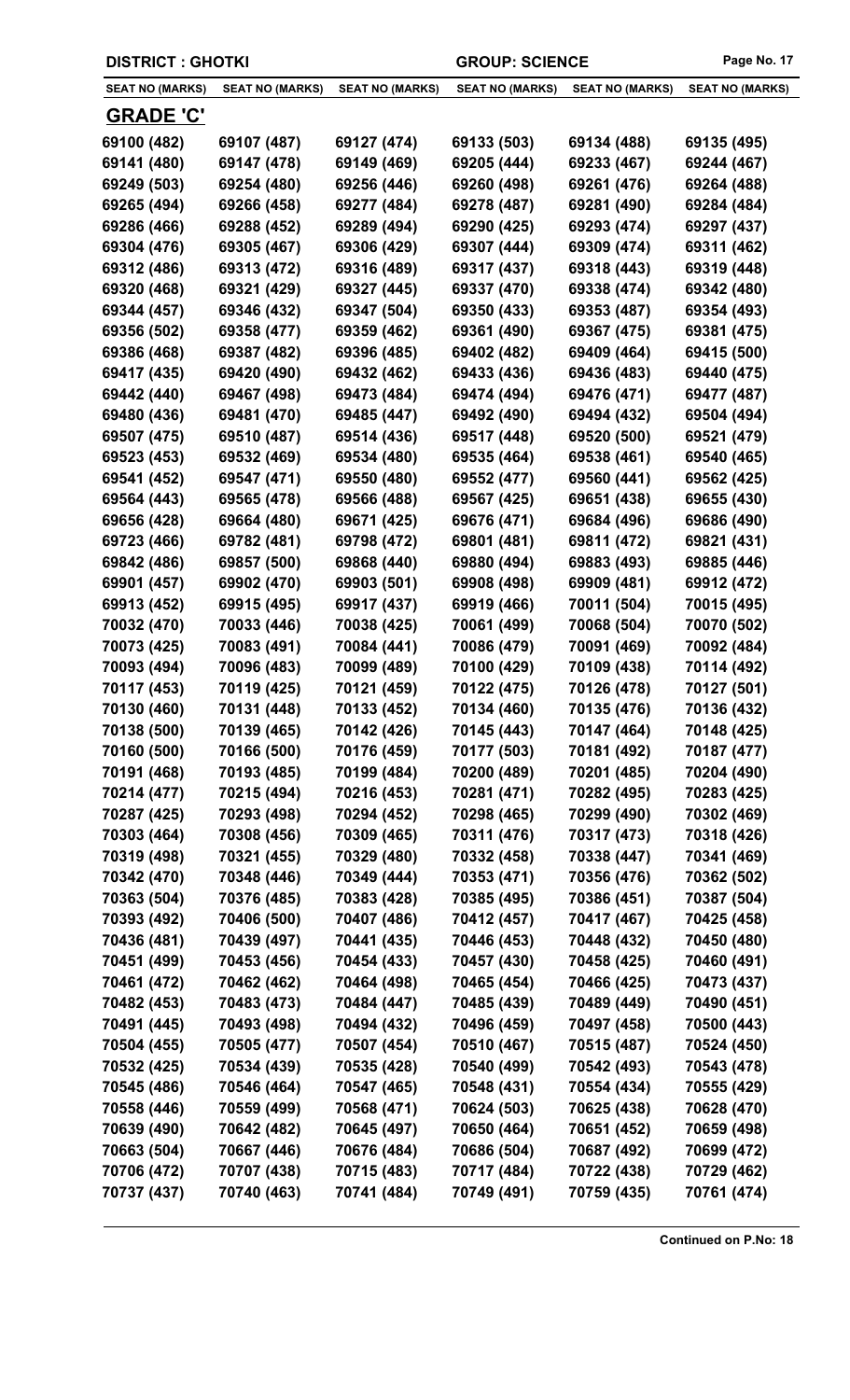| <b>DISTRICT: GHOTKI</b> |                        |                        | <b>GROUP: SCIENCE</b>  |                        | Page No. 18            |
|-------------------------|------------------------|------------------------|------------------------|------------------------|------------------------|
| <b>SEAT NO (MARKS)</b>  | <b>SEAT NO (MARKS)</b> | <b>SEAT NO (MARKS)</b> | <b>SEAT NO (MARKS)</b> | <b>SEAT NO (MARKS)</b> | <b>SEAT NO (MARKS)</b> |
| <u>GRADE 'C'</u>        |                        |                        |                        |                        |                        |
| 70762 (454)             | 71014 (488)            | 71026 (456)            | 71027 (443)            | 71029 (463)            | 71031 (476)            |
| 71036 (479)             | 71063 (467)            | 71065 (454)            | 71066 (425)            | 71067 (431)            | 71068 (461)            |
| 71069 (490)             | 71071 (501)            | 71072 (472)            | 71079 (462)            | 71080 (456)            | 71083 (484)            |
| 71089 (469)             | 71098 (439)            | 71101 (457)            | 71103 (496)            | 71279 (494)            | 71283 (499)            |
| 71304 (493)             | 71307 (471)            | 71315 (498)            | 71318 (490)            | 71321 (441)            | 71323 (493)            |
| 71326 (491)             | 71327 (500)            | 71329 (453)            | 71330 (492)            | 71333 (440)            | 71335 (485)            |
| 71336 (484)             | 71337 (499)            | 71340 (465)            | 71341 (457)            | 71343 (447)            | 71344 (494)            |
| 71359 (482)             | 71360 (462)            | 71361 (489)            | 71363 (480)            | 71364 (433)            | 71411 (458)            |
| 71424 (472)             | 71458 (487)            | 71481 (447)            | 71482 (472)            | 71492 (468)            | 71493 (425)            |
| 71495 (496)             | 71496 (478)            | 71497 (475)            | 71499 (453)            | 71501 (492)            | 71503 (486)            |
| 71504 (468)             | 71505 (498)            | 71506 (472)            | 71507 (465)            | 71509 (473)            | 71514 (456)            |
| 71515 (469)             | 71516 (458)            | 71517 (504)            | 71526 (456)            | 71530 (500)            | 71536 (494)            |
| 71541 (477)             | 71542 (495)            | 71545 (463)            | 71558 (465)            | 71560 (472)            | 71565 (483)            |
| 71567 (487)             | 71569 (481)            | 71575 (489)            | 71576 (474)            | 71581 (467)            | 71583 (501)            |
| 71585 (495)             | 71594 (438)            | 71604 (445)            | 71607 (465)            | 71619 (466)            | 71637 (491)            |
| 71641 (490)             | 71656 (454)            | 71657 (439)            | 71658 (490)            | 71664 (454)            | 71670 (489)            |
| 71671 (445)             | 71679 (497)            | 71680 (477)            | 71681 (481)            | 71683 (498)            | 71687 (459)            |
| 71689 (492)             | 71693 (447)            | 71694 (459)            | 71696 (497)            | 71698 (492)            | 71700 (489)            |
| 71701 (454)             | 71704 (483)            | 71705 (442)            | 71762 (489)            | 71766 (451)            | 71767 (495)            |
| 71768 (488)             | 71769 (457)            | 71770 (443)            | 71785 (452)            | 71786 (499)            | 71790 (494)            |
| 71797 (455)             | 71798 (469)            | 71799 (480)            | 71805 (486)            | 71807 (426)            | 71808 (448)            |
| 71818 (444)             | 71819 (467)            | 71821 (472)            | 71822 (433)            | 71824 (477)            | 71826 (496)            |
| 71827 (472)             | 71828 (438)            | 71832 (432)            | 71833 (500)            | 71834 (425)            | 71841 (425)            |
| 71842 (493)             | 71845 (456)            | 71847 (458)            | 71848 (457)            | 71849 (486)            | 71851 (476)            |
| 71853 (451)             | 71855 (469)            | 71856 (431)            | 71858 (428)            | 71859 (482)            | 71860 (468)            |
| 71862 (445)             | 71864 (503)            | 71870 (478)            | 71871 (467)            | 71872 (496)            | 71873 (478)            |
| 71877 (433)             | 71878 (472)            | 71879 (489)            | 71880 (456)            | 71923 (465)            | 71925 (449)            |
| 71926 (469)             | 71928 (426)            | 71930 (435)            | 71938 (502)            | 71939 (457)            | 71942 (433)            |
| 71943 (463)             | 71944 (436)            | 71946 (433)            | 71950 (473)            | 71952 (449)            | 71953 (502)            |
| 71954 (503)             | 71957 (502)            | 71958 (504)            | 71984 (425)            | 71985 (507)            | 71996 (500)            |
| 72011 (431)             | 72013 (505)            | 72015 (448)            | 72019 (456)            | 72020 (462)            | 72021 (440)            |
| 72023 (433)             | 72024 (449)            | 72029 (430)            | 72031 (474)            | 72033 (439)            | 72034 (479)            |
| 72040 (434)             | 72041 (488)            | 72042 (484)            | 72043 (504)            | 72045 (445)            | 72046 (480)            |
| 72051 (496)             | 72056 (490)            | 72058 (441)            | 72060 (464)            | 72065 (483)            | 72066 (454)            |
| 72069 (460)             | 72076 (496)            | 72078 (446)            | 72086 (493)            | 72088 (477)            | 72091 (477)            |
| 72094 (486)             | 72095 (458)            | 72098 (492)            | 72099 (446)            | 72100 (453)            | 72103 (463)            |
| 72105 (466)             | 72109 (458)            | 72110 (465)            | 72115 (434)            | 72119 (459)            | 72122 (489)            |
| 72123 (457)             | 72125 (458)            | 72129 (504)            | 72130 (444)            | 72131 (466)            | 72132 (464)            |
| 72134 (446)             | 72138 (460)            | 72140 (498)            | 72141 (500)            | 72142 (465)            | 72145 (489)            |
| 72150 (487)             | 72152 (467)            | 72153 (484)            | 72154 (476)            | 72156 (452)            | 72161 (480)            |
| 72164 (457)             | 72165 (429)            | 72166 (456)            | 72169 (456)            | 72170 (459)            | 72171 (483)            |
| 72172 (471)             | 72174 (437)            | 72178 (491)            | 72179 (465)            | 72180 (491)            | 72182 (443)            |
| 72187 (495)             | 72193 (482)            | 72194 (436)            | 72197 (479)            | 72198 (485)            | 72199 (503)            |
| 72201 (502)             | 72205 (465)            | 72207 (460)            | 72209 (438)            | 72211 (451)            | 72213 (460)            |
| 72214 (489)             | 72215 (436)            | 72216 (466)            | 72217 (452)            | 72218 (436)            | 72221 (494)            |
| 72222 (484)             | 72224 (425)            | 72237 (451)            | 72239 (493)            | 72241 (500)            | 72244 (480)            |
| 72248 (501)             | 72250 (486)            | 72254 (487)            | 72256 (498)            | 72257 (492)            | 72261 (435)            |
| 72262 (455)             | 72268 (479)            | 72270 (445)            | 72271 (474)            | 72272 (425)            | 72273 (456)            |
| 72274 (462)             | 72275 (464)            | 72278 (487)            | 72287 (498)            | 72295 (430)            | 72296 (453)            |
| 72297 (425)             | 72298 (501)            | 72301 (473)            | 72303 (462)            | 72304 (450)            | 72305 (479)            |
| 72308 (490)             | 72310 (467)            | 72314 (447)            | 72315 (475)            | 72316 (425)            | 72324 (498)            |
|                         |                        |                        |                        |                        |                        |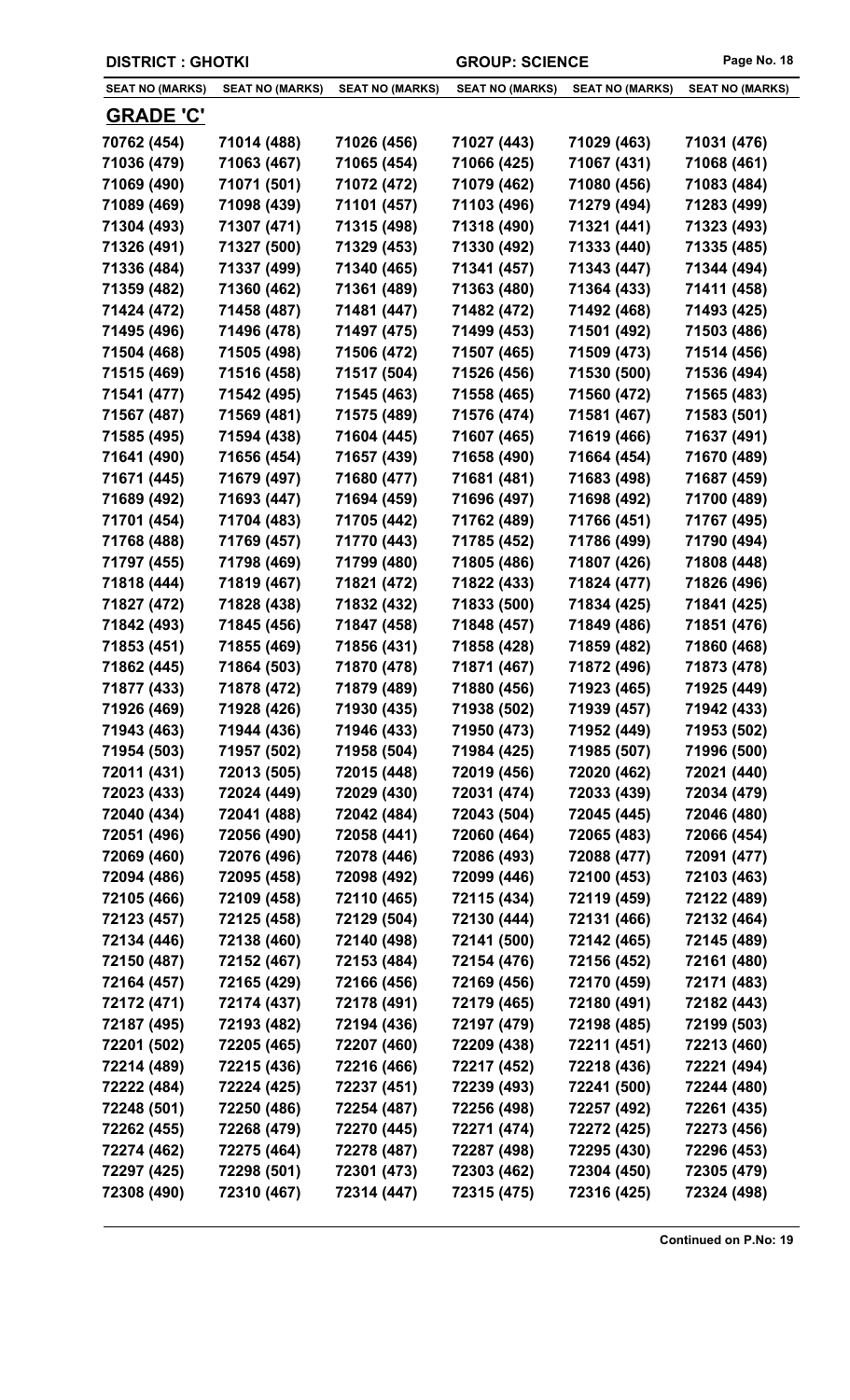| <b>DISTRICT: GHOTKI</b> |                        | <b>GROUP: SCIENCE</b>  |                        | Page No. 19            |                        |
|-------------------------|------------------------|------------------------|------------------------|------------------------|------------------------|
| <b>SEAT NO (MARKS)</b>  | <b>SEAT NO (MARKS)</b> | <b>SEAT NO (MARKS)</b> | <b>SEAT NO (MARKS)</b> | <b>SEAT NO (MARKS)</b> | <b>SEAT NO (MARKS)</b> |
| <u>GRADE 'C'</u>        |                        |                        |                        |                        |                        |
| 72327 (499)             | 72329 (469)            | 72330 (465)            | 72331 (425)            | 72333 (464)            | 72334 (502)            |
| 72338 (490)             | 72432 (467)            | 72435 (485)            | 72437 (477)            | 72438 (445)            | 72440 (430)            |
| 72442 (474)             | 72443 (495)            | 72445 (496)            | 72448 (443)            | 72449 (484)            | 72733 (449)            |
| 72738 (462)             | 72739 (458)            | 72749 (493)            | 72754 (495)            | 72762 (462)            | 72767 (486)            |
| 72770 (453)             | 72774 (499)            | 72782 (445)            | 72783 (495)            | 72785 (433)            | 72791 (504)            |
| 72795 (486)             | 72800 (461)            | 72803 (497)            | 72805 (473)            | 72806 (456)            | 72807 (466)            |
| 72821 (491)             | 72825 (437)            | 72826 (499)            | 72827 (489)            | 72830 (452)            | 72832 (480)            |
| 72833 (440)             | 72834 (469)            | 72836 (501)            | 72838 (476)            | 72839 (485)            | 72841 (446)            |
| 72902 (499)             | 72921 (502)            | 72943 (486)            | 73012 (444)            | 73017 (500)            | 73025 (493)            |
| 73033 (456)             | 73034 (502)            | 73061 (503)            | 73066 (479)            | 73068 (464)            | 73069 (425)            |
| 73083 (500)             | 73084 (503)            | 73088 (462)            | 73089 (451)            | 73090 (444)            | 73123 (454)            |
| 73130 (489)             | 73169 (495)            | 73251 (465)            | 73252 (494)            | 73262 (457)            | 73265 (472)            |
| 73267 (476)             | 73268 (463)            | 73270 (493)            | 73274 (501)            | 73281 (457)            | 73283 (501)            |
| 73285 (468)             | 73288 (436)            | 73289 (479)            | 73290 (485)            | 73291 (483)            | 73292 (499)            |
| 73293 (479)             | 73312 (485)            | 73317 (493)            | 73344 (503)            | 73346 (508)            | 73352 (469)            |
| 73354 (483)             | 73357 (478)            | 73359 (445)            | 73364 (494)            | 73365 (430)            | 73367 (489)            |
| 73368 (452)             | 73369 (502)            | 73376 (489)            | 73377 (502)            | 73378 (495)            | 73393 (440)            |
| 73401 (484)             | 73412 (425)            | 73417 (462)            | 73422 (469)            | 73423 (454)            | 73424 (466)            |
| 73426 (449)             | 73428 (481)            | 73429 (467)            | 73436 (456)            | 73459 (446)            | 73461 (447)            |
| 73477 (477)             | 73481 (503)            | 73485 (499)            | 73486 (494)            | 73489 (465)            | 73500 (502)            |
| 73504 (485)             | 73505 (459)            | 73507 (476)            | 73508 (495)            | 73509 (465)            | 73512 (499)            |
| 73514 (458)             | 73519 (467)            | 73523 (468)            | 73524 (503)            | 73574 (425)            | 73584 (454)            |
| 73588 (476)             | 73592 (473)            | 73595 (488)            | 73608 (500)            | 73611 (449)            | 73613 (467)            |
| 73625 (482)             | 73634 (440)            | 73703 (489)            | 73706 (479)            | 73708 (425)            | 73712 (473)            |
| 73713 (439)             | 73714 (495)            | 73716 (428)            | 73719 (502)            | 73720 (427)            | 73724 (497)            |
| 73728 (497)             | 73731 (500)            | 73733 (495)            | 73741 (438)            | 73742 (499)            | 73744 (443)            |
| 73745 (425)             | 73746 (495)            | 73747 (478)            | 73751 (466)            | 73752 (443)            | 73757 (503)            |
| 73759 (494)             | 73767 (430)            | 73770 (499)            | 73772 (448)            | 73781 (481)            | 73782 (432)            |
| 73787 (427)             | 73788 (488)            | 73790 (451)            | 73791 (476)            | 73793 (479)            | 73796 (489)            |
| 73799 (467)             | 73801 (488)            | 73803 (467)            | 73804 (496)            | 73805 (464)            | 73807 (483)            |
| 73812 (433)             | 73813 (484)            | 73825 (496)            | 73833 (491)            | 73834 (478)            | 73849 (483)            |
| 73851 (473)             | 73859 (453)            | 73860 (444)            | 73861 (475)            | 73929 (493)            | 73932 (435)            |
| 73942 (457)             | 73950 (495)            | 73952 (479)            | 73968 (469)            | 73972 (434)            | 73979 (452)            |
| 73990 (486)             | 73995 (500)            | 74007 (496)            | 74010 (499)            | 74024 (503)            | 74027 (426)            |
| 74028 (467)             | 74033 (478)            | 74038 (499)            | 74045 (476)            | 74072 (487)            | 74079 (483)            |
| 74081 (456)             | 74084 (439)            | 74087 (485)            | 74089 (503)            | 74090 (495)            | 74093 (465)            |
| 74094 (489)             | 74105 (487)            | 74211 (474)            | 74267 (498)            | 74280 (501)            | 74284 (473)            |
| 74301 (439)             | 74303 (437)            | 74308 (495)            | 74313 (504)            | 74314 (456)            | 74315 (433)            |
| 74316 (496)             | 74317 (448)            | 74318 (492)            | 74323 (491)            | 74324 (464)            | 74326 (473)            |
| 74327 (464)             | 74336 (481)            | 74340 (484)            | 74342 (425)            | 74344 (456)            | 74347 (432)            |
| 74351 (425)             | 74356 (425)            | 74358 (474)            | 74359 (425)            | 74360 (477)            | 74364 (455)            |
| 74367 (487)             | 74368 (425)            | 74369 (445)            | 74370 (488)            | 74378 (504)            | 74382 (491)            |
| 74386 (461)             | 74392 (463)            | 74396 (478)            | 74400 (469)            | 74402 (469)            | 74404 (484)            |
| 74410 (489)             | 74413 (458)            | 74415 (451)            | 74419 (461)            | 74422 (428)            | 74426 (452)            |
| 74428 (477)             | 74439 (452)            | 74440 (488)            | 74458 (483)            | 74461 (486)            | 74469 (498)            |
| 74474 (497)             | 74478 (459)            | 74480 (477)            | 74483 (497)            | 74485 (479)            | 74486 (460)            |
| 74487 (488)             | 74526 (463)            | 74545 (490)            | 74564 (487)            | 74566 (430)            | 74567 (490)            |
| 74568 (472)             | 74574 (480)            | 74578 (465)            | 74706 (440)            | 74712 (457)            | 74713 (480)            |
| 74719 (491)             | 74720 (443)            | 74722 (444)            | 74723 (499)            | 74724 (446)            | 74730 (499)            |
| 74731 (469)             | 74734 (425)            | 74758 (487)            | 74760 (446)            | 74767 (492)            | 74770 (470)            |
| 74775 (481)             | 74781 (457)            | 74787 (461)            | 74789 (502)            | 74793 (445)            | 74797 (451)            |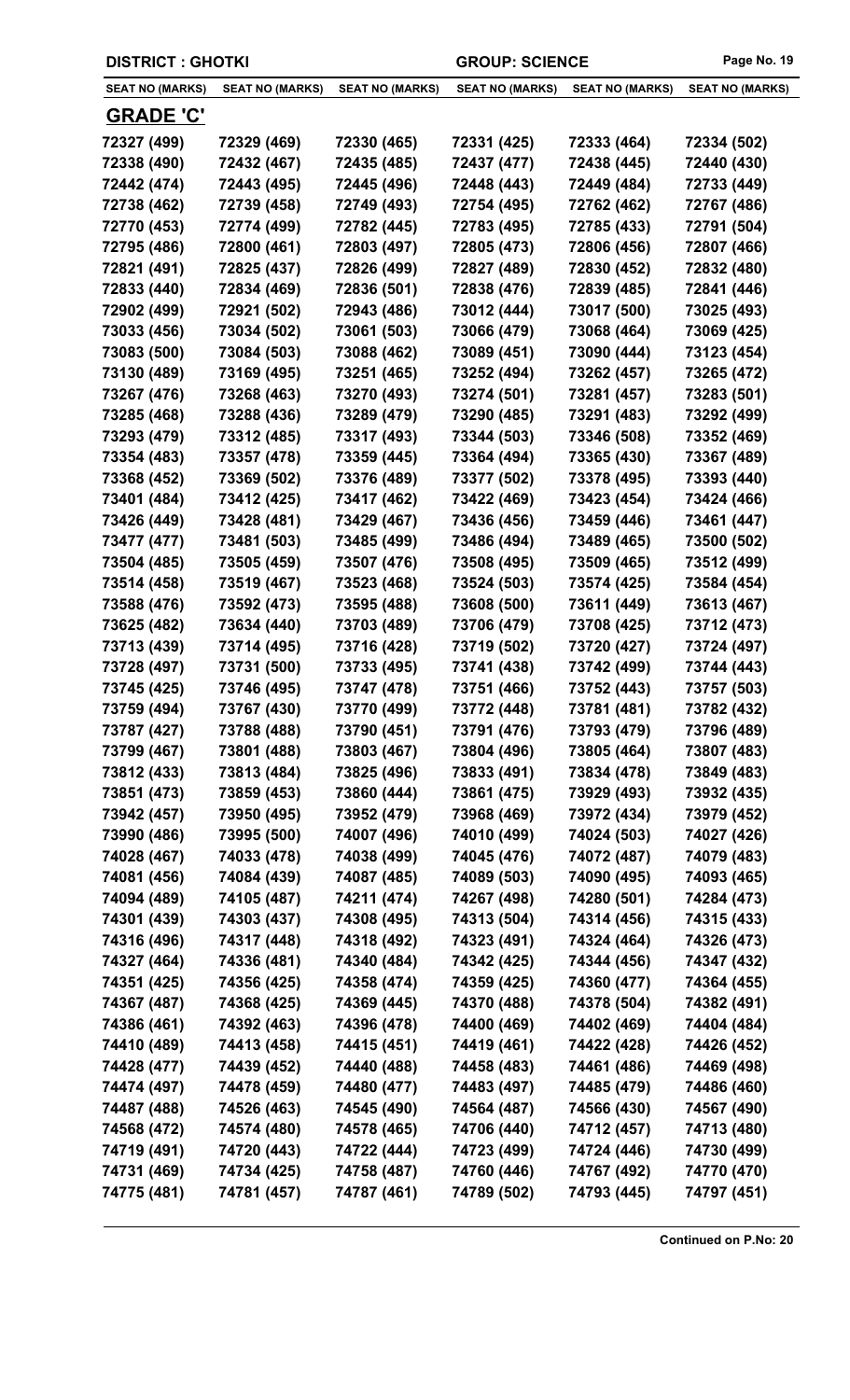| <b>DISTRICT : GHOTKI</b> |                        |                        | <b>GROUP: SCIENCE</b>  |                        | Page No. 20            |
|--------------------------|------------------------|------------------------|------------------------|------------------------|------------------------|
| <b>SEAT NO (MARKS)</b>   | <b>SEAT NO (MARKS)</b> | <b>SEAT NO (MARKS)</b> | <b>SEAT NO (MARKS)</b> | <b>SEAT NO (MARKS)</b> | <b>SEAT NO (MARKS)</b> |
| <b>GRADE 'C'</b>         |                        |                        |                        |                        |                        |
| 74804 (488)              | 74805 (478)            | 74809 (428)            | 74815 (483)            | 74819 (471)            | 74825 (478)            |
| 74826 (453)              | 74828 (498)            | 74830 (426)            | 74831 (425)            | 74834 (444)            | 74841 (490)            |
| 74844 (443)              | 74849 (446)            | 74852 (439)            | 74853 (443)            | 74854 (481)            | 74913 (488)            |
| 74915 (428)              | 74916 (475)            | 74917 (425)            | 74923 (483)            | 74926 (490)            | 74937 (479)            |
| 74938 (497)              | 74939 (466)            | 74940 (502)            | 74941 (438)            | 74942 (453)            | 74944 (491)            |
| 74945 (425)              | 74948 (477)            | 74949 (496)            | 74950 (440)            | 74954 (441)            | 74955 (483)            |
| 74958 (454)              | 74967 (479)            | 74968 (502)            | 74969 (433)            | 74973 (494)            | 74976 (433)            |
| 74977 (460)              | 74978 (478)            | 74979 (486)            | 74982 (448)            | 74983 (484)            | 74995 (425)            |
| 75039 (446)              | 75048 (469)            | 75049 (487)            | 75073 (476)            | 75076 (430)            | 75079 (497)            |
| 75082 (431)              | 75084 (490)            | 75091 (434)            | 75092 (463)            | 75093 (435)            | 75095 (495)            |
| 75104 (443)              | 75105 (433)            | 75106 (425)            | 75108 (442)            | 75109 (467)            | 75110 (448)            |
| 75118 (481)              | 75121 (433)            | 75123 (472)            | 75127 (457)            | 75132 (482)            | 75133 (493)            |
| 75134 (481)              | 75142 (431)            | 75146 (449)            | 75147 (425)            | 75149 (437)            | 75150 (471)            |
| 75152 (465)              | 75154 (498)            | 75159 (434)            | 75161 (466)            | 75162 (477)            | 75168 (468)            |
| 75169 (486)              | 75173 (475)            | 75174 (467)            | 75185 (486)            | 75190 (503)            | 75193 (495)            |
| 75195 (476)              | 75196 (494)            | 75201 (472)            | 75205 (459)            | 75208 (497)            | 75210 (504)            |
| 75213 (456)              | 75216 (443)            | 75225 (501)            | 75227 (497)            | 75228 (453)            | 75229 (465)            |
| 75233 (497)              | 75238 (487)            | 75240 (467)            | 75242 (452)            | 75245 (460)            | 75250 (425)            |
| 75251 (425)              | 75252 (443)            | 75258 (448)            | 75260 (469)            | 75267 (499)            | 75269 (489)            |
| 75271 (491)              | 75272 (453)            | 75274 (486)            | 75275 (472)            | 75276 (425)            | 75283 (430)            |
| 75289 (455)              | 75296 (484)            | 75298 (504)            | 75299 (449)            | 75301 (455)            | 75303 (445)            |
| 75304 (498)              | 75305 (426)            | 75312 (469)            | 75315 (471)            | 75319 (446)            | 75324 (425)            |
| 75353 (475)              | 75356 (440)            | 75357 (465)            | 75360 (491)            | 75362 (440)            | 75363 (440)            |
| 75364 (435)              | 75365 (473)            | 75368 (444)            | 75369 (483)            | 75373 (504)            | 75379 (487)            |
| 75386 (465)              | 75387 (441)            | 75389 (452)            | 75391 (464)            | 75392 (461)            | 75393 (474)            |
| 75395 (492)              | 75396 (468)            | 75433 (480)            | 75437 (480)            | 75438 (494)            | 75445 (446)            |
| 75446 (485)              | 75447 (503)            | 75493 (439)            | 75524 (496)            | 75626 (483)            | 75682 (482)            |
| 75710 (483)              | 75713 (485)            | 75714 (440)            | 75716 (491)            | 75733 (430)            | 75749 (502)            |
| 75753 (478)              | 75763 (455)            | 75765 (437)            | 75767 (467)            | 75768 (436)            | 75772 (445)            |
| 75774 (445)              | 75782 (467)            | 75784 (471)            | 75787 (452)            | 75795 (439)            | 75797 (425)            |
| 75798 (428)              | 75799 (425)            | 75802 (439)            | 75803 (429)            | 75810 (453)            | 75811 (436)            |
| 75813 (441)              | 75814 (446)            | 75819 (488)            | 76001 (466)            | 76123 (448)            | 76134 (453)            |
| 76136 (439)              | 76139 (480)            | 76141 (495)            | 76147 (453)            | 76149 (493)            | 76151 (504)            |
| 76153 (452)              | 76156 (467)            | 76158 (480)            | 76159 (425)            | 76160 (483)            | 76162 (504)            |
| 76177 (483)              | 76182 (481)            | 76183 (444)            | 76194 (443)            | 76202 (494)            | 76203 (449)            |
| 76205 (501)              | 76219 (465)            | 76222 (474)            | 76224 (481)            | 76226 (474)            | 76229 (502)            |
| 76239 (468)              | 76253 (487)            | 76255 (464)            | 76256 (450)            | 76267 (465)            | 76268 (497)            |
| 76269 (466)              | 76270 (430)            | 76274 (446)            | 76275 (497)            | 76279 (492)            | 76281 (465)            |
| 76284 (500)              | 76287 (467)            | 76290 (443)            | 76291 (452)            | 76293 (472)            | 76294 (498)            |
| 76296 (481)              | 76297 (473)            | 76352 (482)            | 76390 (448)            | 76415 (501)            | 76432 (438)            |
| 76631 (481)              | 76632 (498)            | 76635 (488)            | 76638 (457)            | 76642 (484)            | 76645 (496)            |
| 76651 (451)              | 76655 (452)            | 76656 (490)            | 76658 (485)            | 76659 (456)            | 76662 (465)            |
| 76676 (490)              | 76685 (480)            | 76690 (501)            | 76694 (502)            | 76697 (426)            | 76704 (462)            |
| 76705 (459)              | 76708 (453)            | 76709 (487)            | 76712 (484)            | 76714 (496)            | 76716 (472)            |
| 76718 (482)              | 76736 (484)            | 76737 (501)            | 76745 (457)            | 76757 (466)            | 76770 (479)            |
| 76771 (471)              | 76772 (472)            | 76777 (469)            | 76779 (462)            | 76785 (442)            | 76786 (458)            |
| 76787 (438)              | 76792 (482)            | 76793 (479)            | 76794 (466)            | 76796 (480)            | 76800 (486)            |
| 76801 (455)              | 76831 (436)            | 76832 (462)            | 76833 (487)            | 76846 (466)            | 76902 (504)            |
| 76903 (496)              | 76905 (475)            | 76911 (484)            | 76912 (497)            | 76914 (500)            | 76916 (502)            |
| 76918 (501)              | 76922 (494)            | 76930 (479)            | 76932 (476)            | 76939 (426)            | 76940 (474)            |
| 76941 (477)              | 76948 (474)            | 76949 (470)            | 76950 (458)            | 76953 (455)            | 76954 (485)            |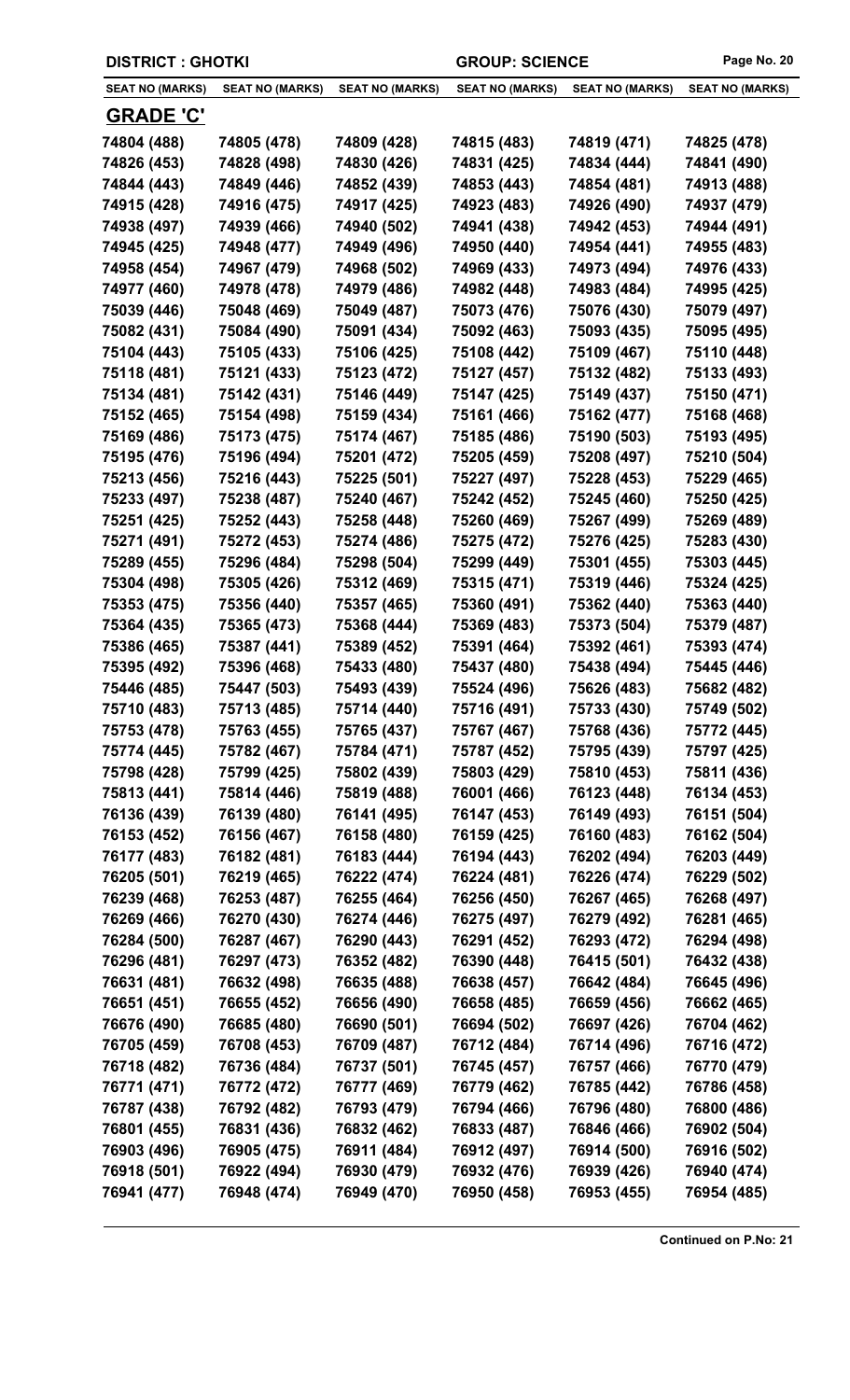|                        | <b>DISTRICT: GHOTKI</b><br><b>GROUP: SCIENCE</b> |                        | Page No. 21            |                        |                        |
|------------------------|--------------------------------------------------|------------------------|------------------------|------------------------|------------------------|
| <b>SEAT NO (MARKS)</b> | <b>SEAT NO (MARKS)</b>                           | <b>SEAT NO (MARKS)</b> | <b>SEAT NO (MARKS)</b> | <b>SEAT NO (MARKS)</b> | <b>SEAT NO (MARKS)</b> |
| <u>GRADE 'C'</u>       |                                                  |                        |                        |                        |                        |
| 76956 (459)            | 76969 (483)                                      | 76975 (466)            | 76976 (471)            | 76977 (457)            | 76982 (438)            |
| 76988 (432)            | 76989 (426)                                      | 76997 (496)            | 77016 (457)            | 77021 (471)            | 77024 (432)            |
| 77034 (444)            | 77037 (481)                                      | 77038 (432)            | 77039 (464)            | 77045 (496)            | 77049 (481)            |
| 77051 (473)            | 77052 (486)                                      | 77057 (445)            | 77059 (437)            | 77062 (490)            | 77064 (476)            |
| 77079 (481)            | 77084 (473)                                      | 77087 (445)            | 77089 (460)            | 77093 (487)            | 77105 (425)            |
| 77106 (488)            | 77118 (504)                                      | 77122 (464)            | 77123 (493)            | 77127 (478)            | 77171 (502)            |
| 77172 (437)            | 77179 (490)                                      | 77180 (498)            | 77198 (461)            | 77208 (438)            | 77210 (470)            |
| 77212 (502)            | 77218 (450)                                      | 77219 (497)            | 77222 (486)            | 77226 (490)            | 77227 (480)            |
| 77228 (476)            | 77229 (433)                                      | 77238 (460)            | 77242 (472)            | 77252 (446)            | 77255 (480)            |
| 77258 (449)            | 77259 (464)                                      | 77263 (500)            | 77264 (500)            | 77266 (427)            | 77275 (476)            |
| 77283 (502)            | 77288 (491)                                      | 77290 (473)            | 77293 (483)            | 77300 (447)            | 77303 (448)            |
| 77305 (462)            | 77306 (435)                                      | 77308 (498)            | 77311 (496)            | 77313 (471)            | 77315 (494)            |
| 77316 (425)            | 77317 (439)                                      | 77326 (439)            | 77328 (477)            | 77329 (456)            | 77351 (476)            |
| 77358 (434)            | 77361 (425)                                      | 77370 (464)            | 77371 (465)            | 77373 (455)            | 77377 (495)            |
| 77385 (475)            | 77386 (475)                                      | 77387 (448)            | 77388 (486)            | 77390 (457)            | 77395 (502)            |
| 77405 (489)            | 77409 (436)                                      | 77410 (468)            | 77430 (466)            | 77437 (491)            | 77451 (473)            |
| 77452 (485)            | 77461 (451)                                      | 77463 (486)            | 77464 (503)            | 77466 (503)            | 77471 (502)            |
| 77501 (461)            | 77504 (468)                                      | 77508 (467)            | 77512 (425)            | 77513 (473)            | 77516 (499)            |
| 77525 (486)            | 77528 (425)                                      | 77530 (440)            | 77539 (503)            | 77541 (454)            | 77550 (463)            |
| 77553 (494)            | 77554 (444)                                      | 77564 (454)            | 77588 (425)            | 77593 (445)            | 77594 (450)            |
| 77599 (503)            | 77600 (496)                                      | 77601 (499)            | 77605 (482)            | 77621 (491)            | 77625 (467)            |
| 77639 (501)            | 77650 (427)                                      | 77681 (425)            | 77683 (479)            | 77687 (487)            | 77701 (508)            |
| 77704 (502)            | 77705 (460)                                      | 77715 (469)            | 77762 (431)            | 77764 (447)            | 77780 (471)            |
| 77783 (484)            | 77784 (496)                                      | 77789 (494)            | 77795 (448)            | 77798 (484)            | 77799 (461)            |
| 77800 (470)            | 77801 (425)                                      | 77802 (446)            | 77813 (497)            | 77815 (474)            | 77825 (483)            |
| 77828 (493)            | 77829 (443)                                      | 77851 (497)            | 77853 (478)            | 77854 (472)            | 77857 (453)            |
| 77858 (442)            | 77859 (455)                                      | 77862 (492)            | 77868 (445)            | 77880 (485)            | 77884 (474)            |
| 77891 (501)            | 77892 (503)                                      | 77895 (483)            | 77896 (437)            | 77898 (442)            | 77899 (463)            |
| 77904 (435)            | 77906 (503)                                      | 77907 (452)            | 77910 (485)            | 77912 (498)            | 77917 (503)            |
| 77919 (460)            | 77921 (487)                                      | 77923 (430)            | 77929 (491)            | 77933 (496)            | 77934 (453)            |
| 77939 (454)            | 77958 (472)                                      | 77961 (493)            | 78042 (489)            | 78063 (435)            | 78064 (487)            |
| 78066 (483)            | 78068 (496)                                      | 78077 (473)            | 78079 (485)            | 78080 (444)            | 78081 (463)            |
| 78084 (486)            | 78085 (446)                                      | 78090 (462)            | 78091 (488)            | 78096 (470)            | 78100 (487)            |
| 78102 (436)            | 78105 (480)                                      | 129001 (460)           | 129002 (486)           | 129003 (425)           | 129006 (481)           |
| 129034 (432)           | 129035 (455)                                     | 129044 (457)           | 129045 (480)           | 129046 (480)           | 129047 (427)           |
| 129048 (459)           | 129051 (444)                                     | 129053 (501)           | 129054 (425)           | 129055 (470)           | 129058 (478)           |
| 129065 (437)           | 129066 (446)                                     | 129070 (459)           | 129071 (494)           | 129131 (467)           | 129153 (456)           |
| 129154 (451)           | 129156 (448)                                     | 129159 (469)           | 129165 (478)           | 129168 (488)           | 129172 (442)           |
| 129173 (485)           | 129183 (425)                                     | 129184 (437)           | 129186 (425)           | 129211 (457)           | 129251 (425)           |
| 129291 (435)           | 129299 (462)                                     | 129301 (450)           | 129311 (477)           | 129312 (426)           | 129331 (463)           |
| 129332 (476)           | 129333 (481)                                     | 129338 (446)           | 129352 (481)           | 129361 (443)           | 129362 (469)           |
| 129363 (483)           | 129364 (453)                                     | 129365 (425)           | 129366 (426)           | 129368 (492)           | 129369 (481)           |
| 129375 (432)           | 129377 (428)                                     | 129379 (465)           | 129381 (465)           | 129382 (489)           | 129383 (458)           |
| 129384 (435)           | 129441 (425)                                     | 129443 (478)           | 129445 (447)           | 129482 (493)           | 129484 (481)           |
| 129511 (463)           | 129512 (475)                                     | 129513 (488)           | 129514 (451)           | 129515 (490)           | 129516 (494)           |
| 129517 (446)           | 129519 (477)                                     | 129520 (425)           | 129521 (445)           | 129541 (436)           | 129543 (430)           |
| 129562 (451)           | 129564 (441)                                     | 129565 (430)           | 129566 (466)           | 129567 (443)           | 129570 (500)           |
| 129592 (499)           | 129611 (493)                                     | 129612 (454)           | 129613 (492)           | 129614 (432)           | 129661 (449)           |
| 129663 (475)           | 129664 (470)                                     | 129666 (501)           | 129667 (425)           | 129668 (475)           | 129669 (467)           |
| 129670 (499)           | 129671 (430)                                     | 129681 (434)           | 129691 (496)           | 129694 (425)           | 129716 (483)           |
| 129732 (468)           | 129735 (468)                                     | 129741 (425)           | 129743 (482)           | 129744 (450)           | 129746 (446)           |
|                        |                                                  |                        |                        |                        |                        |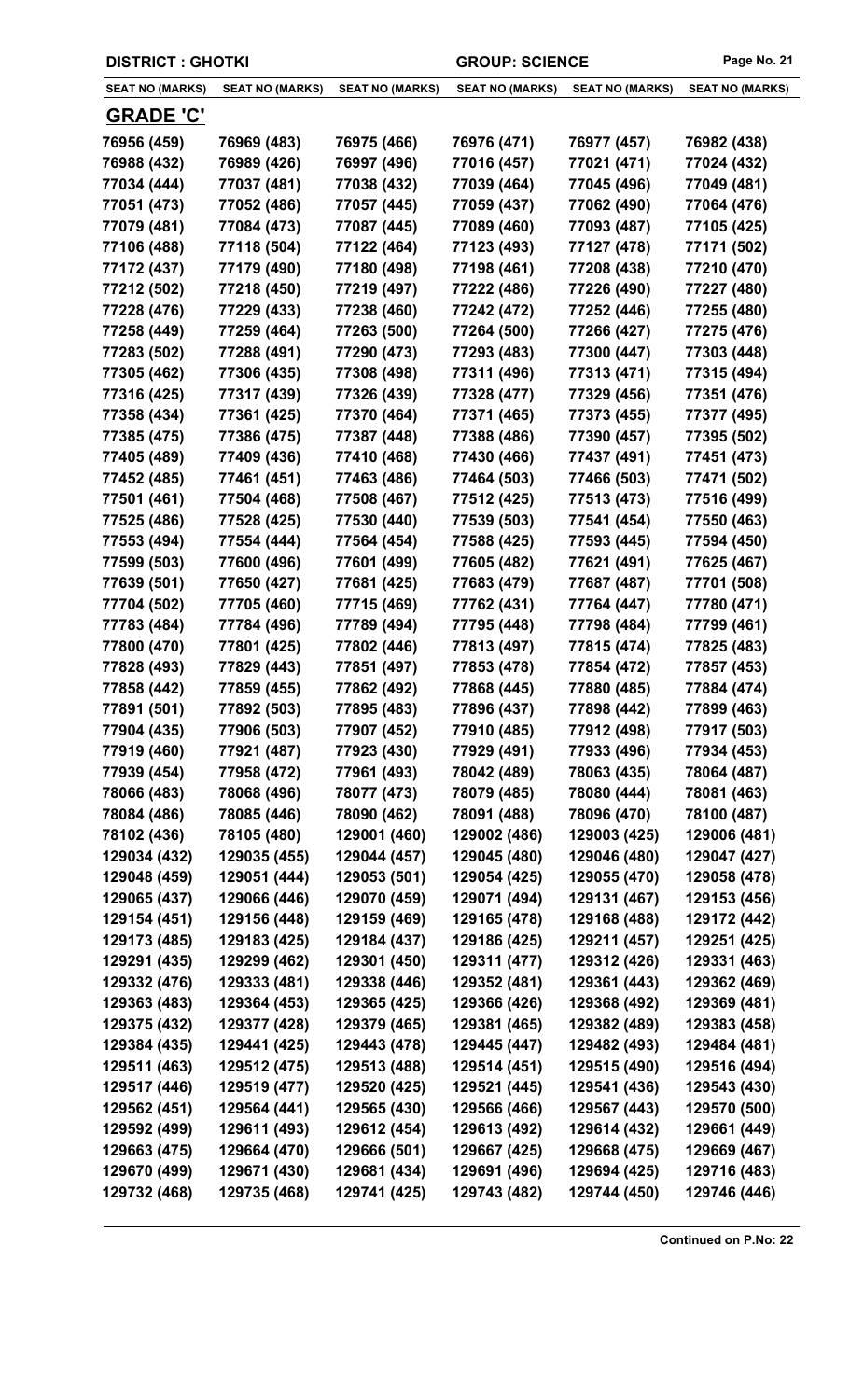| <b>DISTRICT: GHOTKI</b> |                        |                        | <b>GROUP: SCIENCE</b>  |                        | Page No. 22            |
|-------------------------|------------------------|------------------------|------------------------|------------------------|------------------------|
| <b>SEAT NO (MARKS)</b>  | <b>SEAT NO (MARKS)</b> | <b>SEAT NO (MARKS)</b> | <b>SEAT NO (MARKS)</b> | <b>SEAT NO (MARKS)</b> | <b>SEAT NO (MARKS)</b> |
| <u>GRADE 'C'</u>        |                        |                        |                        |                        |                        |
| 129747 (432)            | 129750 (436)           | 129752 (448)           | 129771 (492)           | 129772 (463)           | 129775 (436)           |
| 129776 (459)            | 129811 (498)           | 129832 (469)           | 129834 (439)           | 129836 (496)           | 129851 (483)           |
| 129891 (454)            | 129892 (444)           | 129911 (468)           | 129941 (428)           | 129942 (472)           | 129943 (469)           |
| 129961 (482)            | 129963 (464)           | 129966 (455)           | 129967 (442)           | 129969 (471)           | 129970 (467)           |
| 129971 (493)            | 130001 (440)           | 130002 (454)           | 130003 (451)           | 130008 (442)           | 130009 (442)           |
| 130031 (489)            | 130033 (485)           | 130035 (457)           | 130036 (486)           | 130039 (440)           | 130081 (499)           |
| 130101 (439)            | 130102 (476)           | 130104 (445)           | 130122 (498)           | 130124 (436)           | 130125 (425)           |
| 130127 (456)            | 130128 (475)           | 130129 (433)           | 130130 (429)           | 130152 (467)           | 130172 (474)           |
| 130173 (428)            | 130221 (445)           | 130271 (445)           | 130272 (496)           |                        |                        |
| <b>GRADE 'D'</b>        |                        |                        |                        |                        |                        |
| 69020 (398)             | 69047 (370)            | 69283 (415)            | 69298 (417)            | 69303 (407)            | 69325 (373)            |
| 69334 (413)             | 69362 (417)            | 69435 (388)            | 69441 (378)            | 69468 (409)            | 69475 (392)            |
| 69479 (366)             | 69491 (420)            | 69498 (415)            | 69548 (405)            | 69844 (402)            | 69866 (402)            |
| 69869 (391)             | 69878 (419)            | 69890 (392)            | 70067 (373)            | 70089 (390)            | 70116 (391)            |
| 70123 (400)             | 70124 (385)            | 70125 (399)            | 70213 (388)            | 70292 (415)            | 70307 (418)            |
| 70322 (406)             | 70340 (406)            | 70344 (382)            | 70351 (413)            | 70357 (379)            | 70365 (402)            |
| 70378 (417)             | 70397 (385)            | 70408 (415)            | 70418 (418)            | 70419 (414)            | 70437 (408)            |
| 70440 (391)             | 70443 (412)            | 70444 (402)            | 70449 (409)            | 70456 (390)            | 70459 (389)            |
| 70463 (384)             | 70467 (368)            | 70468 (391)            | 70470 (405)            | 70474 (359)            | 70486 (417)            |
| 70488 (408)             | 70498 (388)            | 70499 (371)            | 70531 (405)            | 70551 (416)            | 70562 (410)            |
| 70666 (401)             | 70668 (415)            | 70683 (391)            | 70738 (418)            | 70992 (404)            | 71038 (385)            |
| 71082 (416)             | 71099 (413)            | 71102 (410)            | 71322 (413)            | 71332 (414)            | 71339 (411)            |
| 71366 (388)             | 71498 (415)            | 71512 (417)            | 71568 (416)            | 71602 (393)            | 71652 (406)            |
| 71699 (409)             | 71763 (418)            | 71783 (392)            | 71796 (382)            | 71806 (415)            | 71823 (368)            |
| 71844 (412)             | 71861 (414)            | 71882 (416)            | 71927 (396)            | 71934 (406)            | 71935 (397)            |
| 71937 (354)             | 72018 (416)            | 72032 (422)            | 72039 (417)            | 72049 (378)            | 72080 (377)            |
| 72087 (399)             | 72097 (373)            | 72104 (358)            | 72143 (390)            | 72157 (392)            | 72168 (400)            |
| 72206 (416)             | 72234 (423)            | 72307 (411)            | 72311 (410)            | 72313 (371)            | 72736 (410)            |
| 72828 (389)             | 72831 (410)            | 72835 (410)            | 72837 (391)            | 73062 (407)            | 73737 (394)            |
| 73743 (393)             | 73780 (363)            | 73785 (358)            | 73937 (391)            | 74266 (396)            | 74302 (405)            |
| 74305 (400)             | 74332 (371)            | 74354 (397)            | 74376 (410)            | 74377 (370)            | 74381 (394)            |
| 74390 (390)             | 74414 (381)            | 74431 (406)            | 74466 (416)            | 74476 (372)            | 74507 (383)            |
| 74527 (414)             | 74565 (382)            | 74709 (396)            | 74718 (417)            | 74755 (378)            | 74761 (355)            |
| 74794 (408)             | 74799 (407)            | 74812 (385)            | 74943 (412)            | 74956 (377)            | 74993 (408)            |
| 74994 (402)             | 75071 (414)            | 75074 (375)            | 75080 (417)            | 75086 (415)            | 75096 (387)            |
| 75101 (419)             | 75111 (411)            | 75112 (406)            | 75124 (394)            | 75125 (396)            | 75126 (377)            |
| 75137 (414)             | 75148 (412)            | 75151 (400)            | 75171 (419)            | 75175 (398)            | 75178 (416)            |
| 75191 (418)             | 75198 (398)            | 75223 (385)            | 75236 (385)            | 75237 (406)            | 75239 (389)            |
| 75291 (404)             | 75292 (380)            | 75321 (374)            | 75355 (411)            | 75361 (399)            | 75376 (392)            |
| 75706 (393)             | 75719 (376)            | 75757 (413)            | 75773 (392)            | 75775 (353)            | 76278 (388)            |
| 76639 (391)             | 76707 (418)            | 76789 (407)            | 76790 (398)            | 76840 (407)            | 76908 (415)            |
| 76925 (400)             | 76936 (409)            | 76942 (372)            | 76952 (386)            | 76993 (395)            | 77000 (356)            |
| 77009 (407)             | 77054 (417)            | 77071 (356)            | 77074 (418)            | 77128 (404)            | 77193 (419)            |
| 77207 (392)             | 77211 (363)            | 77220 (419)            | 77237 (400)            | 77260 (398)            | 77285 (407)            |
| 77302 (413)             | 77526 (409)            | 77543 (398)            | 77551 (372)            | 77559 (414)            | 77573 (414)            |
| 77613 (413)             | 77697 (399)            | 77714 (390)            | 77716 (394)            | 77766 (410)            | 77781 (412)            |
| 77869 (389)             | 77870 (406)            | 77876 (411)            | 77905 (387)            | 77911 (384)            | 77913 (410)            |
| 129004 (409)            | 129008 (409)           | 129031 (408)           | 129033 (411)           | 129037 (408)           | 129039 (391)           |
| 129040 (383)            | 129041 (391)           | 129049 (380)           | 129052 (400)           | 129059 (382)           | 129067 (410)           |
| 129069 (400)            | 129091 (395)           | 129151 (408)           | 129155 (368)           | 129167 (417)           | 129171 (422)           |
| 129181 (365)            | 129189 (403)           | 129190 (398)           | 129231 (369)           | 129334 (419)           | 129336 (391)           |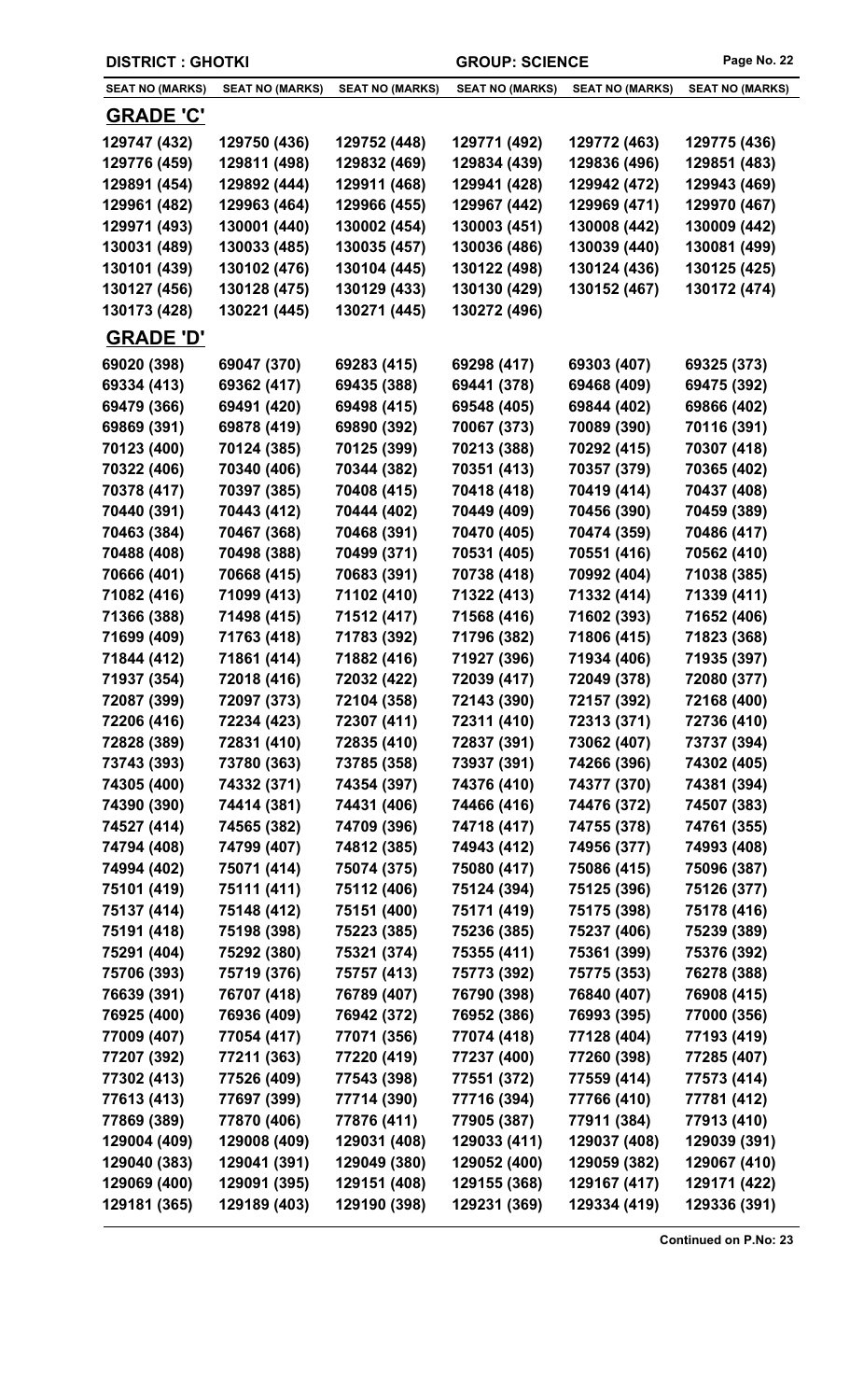| <b>DISTRICT: GHOTKI</b> |                        |                        | <b>GROUP: SCIENCE</b>  |                        | Page No. 23            |
|-------------------------|------------------------|------------------------|------------------------|------------------------|------------------------|
| <b>SEAT NO (MARKS)</b>  | <b>SEAT NO (MARKS)</b> | <b>SEAT NO (MARKS)</b> | <b>SEAT NO (MARKS)</b> | <b>SEAT NO (MARKS)</b> | <b>SEAT NO (MARKS)</b> |
| <b>GRADE 'D'</b>        |                        |                        |                        |                        |                        |
| 129351 (411)            | 129367 (413)           | 129371 (416)           | 129373 (394)           | 129380 (410)           | 129442 (413)           |
| 129444 (401)            | 129446 (415)           | 129518 (407)           | 129569 (406)           | 129665 (401)           | 129672 (375)           |
| 129673 (398)            | 129692 (357)           | 129711 (407)           | 129713 (371)           | 129714 (393)           | 129715 (417)           |
| 129731 (418)            | 129748 (398)           | 129749 (389)           | 129753 (368)           | 129754 (415)           | 129831 (382)           |
| 129835 (341)            | 129837 (382)           | 129972 (374)           | 129981 (401)           | 130004 (399)           | 130005 (407)           |
| 130006 (394)            | 130007 (386)           | 130011 (403)           | 130040 (410)           | 130103 (399)           | 130121 (402)           |
| 130131 (400)            |                        |                        |                        |                        |                        |
| <b>GRADE 'E'  NIL </b>  |                        |                        |                        |                        |                        |

## **FAILURE CANDIDATES**

| 69057 (394) | 69095 (380) | 69097 (118) | 69138 (491) | 69139 (407) | 69146 (377) |
|-------------|-------------|-------------|-------------|-------------|-------------|
| 69235 (450) | 69236 (539) | 69237 (433) | 69248 (518) | 69259 (445) | 69270 (374) |
| 69271 (373) | 69275 (479) | 69287 (350) | 69322 (487) | 69328 (348) | 69332 (473) |
| 69339 (305) | 69341 (358) | 69345 (406) | 69351 (333) | 69368 (429) | 69379 (418) |
| 69382 (395) | 69390 (372) | 69391 (375) | 69397 (383) | 69404 (484) | 69407 (341) |
| 69419 (370) | 69423 (344) | 69437 (406) | 69450 (546) | 69456 (439) | 69466 (320) |
| 69497 (477) | 69509 (369) | 69522 (582) | 69531 (487) | 69549 (420) | 69554 (394) |
| 69555 (366) | 69561 (404) | 69568 (420) | 69569 (416) | 69570 (426) | 69665 (372) |
| 69783 (396) | 69784 (444) | 69791 (415) | 69808 (394) | 69832 (440) | 69835 (397) |
| 69893 (381) | 69894 (441) | 69895 (441) | 69896 (300) | 69897 (397) | 69900 (374) |
| 69989 (318) | 70036 (405) | 70087 (300) | 70108 (333) | 70110 (350) | 70115 (394) |
| 70137 (351) | 70141 (393) | 70212 (321) | 70285 (494) | 70288 (403) | 70323 (301) |
| 70327 (368) | 70330 (386) | 70333 (342) | 70334 (346) | 70337 (416) | 70343 (321) |
| 70346 (376) | 70352 (421) | 70372 (373) | 70374 (427) | 70377 (460) | 70379 (318) |
| 70398 (446) | 70401 (371) | 70402 (539) | 70409 (461) | 70410 (541) | 70413 (445) |
| 70426 (493) | 70438 (407) | 70455 (402) | 70471 (478) | 70472 (354) | 70475 (417) |
| 70479 (388) | 70487 (377) | 70502 (502) | 70513 (311) | 70517 (440) | 70523 (408) |
| 70526 (437) | 70527 (443) | 70529 (447) | 70530 (518) | 70536 (374) | 70537 (521) |
| 70538 (494) | 70539 (339) | 70541 (350) | 70544 (530) | 70550 (339) | 70552 (450) |
| 70553 (379) | 70556 (235) | 70557 (464) | 70561 (425) | 70564 (61)  | 70565 (397) |
| 70621 (415) | 70626 (598) | 70629 (525) | 70633 (395) | 70638 (453) | 70648 (405) |
| 70660 (315) | 70665 (323) | 70675 (158) | 70677 (349) | 70679 (443) | 70684 (554) |
| 70691 (323) | 70697 (346) | 70703 (412) | 70705 (368) | 70710 (460) | 70720 (373) |
| 70721 (306) | 70727 (502) | 70744 (535) | 70751 (409) | 70754 (295) | 70755 (400) |
| 70763 (444) | 70764 (514) | 70827 (628) | 70913 (605) | 71013 (230) | 71015 (397) |
| 71061 (498) | 71075 (305) | 71078 (443) | 71091 (401) | 71094 (578) | 71141 (334) |
| 71270 (577) | 71302 (417) | 71306 (350) | 71312 (309) | 71313 (339) | 71320 (380) |
| 71324 (274) | 71325 (40)  | 71328 (274) | 71357 (375) | 71362 (440) | 71368 (374) |
| 71429 (565) | 71457 (410) | 71510 (316) | 71513 (352) | 71561 (459) | 71563 (397) |
| 71603 (408) | 71608 (349) | 71620 (497) | 71702 (304) | 71703 (274) | 71809 (388) |
| 71811 (359) | 71816 (346) | 71846 (307) | 71850 (376) | 71865 (395) | 71881 (354) |
| 71884 (326) | 71922 (183) | 71932 (297) | 71933 (347) | 71940 (366) | 71983 (421) |
| 71987 (376) | 71989 (411) | 71995 (406) | 72001 (493) | 72008 (428) | 72009 (386) |
| 72047 (348) | 72048 (320) | 72055 (488) | 72057 (415) | 72071 (319) | 72072 (334) |
| 72082 (358) | 72089 (422) | 72102 (388) | 72106 (400) | 72111 (490) | 72112 (394) |
| 72128 (562) | 72139 (383) | 72147 (432) | 72175 (489) | 72204 (384) | 72223 (386) |
| 72225 (356) | 72229 (416) | 72231 (411) | 72233 (442) | 72269 (515) | 72283 (380) |
| 72284 (460) | 72288 (471) | 72289 (446) | 72293 (481) | 72309 (364) | 72312 (321) |
| 72322 (574) | 72328 (205) | 72332 (377) | 72335 (388) | 72431 (463) | 72446 (344) |
| 72447 (412) | 72641 (620) | 72751 (295) | 72779 (207) | 72808 (373) | 73038 (563) |
|             |             |             |             |             |             |

**Continued on P.No: 24**

 $\overline{\phantom{a}}$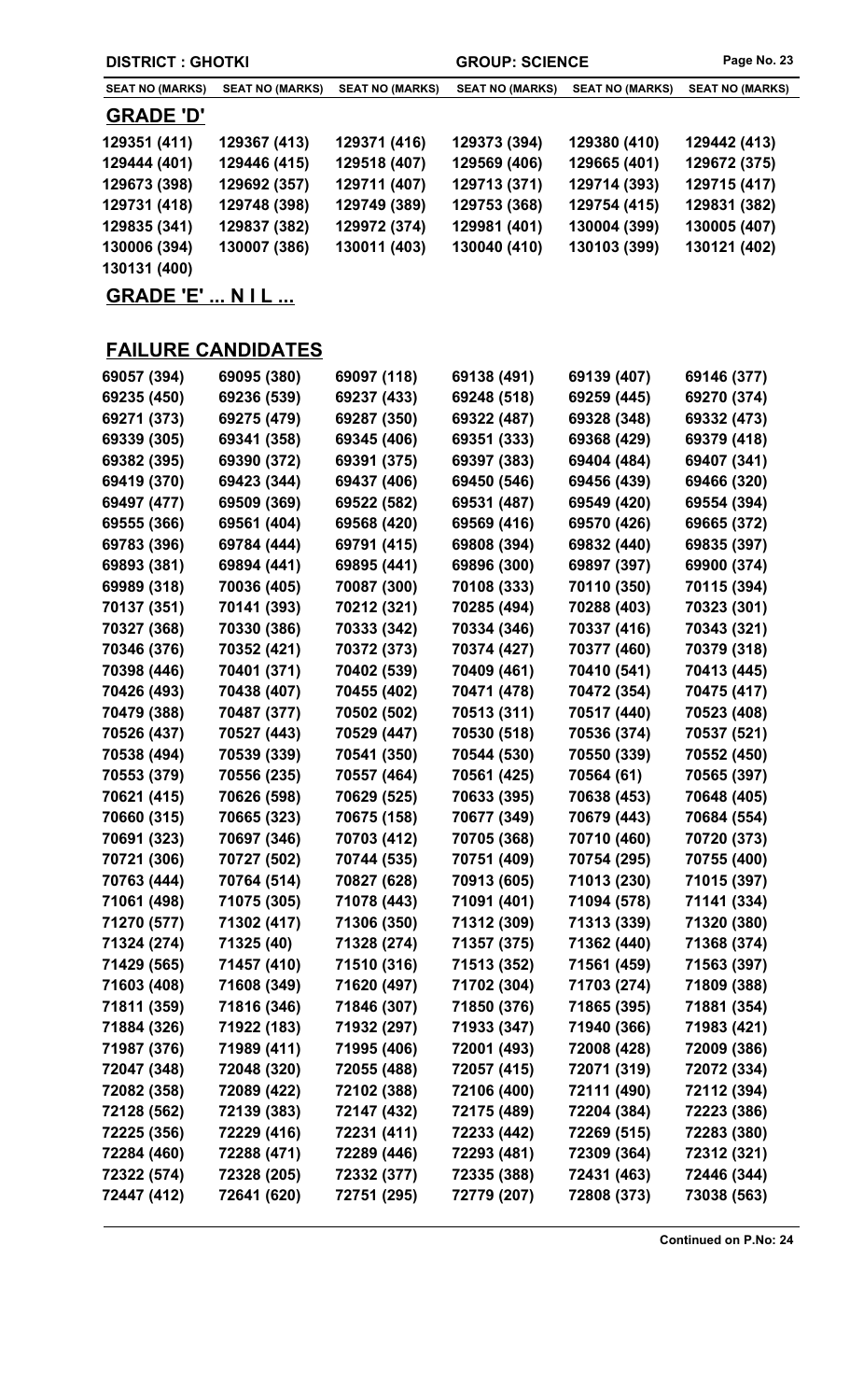| <b>DISTRICT : GHOTKI</b> |                           |                        | <b>GROUP: SCIENCE</b>  | Page No. 24            |                        |
|--------------------------|---------------------------|------------------------|------------------------|------------------------|------------------------|
| <b>SEAT NO (MARKS)</b>   | SEAT NO (MARKS)           | <b>SEAT NO (MARKS)</b> | <b>SEAT NO (MARKS)</b> | <b>SEAT NO (MARKS)</b> | <b>SEAT NO (MARKS)</b> |
|                          | <u>FAILURE CANDIDATES</u> |                        |                        |                        |                        |
| 73171 (501)              | 73187 (261)               | 73279 (419)            | 73316 (330)            | 73375 (415)            | 73385 (457)            |
| 73397 (516)              | 73398 (490)               | 73402 (402)            | 73411 (361)            | 73438 (541)            | 73464 (392)            |
| 73478 (203)              | 73487 (385)               | 73502 (450)            | 73510 (406)            | 73513 (391)            | 73521 (263)            |
| 73590 (588)              | 73598 (505)               | 73630 (440)            | 73631 (403)            | 73632 (388)            | 73633 (385)            |
| 73701 (410)              | 73702 (333)               | 73704 (430)            | 73707 (386)            | 73710 (333)            | 73711 (426)            |
| 73717 (427)              | 73722 (431)               | 73729 (392)            | 73734 (371)            | 73777 (475)            | 73832 (397)            |
| 73855 (413)              | 73967 (523)               | 73996 (403)            | 74022 (474)            | 74076 (459)            | 74086 (416)            |
| 74158 (551)              | 74224 (411)               | 74310 (428)            | 74319 (363)            | 74338 (446)            | 74341 (452)            |
| 74350 (325)              | 74355 (383)               | 74372 (425)            | 74374 (344)            | 74385 (480)            | 74394 (494)            |
| 74407 (427)              | 74452 (521)               | 74456 (486)            | 74470 (524)            | 74488 (379)            | 74550 (538)            |
| 74552 (576)              | 74561 (396)               | 74576 (450)            | 74703 (334)            | 74704 (286)            | 74708 (262)            |
| 74725 (411)              | 74729 (417)               | 74735 (391)            | 74753 (177)            | 74765 (456)            | 74780 (596)            |
| 74798 (387)              | 74808 (369)               | 74814 (380)            | 74818 (417)            | 74837 (380)            | 74857 (516)            |
| 74907 (513)              | 74909 (382)               | 74952 (540)            | 74953 (371)            | 74996 (496)            | 74999 (526)            |
| 75000 (417)              | 75003 (387)               | 75004 (420)            | 75005 (325)            | 75072 (440)            | 75075 (403)            |
| 75077 (330)              | 75088 (301)               | 75094 (377)            | 75102 (375)            | 75115 (490)            | 75129 (459)            |
| 75130 (175)              | 75153 (529)               | 75156 (512)            | 75157 (408)            | 75165 (332)            | 75176 (335)            |
| 75177 (443)              | 75186 (448)               | 75192 (425)            | 75199 (482)            | 75200 (495)            | 75203 (408)            |
| 75206 (492)              | 75207 (447)               | 75209 (459)            | 75211 (398)            | 75217 (500)            | 75222 (282)            |
| 75224 (558)              | 75226 (386)               | 75234 (367)            | 75243 (445)            | 75244 (402)            | 75249 (586)            |
| 75263 (402)              | 75273 (455)               | 75280 (375)            | 75290 (516)            | 75295 (349)            | 75297 (548)            |
| 75300 (378)              | 75314 (424)               | 75317 (329)            | 75320 (325)            | 75323 (450)            | 75326 (501)            |
| 75328 (280)              | 75333 (407)               | 75354 (271)            | 75359 (377)            | 75375 (351)            | 75381 (491)            |
| 75382 (413)              | 75383 (470)               | 75385 (429)            | 75390 (399)            | 75394 (478)            | 75399 (482)            |
| 75434 (444)              | 75522 (404)               | 75552 (470)            | 75566 (571)            | 75687 (446)            | 75694 (458)            |
| 75729 (311)              | 75737 (429)               | 75738 (339)            | 75744 (435)            | 75756 (364)            | 75771 (323)            |
| 75788 (359)              | 75800 (417)               | 75820 (510)            | 75822 (504)            | 75881 (667)            | 76035 (533)            |
| 76065 (555)              | 76124 (396)               | 76243 (274)            | 76245 (511)            | 76276 (434)            | 76337 (489)            |
| 76338 (515)              | 76346 (464)               | 76359 (590)            | 76411 (576)            | 76471 (306)            | 76647 (448)            |
| 76650 (419)              | 76674 (405)               | 76678 (517)            | 76681 (365)            | 76695 (493)            | 76700 (425)            |
| 76746 (502)              | 76775 (523)               | 76788 (313)            | 76797 (400)            | 76798 (428)            | 76802 (262)            |
| 76842 (487)              | 76844 (426)               | 76847 (454)            | 76851 (469)            | 76852 (483)            | 76853 (487)            |
| 76913 (452)              | 76935 (339)               | 76965 (471)            | 77043 (391)            | 77047 (441)            | 77048 (315)            |
| 77060 (358)              | 77065 (353)               | 77081 (490)            | 77083 (439)            | 77092 (502)            | 77108 (477)            |
| 77120 (298)              | 77185 (392)               | 77186 (429)            | 77201 (419)            | 77223 (530)            | 77224 (528)            |
| 77225 (414)              | 77230 (525)               | 77233 (395)            | 77234 (141)            | 77247 (88)             | 77248 (414)            |
| 77249 (509)              | 77250 (151)               | 77254 (447)            | 77261 (449)            | 77280 (423)            | 77281 (451)            |
| 77286 (409)              | 77292 (441)               | 77295 (265)            | 77296 (318)            | 77298 (342)            | 77299 (376)            |
| 77309 (379)              | 77314 (447)               | 77327 (419)            | 77330 (476)            | 77331 (301)            | 77332 (509)            |
| 77364 (526)              | 77372 (586)               | 77380 (559)            | 77422 (520)            | 77468 (374)            | 77469 (514)            |
| 77470 (357)              | 77515 (378)               | 77552 (363)            | 77571 (308)            | 77583 (501)            | 77619 (377)            |
| 77620 (432)              | 77637 (372)               | 77678 (400)            | 77686 (685)            | 77696 (339)            | 77698 (507)            |
| 77709 (473)              | 77710 (342)               | 77711 (378)            | 77765 (399)            | 77838 (452)            | 77839 (577)            |
| 77882 (367)              | 77937 (280)               | 78086 (355)            | 78087 (373)            | 78088 (444)            | 78108 (441)            |
| 78110 (358)              | 78118 (210)               | 78205 (373)            | 78223 (380)            | 129032 (370)           | 129036 (425)           |
| 129038 (352)             | 129050 (437)              | 129056 (498)           | 129062 (305)           | 129063 (355)           | 129097 (213)           |
| 129152 (426)             | 129160 (366)              | 129161 (381)           | 129185 (235)           | 129188 (363)           | 129294 (84)            |
| 129295 (293)             | 129296 (403)              | 129297 (356)           | 129298 (483)           | 129300 (391)           | 129314 (356)           |
| 129337 (217)             | 129370 (360)              | 129372 (348)           | 129374 (481)           | 129376 (369)           | 129461 (435)           |
| 129462 (489)             | 129561 (370)              | 129662 (379)           | 129893 (551)           | 129894 (509)           | 129912 (169)           |
| 129913 (404)             | 130010 (390)              | 130034 (407)           | 130038 (183)           | 130041 (124)           | 130123 (340)           |
|                          |                           |                        |                        |                        |                        |